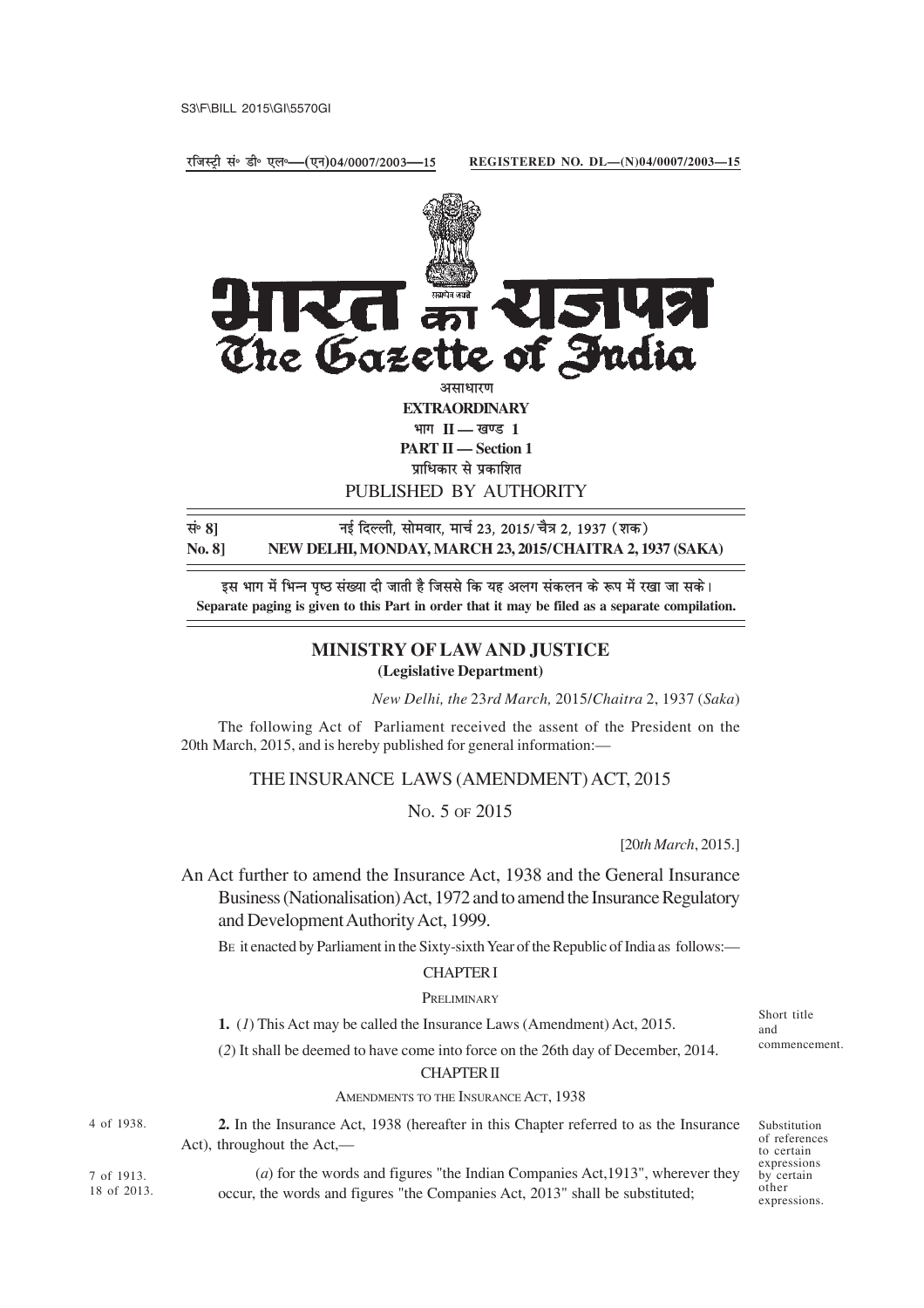|                            | $(b)$ for the words and figures "the Companies Act, 1956", wherever they occur,<br>the words and figures "the Companies Act, 2013" shall be substituted.                                                                                                                                                                       | 1 of 1956.<br>18 of 2013. |
|----------------------------|--------------------------------------------------------------------------------------------------------------------------------------------------------------------------------------------------------------------------------------------------------------------------------------------------------------------------------|---------------------------|
| Amendment<br>of section 2. | 3. In section 2 of the Insurance Act,—                                                                                                                                                                                                                                                                                         |                           |
|                            | (i) for clauses (1) and (1A), the following clauses shall be substituted, namely:—                                                                                                                                                                                                                                             |                           |
|                            | '(1) "actuary" means an actuary as defined in clause (a) of sub-section (1)<br>of section 2 of the Actuaries Act, 2006;                                                                                                                                                                                                        | 35 of 2006.               |
|                            | (IA) "Authority" means the Insurance Regulatory and Development<br>Authority of India established under sub-section $(I)$ of section 3 of the Insurance<br>Regulatory and Development Authority Act, 1999;';                                                                                                                   | 41 of 1999.               |
|                            | $(ii)$ clause $(5A)$ shall be omitted;                                                                                                                                                                                                                                                                                         |                           |
|                            | ( <i>iii</i> ) after clause ( $6B$ ), the following clause shall be inserted, namely:—                                                                                                                                                                                                                                         |                           |
|                            | $'(6C)$ "health insurance business" means the effecting of contracts which<br>provide for sickness benefits or medical, surgical or hospital expense benefits,<br>whether in-patient or out-patient travel cover and personal accident cover;';                                                                                |                           |
|                            | $(iv)$ for clause (7A), the following clause shall be substituted, namely:—                                                                                                                                                                                                                                                    |                           |
|                            | '(7A) "Indian insurance company" means any insurer, being a company<br>which is limited by shares, and,—                                                                                                                                                                                                                       |                           |
|                            | $(a)$ which is formed and registered under the Companies Act, 2013<br>as a public company or is converted into such a company within one year<br>of the commencement of the Insurance Laws (Amendment) Act, 2015;                                                                                                              | 18 of 2013.               |
|                            | $(b)$ in which the aggregate holdings of equity shares by foreign<br>investors, including portfolio investors, do not exceed forty-nine per cent.<br>of the paid up equity capital of such Indian insurance company, which is<br>Indian owned and controlled, in such manner as may be prescribed.                             |                           |
|                            | <i>Explanation</i> .—For the purposes of this sub-clause, the expression<br>"control" shall include the right to appoint a majority of the directors or to<br>control the management or policy decisions including by virtue of their<br>shareholding or management rights or shareholders agreements or voting<br>agreements; |                           |
|                            | $(c)$ whose sole purpose is to carry on life insurance business or<br>general insurance business or re-insurance business or health insurance<br>business;';                                                                                                                                                                   |                           |
|                            | $(v)$ clause $(8)$ shall be omitted;                                                                                                                                                                                                                                                                                           |                           |
|                            | $(vi)$ in clause $(8A)$ ,—                                                                                                                                                                                                                                                                                                     |                           |
|                            | $(I)$ for sub-clause $(b)$ , the following sub-clause shall be substituted,<br>namely:-                                                                                                                                                                                                                                        |                           |

"(*b*) having a minimum paid-up capital of rupees one hundred crore in case of life insurance business, general insurance business and health insurance business;";

(*II*) in sub-clause (*d*), after the words ''general insurance business'', the words ''or health insurance business'' shall be inserted;

(*vii*) for clause (*9*), the following clause shall be substituted, namely:—

'(*9*) "insurer" means—

(*a*) an Indian Insurance Company, or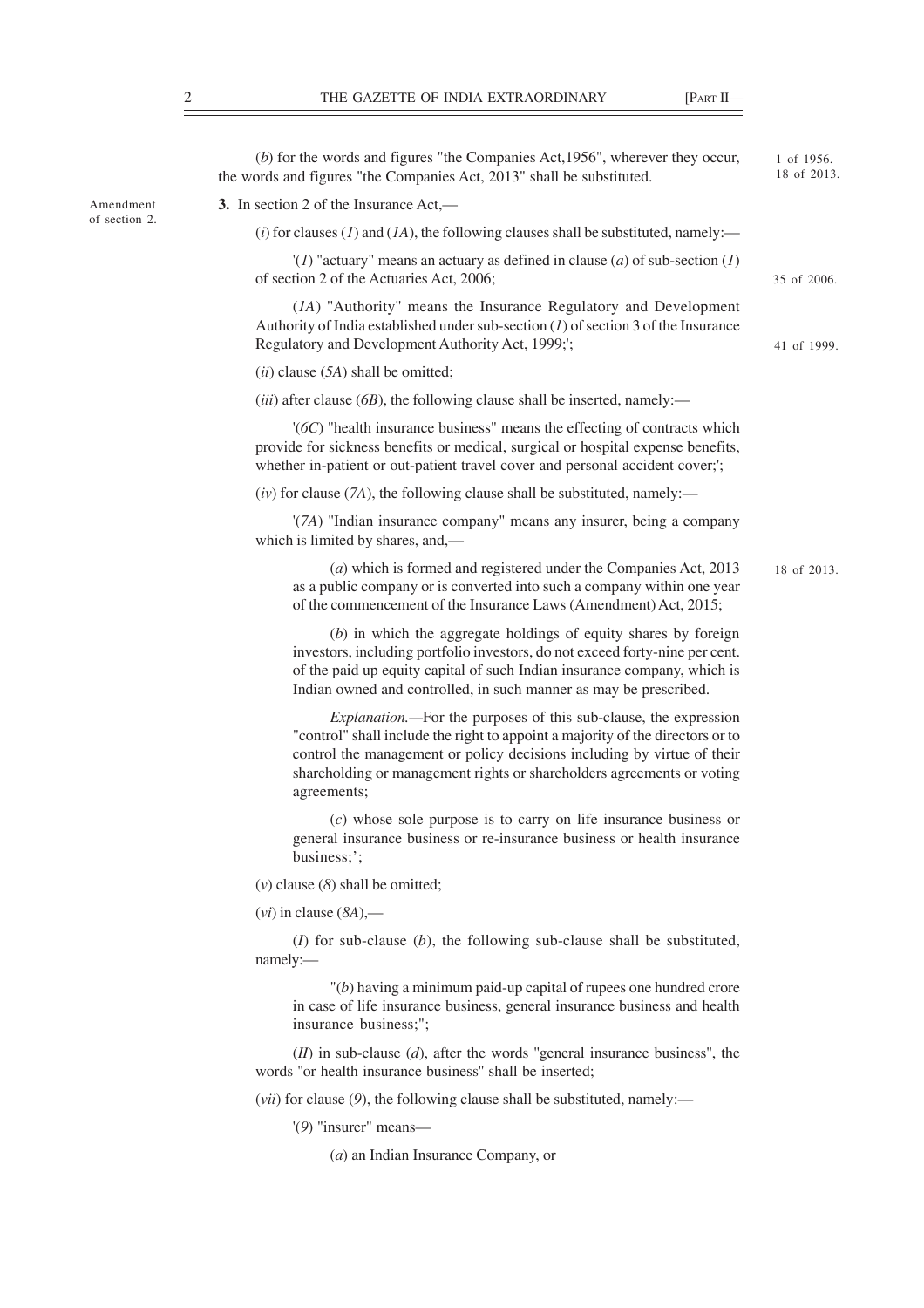|                           | (b) a statutory body established by an Act of Parliament to carry on<br>insurance business, or                                                                                                                                                                                                                  |                                                                         |
|---------------------------|-----------------------------------------------------------------------------------------------------------------------------------------------------------------------------------------------------------------------------------------------------------------------------------------------------------------|-------------------------------------------------------------------------|
|                           | $(c)$ an insurance co-operative society, or                                                                                                                                                                                                                                                                     |                                                                         |
|                           | $(d)$ a foreign company engaged in re-insurance business through a<br>branch established in India.                                                                                                                                                                                                              |                                                                         |
|                           | <i>Explanation</i> .—For the purposes of this sub-clause, the expression<br>"foreign company" shall mean a company or body established or<br>incorporated under a law of any country outside India and includes Lloyd's<br>established under the Lloyd's Act, 1871 (United Kingdom) or any of its<br>Members;'; |                                                                         |
|                           | $(viii)$ in clause (10), the words and figures "licensed under section 42" shall be<br>omitted;                                                                                                                                                                                                                 |                                                                         |
|                           | $(ix)$ in clause ( <i>II</i> ), in sub-clause ( <i>c</i> ), for the words "annuities payable out of any<br>fund", the words "benefit payable out of any fund" shall be substituted;                                                                                                                             |                                                                         |
|                           | $(x)$ clauses $(12)$ , $(13)$ and $(15)$ shall be omitted;                                                                                                                                                                                                                                                      |                                                                         |
| 7 of 1913.<br>18 of 2013. | $(xi)$ in clause (16), for the words, brackets, figures and letter "clauses (13) and<br>(13A) of section 2 of the Indian Companies Act, 1913", the words, brackets and figures<br>"clause (68) and clause (72) of section 2 of the Companies Act, 2013" shall be<br>substituted;                                |                                                                         |
|                           | ( <i>xii</i> ) after clause ( <i>l6</i> ), the following clauses shall be inserted, namely:—                                                                                                                                                                                                                    |                                                                         |
| 41 of 1999.               | $'(16A)$ "regulations" means the regulations framed by the Insurance<br>Regulatory and Development Authority of India established under the Insurance<br>Regulatory and Development Authority Act, 1999;                                                                                                        |                                                                         |
|                           | $(16B)$ "re-insurance" means the insurance of part of one insurer's risk by<br>another insurer who accepts the risk for a mutually acceptable premium;                                                                                                                                                          |                                                                         |
| 15 of 1992.               | (16C) "Securities Appellate Tribunal" means the Securities Appellate<br>Tribunal established under section 15K of the Securities and Exchange Board of<br>India Act, 1992;';                                                                                                                                    |                                                                         |
|                           | $(xiii)$ clause $(17)$ shall be omitted.                                                                                                                                                                                                                                                                        |                                                                         |
|                           | 4. After section 2CA of the Insurance Act, the following section shall be inserted,<br>namely:                                                                                                                                                                                                                  | Insertion of<br>new section<br>2CB.                                     |
|                           | " $2CB$ . (1) No person shall take out or renew any policy of insurance in respect of<br>any property in India or any ship or other vessel or aircraft registered in India with an<br>insurer whose principal place of business is outside India save with the prior permission<br>of the Authority.            | Properties in<br>India not to be<br>insured with<br>foreign<br>insurers |
|                           | (2) If any person contravenes the provision of sub-section $(I)$ , he shall be liable<br>to a penalty which may extend to five crore rupees.".                                                                                                                                                                  | except with<br>the permission<br>of Authority.                          |
|                           | <b>5.</b> Section 2E of the Insurance Act shall be omitted.                                                                                                                                                                                                                                                     | Omission of<br>section 2E.<br>Amendment                                 |
|                           | <b>6.</b> In section 3 of the Insurance Act,—                                                                                                                                                                                                                                                                   |                                                                         |
|                           | $(i)$ for sub-section (2), the following sub-section shall be substituted, namely:—                                                                                                                                                                                                                             | of section 3.                                                           |
|                           | "(2) Every application for registration shall be made in such manner and<br>shall be accompanied by such documents as may be specified by the<br>regulations.";                                                                                                                                                 |                                                                         |
|                           | $(ii)$ in sub-section (2A), in clause (d), for the figures, letter and word "5, 31A and<br>32", the figures, word and letter "5 and 31A" shall be substituted;                                                                                                                                                  |                                                                         |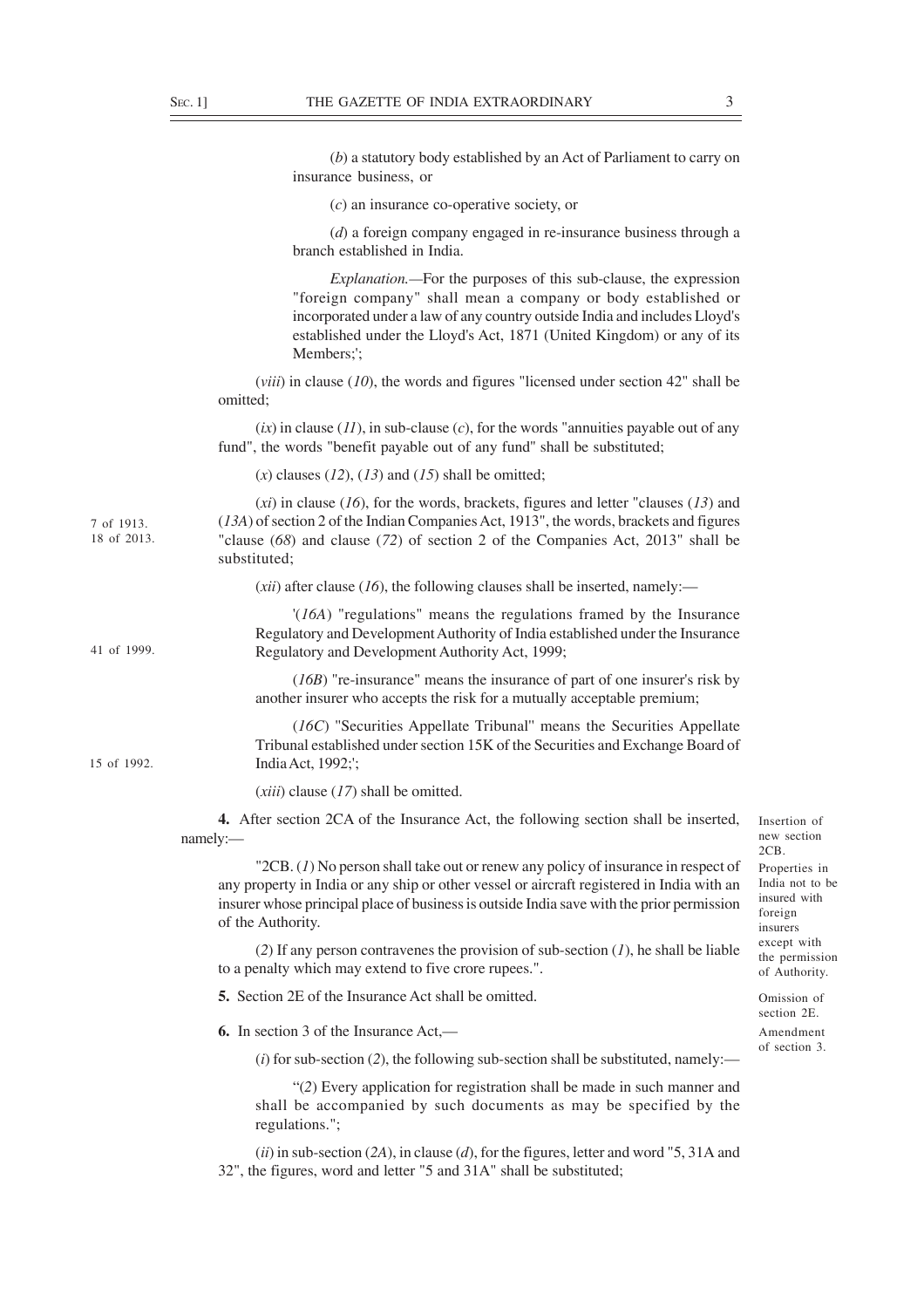(*iii*) for sub-section (*2C*), the following sub-section shall be substituted, namely:—

"(*2C*) Any person aggrieved by the decision of the Authority refusing registration may, within thirty days from the date on which a copy of the decision is received by him, appeal to the Securities Appellate Tribunal.";

(*iv*) sub-section (*2D*) shall be omitted;

(*v*) for sub-sections (*3*), (*4*), (*5*) and (*5A*), the following sub-sections shall be substituted, namely:—

"(*3*) In the case of any insurer having joint venture with a person having its principal place of business domiciled outside India or any insurer as defined in sub-clause (*d*) of clause (*9*) of section 2, the Authority may withhold registration already made if it is satisfied that in the country in which such person has been debarred by law or practice of that country to carry on insurance business.

(*4*) The Authority may suspend or cancel the registration of an insurer either wholly or in so far as it relates to a particular class of insurance business, as the case may be,—

(*a*) if the insurer fails, at any time, to comply with the provisions of section 64VA as to the excess of the value of his assets over the amount of his liabilities, or

(*b*) if the insurer is in liquidation or is adjudged as an insolvent, or

(*c*) if the business or a class of the business of the insurer has been transferred to any person or has been transferred to or amalgamated with the business of any other insurer without the approval of the Authority, or

(*d*) if the insurer makes default in complying with, or acts in contravention of, any requirement of this Act or of any rule or any regulation or order made or, any direction issued thereunder, or

(*e*) if the Authority has reason to believe that any claim upon the insurer arising in India under any policy of insurance remains unpaid for three months after final judgment in regular court of law, or

(*f*) if the insurer carries on any business other than insurance business or any prescribed business, or

(*g*) if the insurer makes a default in complying with any direction issued or order made, as the case may be, by the Authority under the Insurance Regulatory and Development Authority Act, 1999, or

(*h*) if the insurer makes a default in complying with, or acts in contravention of, any requirement of the Companies Act, 2013 or the General Insurance Business (Nationalisation) Act, 1972 or the Foreign Exchange Management Act, 1999 or the Prevention of Money Laundering Act, 2002, or

(*i*) if the insurer fails to pay the annual fee required under section 3A, or

(*j*) if the insurer is convicted for an offence under any law for the time being in force, or

(*k*) if the insurer being a co-operative society set up under the relevant State laws or, as the case may be, the Multi-State Co-operative Societies Act, 2002, contravenes the provisions of law as may be applicable to the insurer.

41 of 1999.

18 of 2013. 57 of 1972. 42 of 1999. 15 of 2002.

39 of 2002.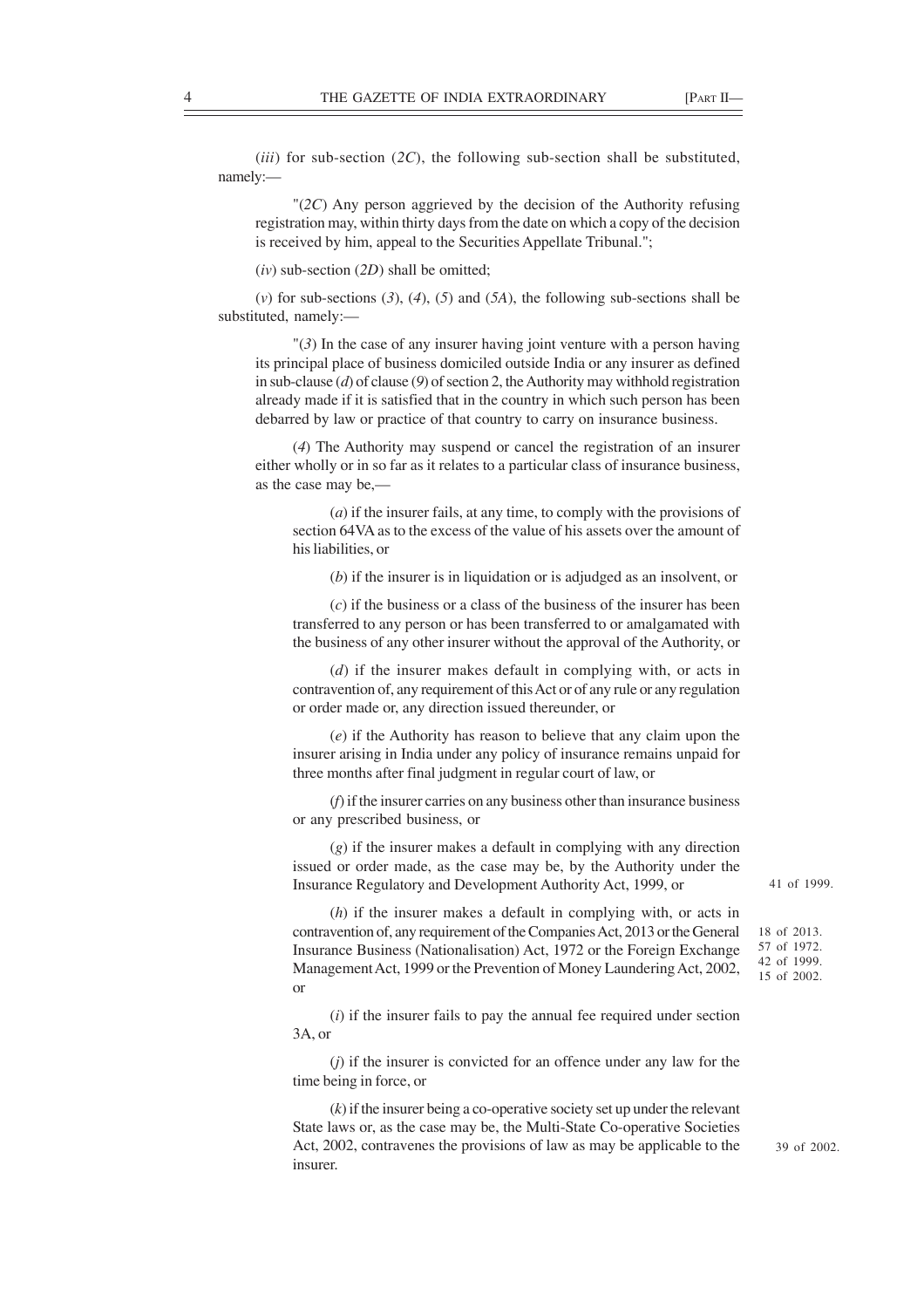(*5*) When the Authority suspends or cancels any registration under clause (*a*), clause (*d*), clause (*e*), clause (*f*), clause (*g*) or clause (*i*) of sub-section (*4*), it shall give notice in writing to the insurer of its decision, and the decision shall take effect on such date as it may specify in that behalf in the notice, such date not being less than one month not more than two months from the date of the receipt of the notice in the ordinary course of transmission.

(*5A*) When the Authority suspends or cancels any registration under clause (*b*), (*c*), (*j*) or (*k*) of sub-section (*4*), the suspension or cancellation, as the case may be, shall take effect on the date on which notice of the order of suspension or cancellation is served on the insurer.";

(*vi*) for sub-section (*5C*), the following sub-section shall be substituted, namely:—

"(*5C*) Where a registration is suspended or cancelled under clause (*a*), clause (*d*), clause (*e*), clause (*f*), clause (*g*) or clause (*i*) of sub-section (*4*), the Authority may at its discretion revive the registration, if the insurer within six months from the date on which the suspension or cancellation took effect complies with the provisions of section 64VA as to the excess of the value of his assets over the amount of his liabilities or has had an application under subsection (*4*) of section 3A accepted, or satisfies the Authority that no claim upon him such as is referred to in clause (*e*) of sub-section (*4*) remains unpaid or that he has complied with any requirement of this Act or the Insurance Regulatory and Development Authority Act, 1999, or of any rule or any regulation, or any order made thereunder or any direction issued under those Acts, or that he has ceased to carry on any business other than insurance business or any prescribed business, as the case may be, and complies with any directions which may be given to him by the Authority.".

**7.** For section 3A of the Insurance Act, the following section shall be substituted, namely:—

Substitution of new section for section 3A. Payment of annual fee by

Substitution of new section for section 4. Minimum limits for annuities and other benefits secured by policies of life insurance. Amendment of section 5.

insurer.

"3A. (*1*) An insurer who has been granted a certificate of registration under section 3 shall pay such annual fee to the Authority in such manner as may be specified by the regulations.

(*2*) Any failure to deposit the annual fee shall render the certificate of registration liable to be cancelled.".

**8.** For section 4 of the Insurance Act, the following section shall be substituted, namely:—

"4. The insurer shall pay or undertake to pay on any policy of life insurance or a group policy issued, a minimum annuity and other benefits as may be determined by regulations excluding any profit or bonus provided that this shall not prevent an insurer from converting any policy into a paid-up policy of any value or payment of surrender value of any amount.".

**9.** In section 5 of the Insurance Act,—

 $(i)$  in sub-section  $(I)$ , both the provisos shall be omitted;

(*ii*) sub-section (*3*) shall be omitted.

**10.** For section 6 of the Insurance Act, the following section shall be substituted, namely:—

Substitution of new section for section 6. Requirement

as to capital.

"6. (*1*) No insurer not being an insurer as defined in sub-clause (*d*) of clause (*9*) of section 2, carrying on the business of life insurance, general insurance, health

41 of 1999.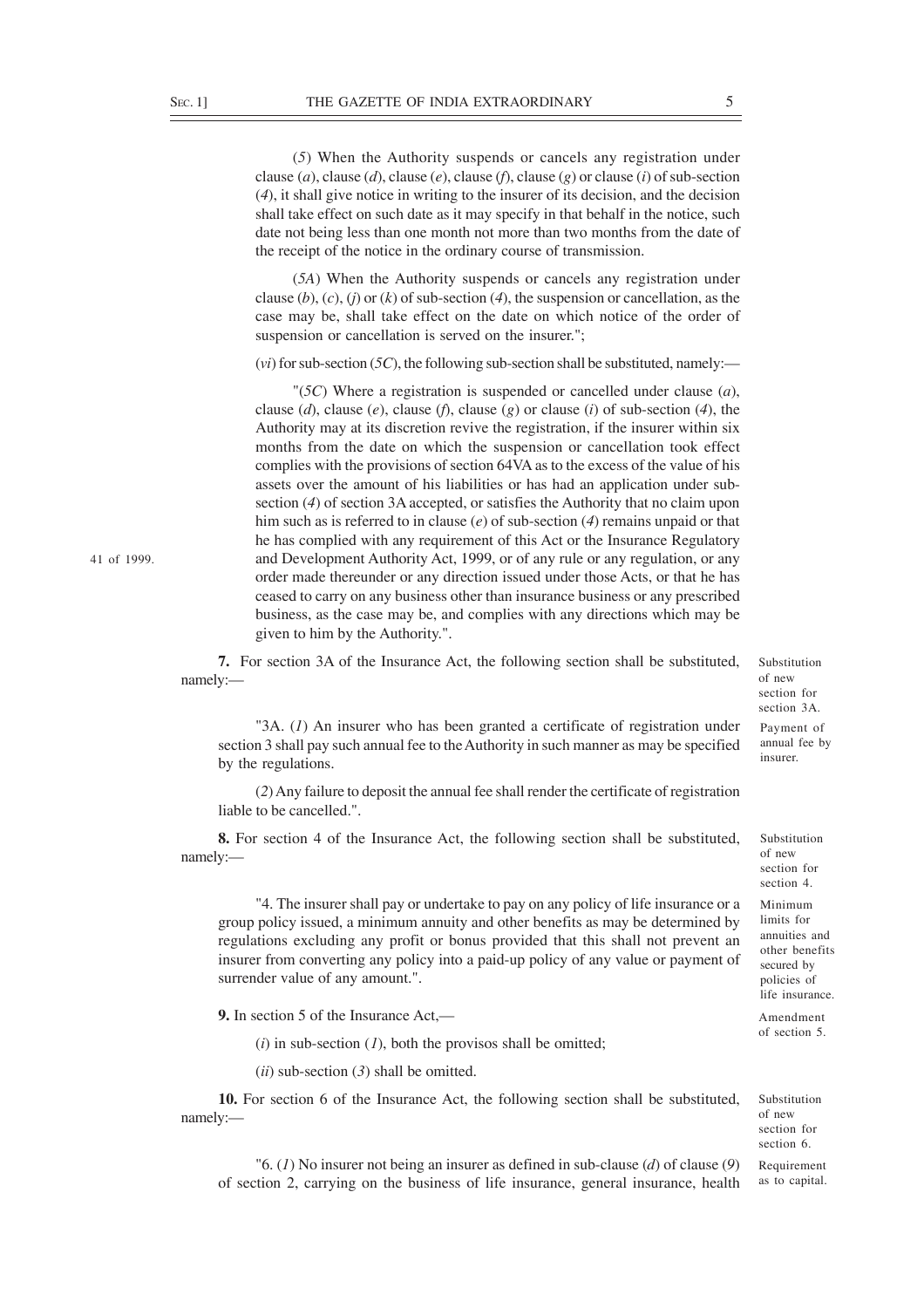insurance or re-insurance in India or after the commencement of the Insurance Regulatory and Development Authority Act, 1999, shall be registered unless he has,— (*i*) a paid-up equity capital of rupees one hundred crore, in case of a person carrying on the business of life insurance or general insurance; or (*ii*) a paid-up equity capital of rupees one hundred crore, in case of a person carrying on exclusively the business of health insurance; or (*iii*) a paid-up equity capital of rupees two hundred crore, in case of a person carrying on exclusively the business as a re-insurer: Provided that the insurer, may enhance the paid-up equity capital, as 41 of 1999.

provided in this section in accordance with the provisions of the Companies Act, 2013, the Securities and Exchange Board of India Act, 1992 and the rules, regulations or directions issued thereunder or any other law for the time being in force:

 Provided further that in determining the paid-up equity capital, any preliminary expenses incurred in the formation and registration of any insurer as may be specified by the regulations made under this Act, shall be excluded.

(*2*) No insurer, as defined in sub-clause (*d*) of clause (*9*) of section 2, shall be registered unless he has net owned funds of not less than rupees five thousand crore.".

**11.** In section 6A of the Insurance Act,—

 $(i)$  for sub-section  $(i)$ , the following sub-section shall be substituted, namely:—

"(*1*) No public company limited by shares having its registered office in India, shall carry on life insurance business or general insurance business or health insurance business or re-insurance business, unless it satisfies the following conditions, namely:—

(*i*) that the capital of the company shall consist of equity shares each having a single face value and such other form of capital, as may be specified by the regulations;

(*ii*) that the voting rights of shareholders are restricted to equity shares;

(*iii*) that, except during any period not exceeding one year allowed by the company for payment of calls on shares, the paid-up amount is the same for all shares, whether existing or new:

Provided that the conditions specified in this sub-section shall not apply to a public company which has, before the commencement of the Insurance (Amendment) Act, 1950, issued any shares other than ordinary shares each of which has a single face value or any shares, the paid-up amount whereof is not the same for all of them for a period of three years from such commencement.";

(*ii*) in sub-section (*2*), after the words "paid-up amount of the", the word "equity"shall be inserted;

(*iii*) for sub-section (*4*), the following sub-section shall be substituted, namely:—

"(*4*) A public company as aforesaid which carries on life insurance business, general and health insurance business and re-insurance business—

(*a*) shall, in addition to the register of members maintained under the Companies Act, 2013, maintain a register of shares in which the name, occupation and address of the beneficial owner of each share shall be

of section 6A.

Amendment

18 of 2013.

15 of 1992.

47 of 1950.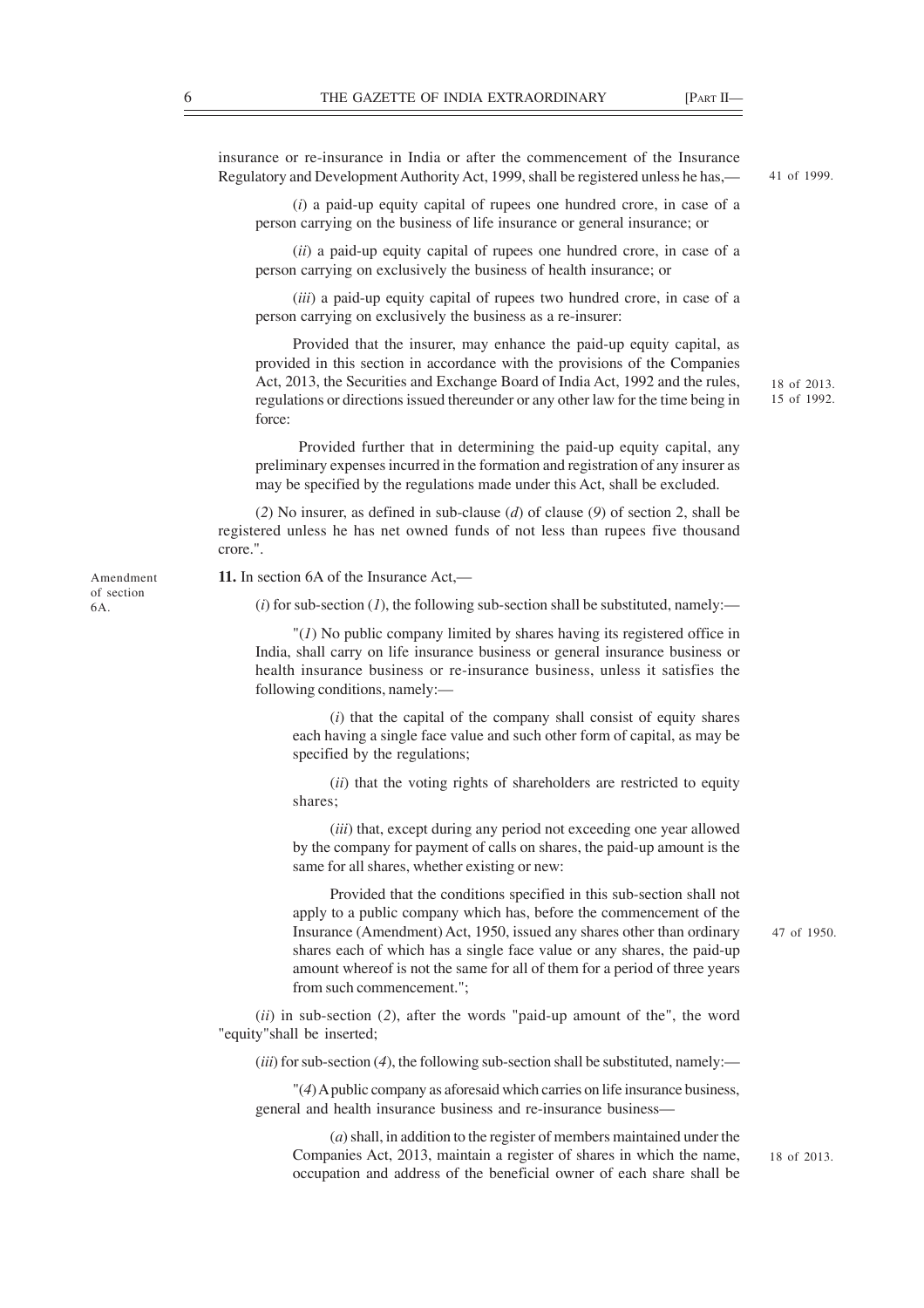12 of 2003.

18 of 2013.

entered including any change of beneficial owner declared to it within fourteen days from the receipt of such declaration;

(*b*) shall not register any transfer of its shares—

(*i*) unless, in addition to compliance being made with the provisions of section 56 of the Companies Act, 2013, the transferee furnishes a declaration in the prescribed form as to whether he proposes to hold the shares for his own benefit or as a nominee, whether jointly or severally, on behalf of others and in the latter case giving the name, occupation and address of the beneficial owner or owners, and the extent of the beneficial interest of each;

(*ii*) where, after the transfer, the total paid-up holding of the transferee in the shares of the company is likely to exceed five per cent. of its paid-up capital unless the previous approval of the Authority has been obtained to the transfer;

(*iii*) where, the nominal value of the shares intended to be transferred by any individual, firm, group, constituents of a group, or body corporate under the same management, jointly or severally exceeds one per cent. of the paid-up equity capital of the insurer, unless the previous approval of the Authority has been obtained for the transfer.

*Explanation.—*For the purposes of this sub-clause, the expressions "group" and "same management" shall have the meanings respectively assigned to them in the Competition Act, 2002.";

(*iv*) sub-sections (*3*), (*6*), (*7*), (*8*), (*9*) and (*10*) shall be omitted;

 $(v)$  in sub-section  $(11)$ ,—

(*a*) in the opening portion, the words, brackets and figures "except those of sub-sections (*7*), (*8*) and (*9*)" shall be omitted;

(*b*) in clause (*i*), the word "and" shall be omitted;

(*c*) clause (*ii*) shall be omitted;

(*d*) in the *Explanation* 1, in clause (*ii*), in sub-clause (*c*), the words "managing agent" shall be omitted.

**12.** Section 6AA of the Insurance Act shall be omitted.

**13.** In section 6B of the Insurance Act,—

 $(i)$  in sub-section  $(l)$ ,—

(*a*) for the words "life insurance business", the words "life or general or health insurance or re-insurance business" shall be substituted; and

(*b*) for the words "Central Government", the word "Authority" shall be substituted;

(*ii*) in sub-sections (*2*) and (*3*), for the words "High Court", the words "the Securities Appellate Tribunal" shall be substituted;".

(*iii*) sub-section (*4*) shall be omitted.

**14.** Sections 6C, 7, 8 and 9 of the Insurance Act shall be omitted.

**15.** In section 10 of the Insurance Act,—

 $(i)$  in sub-section  $(I)$ , for the words "prescribed in this behalf", the words "specified by the regulations" shall be substituted;

Omission of section 6AA Amendment of section 6B.

Omission of sections 6C, 7, 8 and 9.

Amendment of section 10.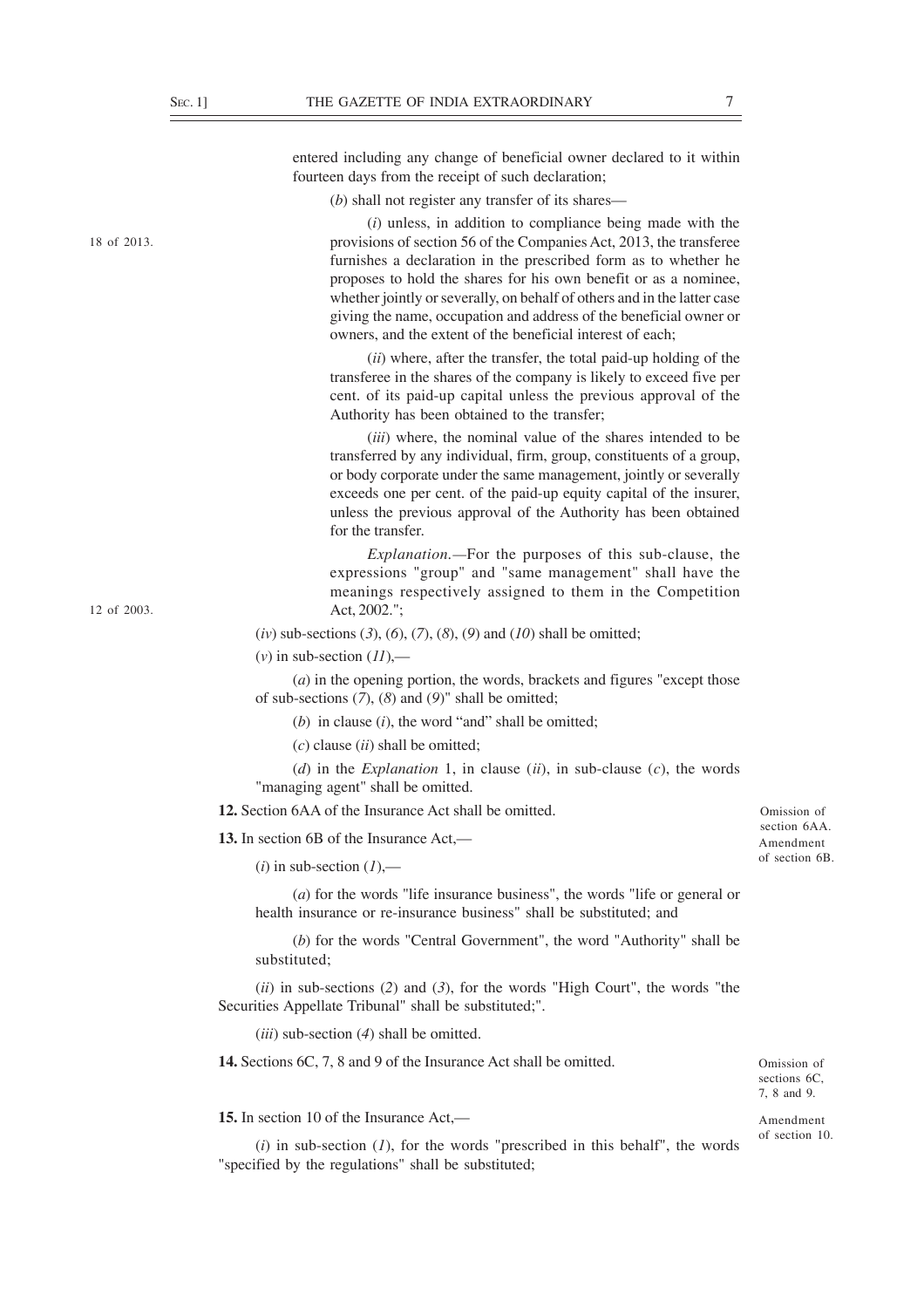$(ii)$  in sub-section  $(2)$ ,—

(*a*) the words, brackets and figures, "after the expiry of six months from the commencement of the Insurance (Amendment) Act, 1946", shall be omitted;

(*b*) the words "under the law of the insurer's country" occurring at the end, shall be omitted.

(*iii*) after sub-section (*2A*), the following sub-section shall be inserted, namely:—

"(*2AA*) Where the insurer carries on the business of insurance, all receipts due in respect of each sub-class of such insurance business shall be carried to and shall form a separate fund, the assets of which shall be kept separate and distinct from other assets of the insurer and every insurer shall submit to the Authority the necessary details of such funds as may be required by the Authority from time to time and such funds shall not be applied directly or indirectly, save as expressly permitted under this Act or regulations made thereunder.".

**16.** For section 11 of the Insurance Act, the following section shall be substituted, namely:—

"11. (*1*) Every insurer, on or after the date of the commencement of the Insurance Laws (Amendment) Act, 2015, in respect of insurance business transacted by him and in respect of his shareholders' funds, shall, at the expiration of each financial year, prepare with reference to that year, balance sheet, a profit and loss account, a separate account of receipts and payments, a revenue account in accordance with the regulations as may be specified.

(*2*) Every insurer shall keep separate accounts relating to funds of shareholders and policyholders.

(*3*) Unless the insurer is a company as defined in clause (*20*) of section 2 of the Companies Act, 2013, the accounts and statements referred to in sub-section (*1*) shall be signed by the insurer, or in the case of a company by the chairman, if any, and two directors and the principal officer of the company, or in case of an insurance cooperative society by the person in charge of the society and shall be accompanied by a statement containing the names, descriptions and occupations of, and the directorships held by, the persons in charge of the management of the business during the period to which such accounts and statements refer and by a report on the affairs of the business during that period.".

**17.** For section 12 of the Insurance Act, the following section shall be substituted, namely:—

"12. The balance sheet, profit and loss account, revenue account and profit and loss appropriation account of every insurer, in respect of all insurance business transacted by him, shall, unless they are subject to audit under the Companies Act, 2013, be audited annually by an auditor, and the auditor shall in the audit of all such accounts have the powers of, exercise the functions vested in, and discharge the duties and be subject to the liabilities and penalties imposed on, auditors of companies by section 147 of the Companies Act, 2013.".

18 of 2013.

Amendment of section 13.

Substitution of new section for section 12. Audit.

Substitution of new section for section 11. Accounts and balance sheet.

**18.** In section 13 of the Insurance Act,—

 $(i)$  for sub-section  $(I)$ , the following sub-section shall be substituted, namely:—

"(*1*) Every insurer carrying on life insurance business shall, once at least every year cause an investigation to be made by an actuary into the financial condition of the life insurance business carried on by him, including a valuation of his liabilities in respect thereto and shall cause an abstract of the report of such actuary to be made in accordance with the regulations:

6 of 1946.

18 of 2013.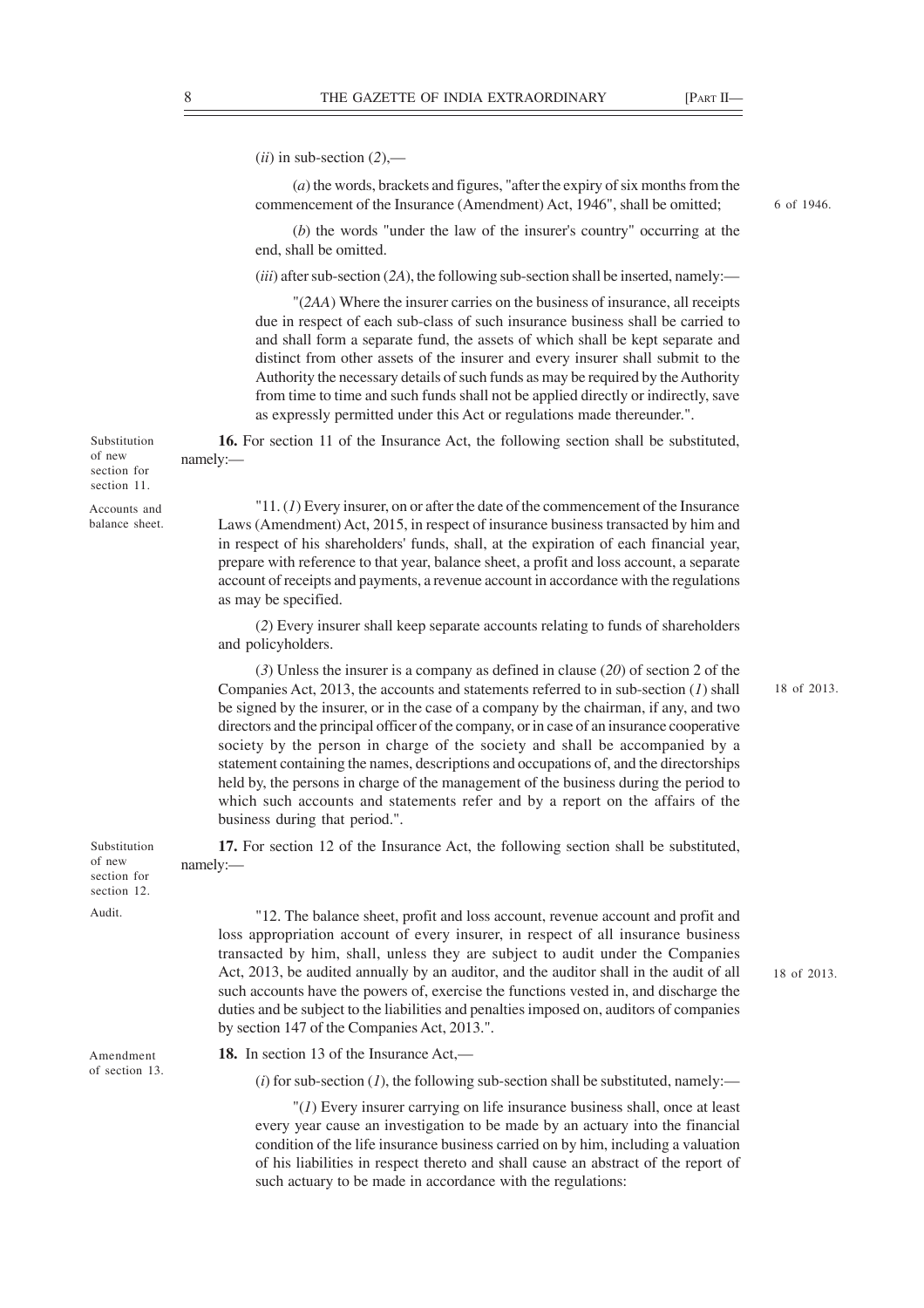Provided that the Authority may, having regard to the circumstances of any particular insurer, allow him to have the investigation made as at a date not later than two years from the date as at which the previous investigation was made:

Provided further that every insurer, on or after the commencement of the Insurance Regulatory and Development Authority Act, 1999, shall cause an abstract of the report of the actuary to be made in such manner as may be specified by the regulations.";

 $(i)$  for sub-section  $(4)$ , the following sub-section shall be substituted, namely:—

"(*4*) There shall be appended to every such abstract a statement prepared in such form and in such manner as may be specified by the regulations:

Provided that, if the investigation referred to in sub-sections (*1*) and (*2*) is made annually by any insurer, the statement need not be appended every year but shall be appended at least once in every three years.";

(*iii*) for sub-section (*6*), the following sub-section shall be substituted, namely:—

'(*6*) The provisions of this section relating to the life insurance business shall apply also to any such sub-class of insurance business included in the class "Miscellaneous Insurance" and the Authority may authorise such modifications and variations of regulations as may be necessary to facilitate their application to any such sub-class of insurance business:

Provided that, if the Authority is satisfied that the number and amount of the transactions carried out by an insurer in any such sub-class of insurance business is so small as to render periodic investigation and valuation unnecessary, it may exempt that insurer from the operation of this sub-section in respect of that sub-class of insurance business.'.

**19.** For section 14 of the Insurance Act, the following section shall be substituted, namely:—

Substitution of new section for section 14.

"14. (*1*) Every insurer, in respect of all business transacted by him, shall maintain—

(*a*) a record of policies, in which shall be entered, in respect of every policy issued by the insurer, the name and address of the policyholder, the date when the policy was effected and a record of any transfer, assignment or nomination of which the insurer has notice;

(*b*) a record of claims, every claim made together with the date of the claim, the name and address of the claimant and the date on which the claim was discharged, or, in the case of a claim which is rejected, the date of rejection and the grounds thereof; and

(*c*) a record of policies and claims in accordance with clauses (*a*) and (*b*) may be maintained in any such form, including electronic mode, as may be specified by the regulations made under this Act.

 (*2*) Every insurer shall, in respect of all business transacted by him, endeavour to issue policies above a specified threshold in terms of sum assured and premium in electronic form, in the manner and form to be specified by the regulations made under this Act.".

41 of 1999.

Record of policies and claims.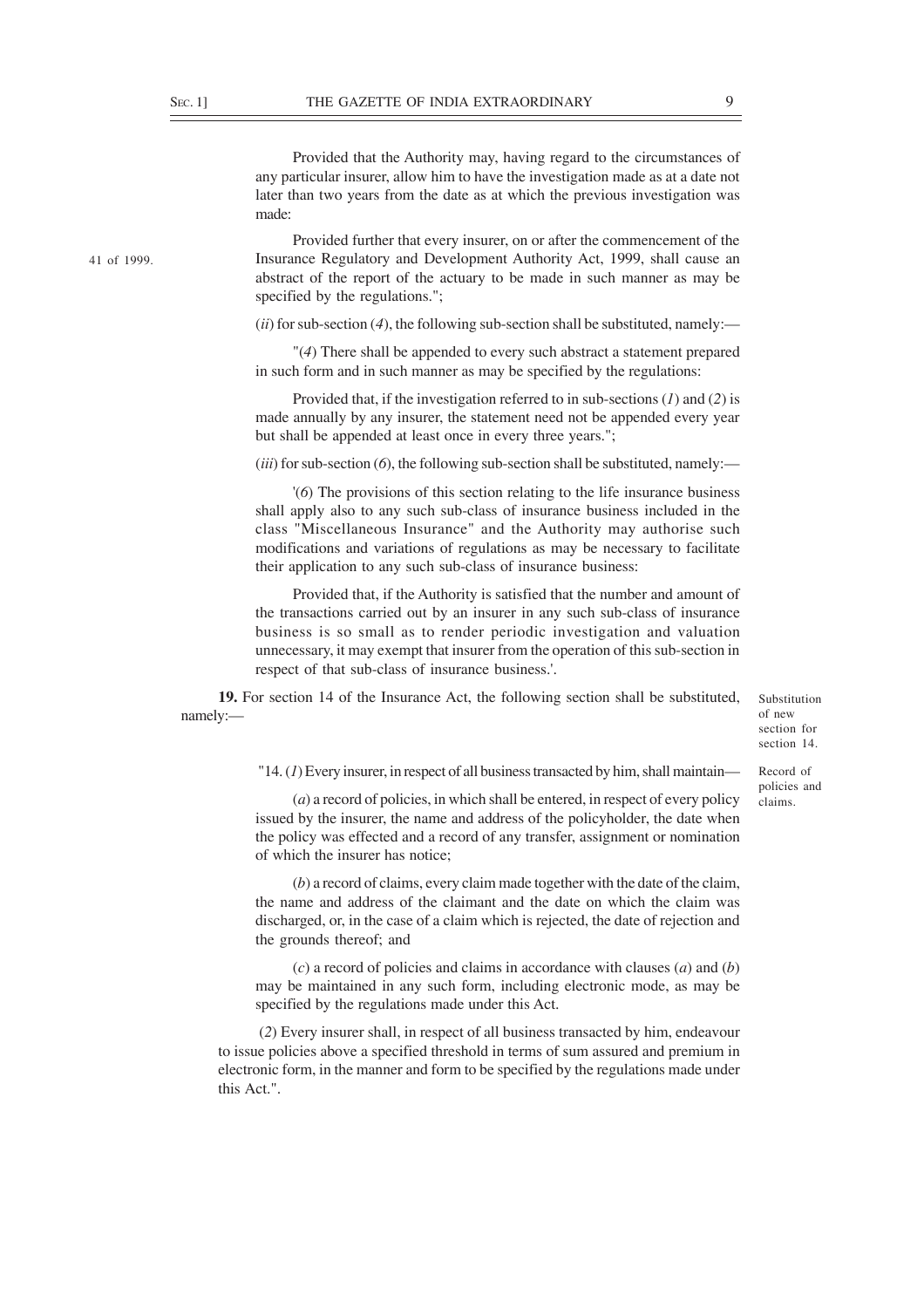**Contract Contract Contract** 

| Substitution of<br>new section for<br>section 15.                                   | <b>20.</b> For section 15 of the Insurance Act, the following section shall be substituted,<br>namely:                                                                                                                                                                                                                                                                                                           |
|-------------------------------------------------------------------------------------|------------------------------------------------------------------------------------------------------------------------------------------------------------------------------------------------------------------------------------------------------------------------------------------------------------------------------------------------------------------------------------------------------------------|
| Submission of<br>returns.                                                           | "15. $(I)$ The audited accounts and statements referred to in section 11 or sub-<br>section $(5)$ of section 13 and the abstract and statement referred to in section 13 shall<br>be printed, and four copies thereof shall be furnished as returns to the Authority<br>within six months from the end of the period to which they refer.                                                                        |
|                                                                                     | (2) Of the four copies so furnished, one shall be signed in the case of a company<br>by the chairman and two directors and by the principal officer of the company and, if<br>the company has a managing director by that managing director and one shall be<br>signed by the auditor who made the audit or the actuary who made the valuation, as<br>the case may be.".                                         |
| Omission of                                                                         | 21. Section 16 of the Insurance Act shall be omitted.                                                                                                                                                                                                                                                                                                                                                            |
| section 16.<br>Omission of<br>sections 17<br>and $17A$ .                            | 22. Sections 17 and 17A of the Insurance Act shall be omitted.                                                                                                                                                                                                                                                                                                                                                   |
| Amendment                                                                           | 23. In section 20 of the Insurance Act,—                                                                                                                                                                                                                                                                                                                                                                         |
| of section 20.                                                                      | (i) for sub-section $(I)$ , the following sub-section shall be substituted, namely:—                                                                                                                                                                                                                                                                                                                             |
|                                                                                     | $''(I)$ Every return furnished to the Authority or certified copy thereof shall<br>be kept by the Authority and shall be open to inspection; and any person may<br>procure a copy of any such return, or of any part thereof, on payment of such fee<br>as may be specified by the regulations.";                                                                                                                |
|                                                                                     | $(ii)$ in sub-section (2), the words and figures "or section 16" shall be omitted;                                                                                                                                                                                                                                                                                                                               |
|                                                                                     | $(iii)$ in sub-section (3), for the words "one rupee", the words "such fee as may be<br>specified by the regulations" shall be substituted.                                                                                                                                                                                                                                                                      |
| Amendment                                                                           | 24. In section 21 of the Insurance Act,—                                                                                                                                                                                                                                                                                                                                                                         |
| of section 21.                                                                      | (i) in sub-section (1), in clause (d), the words and figures "or section 16" shall be<br>omitted;                                                                                                                                                                                                                                                                                                                |
|                                                                                     | $(ii)$ for sub-section (2), the following sub-section shall be substituted, namely:—                                                                                                                                                                                                                                                                                                                             |
|                                                                                     | "(2) The Securities Appellate Tribunal may, on the application of an insurer<br>and after hearing the Authority, cancel any order made by the Authority under<br>clause $(d)$ of sub-section $(l)$ or may direct the acceptance of such a return which<br>the Authority has declined to accept, if the insurer satisfies the Tribunal that the<br>action of the Authority was in the circumstances unreasonable: |
|                                                                                     | Provided that no application under this sub-section shall be entertained<br>unless it is made before the expiration of four months from the date when the<br>Authority made the order or declined to accept the return.".                                                                                                                                                                                        |
| Amendment                                                                           | 25. In section 22 of the Insurance Act,—                                                                                                                                                                                                                                                                                                                                                                         |
| of section 22.                                                                      | $(i)$ in sub-section $(I)$ , the words, brackets, letter and figures" or an abstract of a<br>valuation report furnished under clause $(c)$ of sub-section $(2)$ of section 16" shall be<br>omitted;                                                                                                                                                                                                              |
|                                                                                     | $(ii)$ in sub-section (2), the words, brackets and figures "or, as the case may be, of<br>sub-section (2) of section 16" shall be omitted.                                                                                                                                                                                                                                                                       |
| Substitution<br>of new<br>sections for<br>sections 27,<br>27A, 27B,<br>27C and 27D. | 26. For sections 27, 27A, 27B, 27C and 27D of the Insurance Act, the following sections<br>shall be substituted, namely:-                                                                                                                                                                                                                                                                                        |
| Investment of<br>assets.                                                            | $27. (1)$ Every insurer shall invest and at all times keep invested assets equivalent<br>to not less than the sum of-                                                                                                                                                                                                                                                                                            |
|                                                                                     | $(a)$ the amount of his liabilities to holders of life insurance policies in India                                                                                                                                                                                                                                                                                                                               |

on account of matured claims, and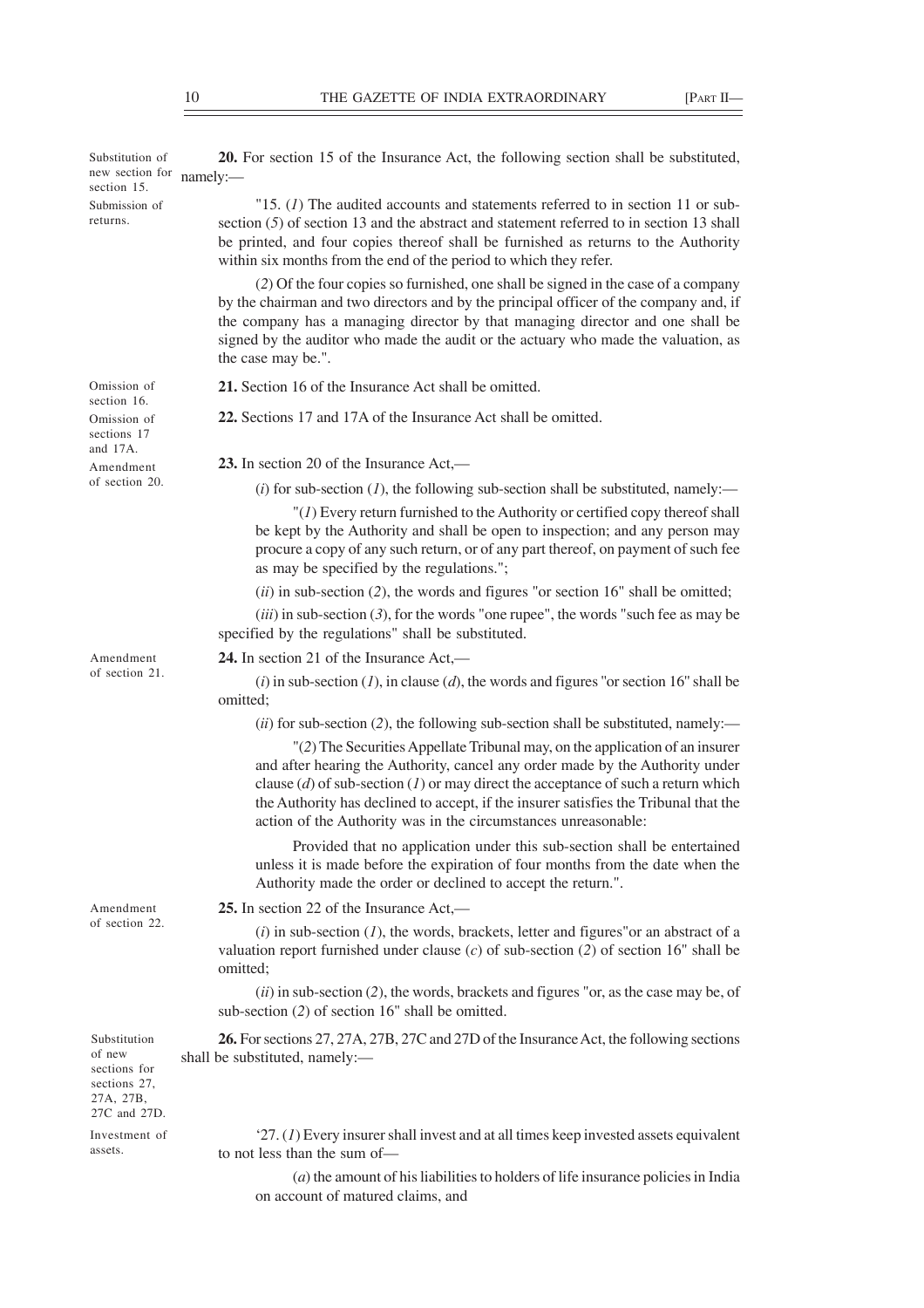(*b*) the amount required to meet the liability on policies of life insurance maturing for payment in India,

less—

(*i*) the amount of premiums which have fallen due to the insurer on such policies but have not been paid and the days of grace for payment of which have not expired, and

(*ii*) any amount due to the insurer for loans granted on and within the surrender values of policies of life insurance maturing for payment in India issued by him or by an insurer whose business he has acquired and in respect of which he has assumed liability in the following manner, namely:—

(*a*) twenty-five per cent. of the said sum in Government securities, a further sum equal to not less than twenty-five per cent. of the said sum in Government securities or other approved securities; and

(*b*) the balance in any of the approved investments,

as may be specified by the regulations subject to the limitations, conditions and restrictions specified therein.

(*2*) In the case of an insurer carrying on general insurance business, twenty per cent. of the assets in Government Securities, a further sum equal to not less than ten per cent. of the assets in Government Securities or other approved securities and the balance in any other investment in accordance with the regulations of the Authority and subject to such limitations, conditions and restrictions as may be specified by the Authority in this regard.

*Explanation.*—In this section, the term "assets" means all the assets of insurer at their carrying value but does not include any assets specifically held against any fund or portion thereof in respect of which the Authority is satisfied that such fund or portion thereof, as the case may be, is regulated by the law of any country outside India or miscellaneous expenditure or in respect of which the Authority is satisfied that it would not be in the interest of the insurer to apply the provisions of this section.

(*3*) For the purposes of sub-sections (*1*) and (*2*), any specified assets shall, subject to such conditions, if any, as may be specified, be deemed to be assets invested or kept invested in approved investments specified by regulations.

(*4*) In computing the assets referred to in sub-sections (*1*) and (*2*), any investment made with reference to any currency other than the Indian rupee which is in excess of the amount required to meet the liabilities of the insurers in India with reference to that currency, to the extent of such excess, shall not be taken into account:

 Provided that nothing contained in this sub-section shall affect the operation of sub-section (*2*):

 Provided further that the Authority may, either generally or in any particular case, direct that any investment shall, subject to such conditions as may be imposed, be taken into account, in such manner as may be specified in computing the assets referred to in sub-sections (*1*) and (*2*) and where any direction has been issued under this proviso, copies thereof shall be laid before each house of Parliament as soon as may be after it is issued.

(*5*) Where an insurer has accepted re-insurance in respect of any policies of life insurance issued by another insurer and maturing for payment in India or has ceded re-insurance to another insurer in respect of any such policies issued by himself, the sum referred to in sub-section  $(I)$  shall be increased by the amount of the liability involved in such acceptance and decreased by the amount of the liability involved in such cession.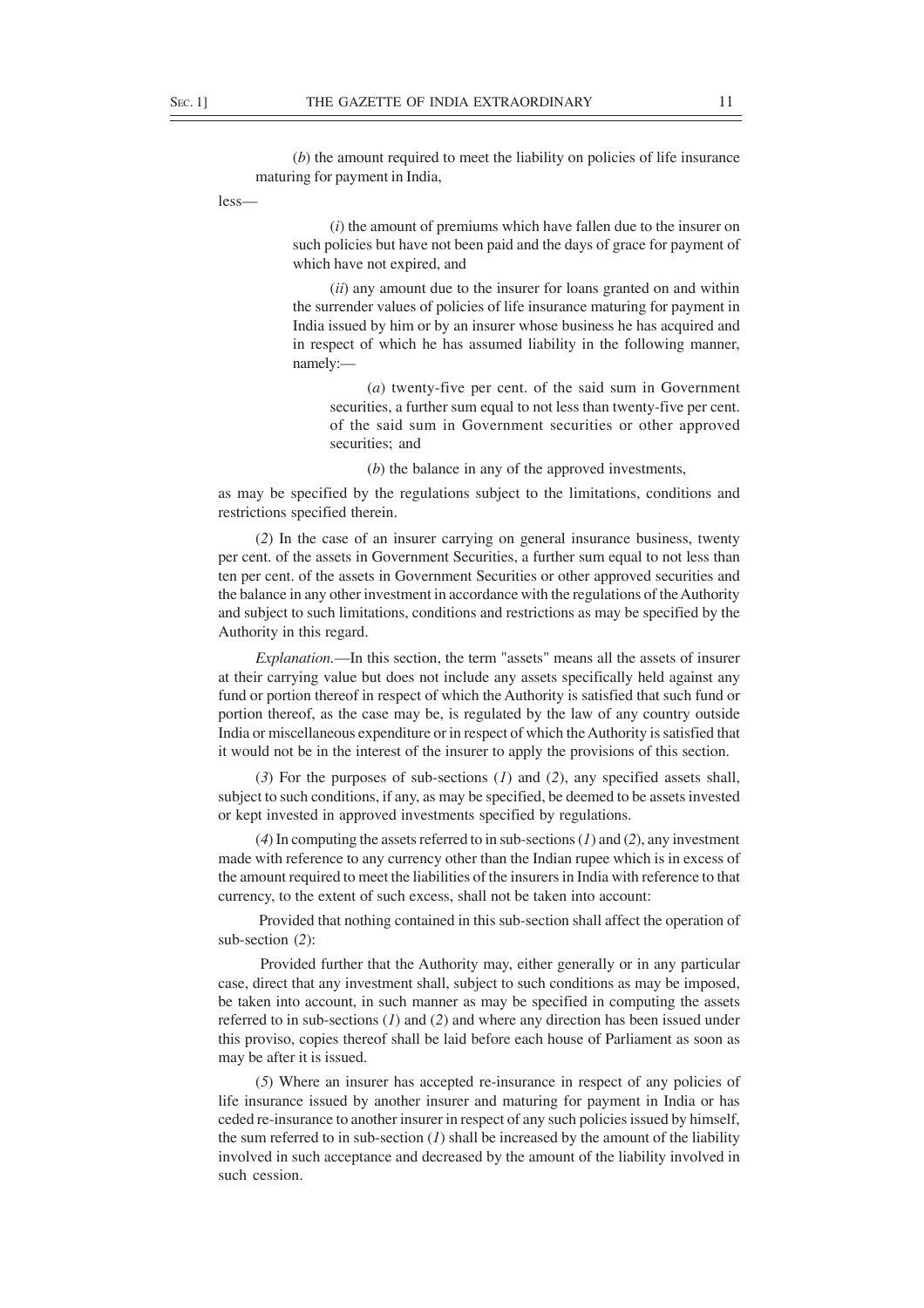(*6*) The Government securities and other approved securities in which assets are under sub-section (*1*) or sub-section (*2*) to be invested and kept invested shall be held by the insurer free of any encumbrance, charge, hypothecation or lien.

(*7*) The assets required by this section to be held invested by an insurer incorporated or domiciled outside India shall, except to the extent of any part thereof which consists of foreign assets held outside India, be held in India and all such assets shall be held in trust for the discharge of the liabilities of the nature referred to in subsection (*1*) and shall be vested in trustees resident in India and approved by the Authority, and the instrument of trust under this sub-section shall be executed by the insurer with the approval of the Authority and shall define the manner in which alone the subject-matter of the trust shall be dealt with.

*Explanation.*—This sub-section shall apply to an insurer incorporated in India whose share capital to the extent of one-third is owned by, or the members of whose governing body to the extent of one-third consists of members domiciled elsewhere than in India.

27A. (*1*) No insurer carrying on life insurance business shall invest or keep invested any part of his controlled fund and no insurer carrying on general business shall invest or keep invested any part of his assets otherwise than in any of the approved investments as may be specified by the regulations subject to such limitations, conditions and restrictions therein.

(*2*) Notwithstanding anything contained in sub-section (*1*) or sub-section (*2*) of section 27, an insurer may, subject to the provisions contained in the next succeeding sub-sections, invest or keep invested any part of his controlled fund or assets otherwise than in an approved investment, if—

(*i*) after such investment, the total amounts of all such investments of the insurer do not exceed fifteen per cent. of the sum referred to in sub-section (*1*) of section 27 or fifteen per cent. of the assets referred to in sub-section (*2*) as the case may be;

(*ii*) the investment is made, or, in the case of any investment already made, the continuance of such investment is with the consent of all the directors present at a meeting and eligible to vote, special notice of which has been given to all the directors then in India, and all such investments, including investments in which any director is interested, are reported without delay to the Authority with full details of the investments and the extent of the director's interest in any such investment.

(*3*) An insurer shall not out of his controlled fund or assets as referred to in section 27,—

(*a*) invest in the shares of any one banking company; or

(*b*) invest in the shares or debentures of any one company,

more than the percentage specified by the regulations.

(*4*) An insurer shall not out of his controlled fund or assets as referred to in sub-section (*2*) of section 27 invest or keep invested in the shares or debentures of any private limited company.

(*5*) All assets forming the controlled fund or assets as referred to in sub-section (*2*) of section 27, not being Government securities or other approved securities in which assets are to be invested or held invested in accordance with this section, shall (except for a part thereof not exceeding one-tenth of the controlled fund or assets as referred to in sub-section (*2*) thereof in value which may, subject to such conditions and restrictions as may be prescribed, be offered as security for any loan

Further provisions regarding investments.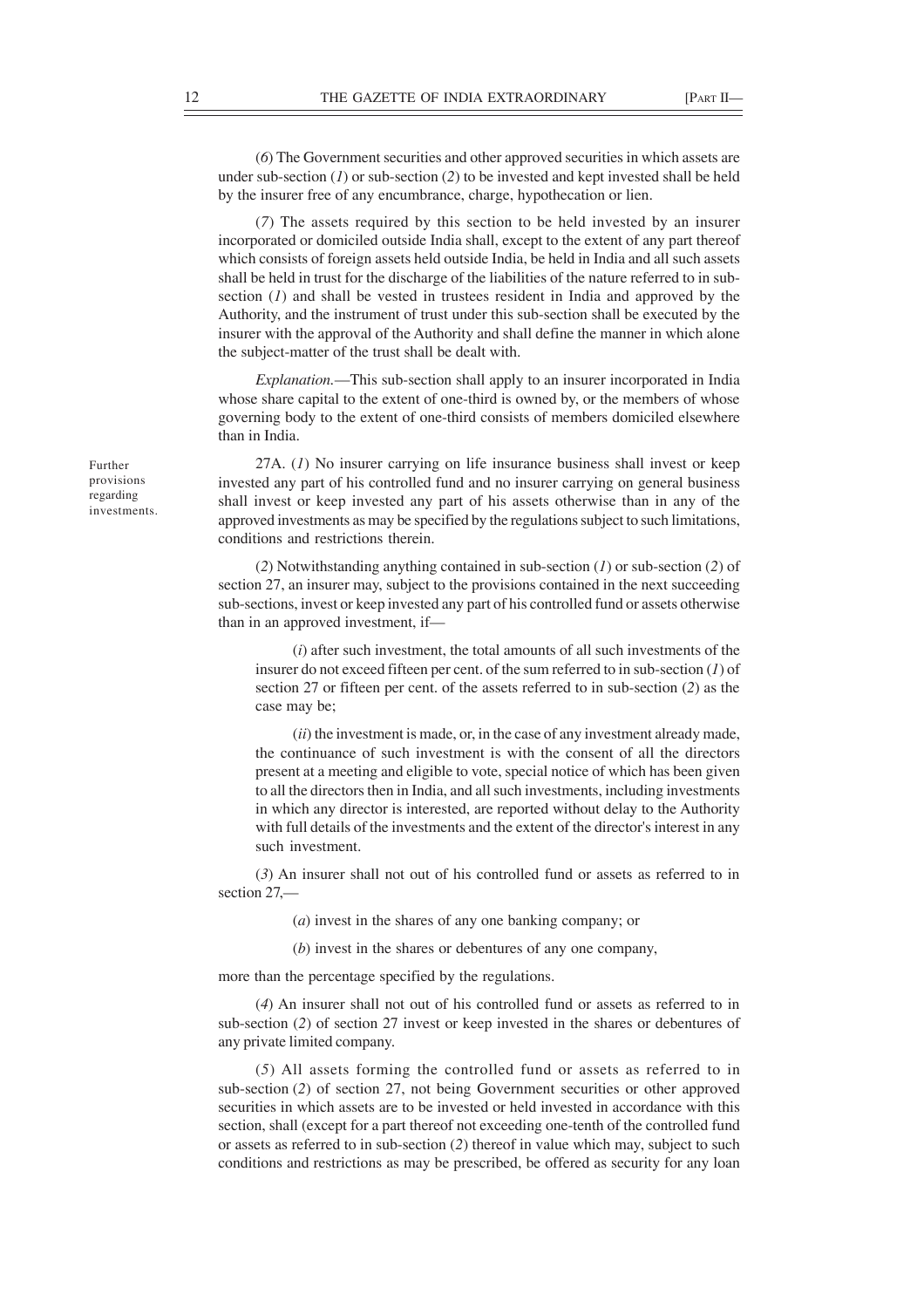taken for purposes of any investment), be held free of any encumbrance, charge, hypothecation or lien.

(*6*) If at any time the Authority considers any one or more of the investments of an insurer to be unsuitable or undesirable, the Authority may, after giving the insurer an opportunity of being heard, direct him to realise the investment or investments, and the insurer shall comply with the direction within such time as may be specified in this behalf by the Authority.

(*7*) Nothing contained in this section shall be deemed to affect in any way the manner in which any moneys relating to the provident fund of any employee or to any security taken from any employee or other moneys of a like nature are required to be held by or under any Central Act, or Act of a State legislature.

*Explanation.*—In this section "controlled fund" means—

(*a*) in the case of any insurer carrying on life insurance business—

(*i*) all his funds, if he carries on no other class of insurance business;

(*ii*) all the funds in India appertaining to his life insurance business if he carries on some other class of insurance business also.

*Explanation.*—For the purposes of sub-clauses (*i*) and (*ii*), the fund does not include any fund or portion thereof in respect of which the Authority is satisfied that such fund or portion, as the case may be, is regulated by the law in force of any country outside India or it would not be in the interest of the insurer to apply the provisions of this section;

(*b*) in the case of any other insurer carrying on life insurance business—

(*i*) all his funds in India, if he carries on no other class of insurance business;

(*ii*) all the funds in India appertaining to his life insurance business if he carries on some other class of insurance business also; but does not include any fund or portion thereof in respect of which the Authority is satisfied that such fund or portion thereof, as the case may be, is regulated by the law of any country outside India or in respect of which the Authority is satisfied that it would not be in the interest of the insurer to apply the provisions of this section.

27B. (*1*) All assets of an insurer carrying on general insurance business shall, subject to such conditions, if any, as may be prescribed, be deemed to be assets invested or kept invested in approved investments specified in section 27.

(*2*) All assets shall (except for a part thereof not exceeding one-tenth of the total assets in value which may subject to such conditions and restrictions as may be prescribed, be offered as security for any loan taken for purposes of any investment or for payment of claims, or which may be kept as security deposit with the banks for acceptance of policies) be held free of any encumbrance, charge, hypothecation or lien.

(*3*) Without prejudice to the powers conferred on the Authority by sub-section (*5*) of section 27A nothing contained in this section shall be deemed to require any insurer to realise any investment made in conformity with the provisions of sub-section (*1*) of section 27 after the commencement of the Insurance (Amendment) Act, 1968, which, after the making thereof, has ceased to be an approved investment within the meaning of this section.

27C. An insurer may invest not more than five per cent. in aggregate of his controlled fund or assets as referred to in sub-section (*2*) of section 27 in the companies Provisions regarding investments of assets of insurer carrying general insurance business.

Investment by insurer in certain cases.

62 of 1968.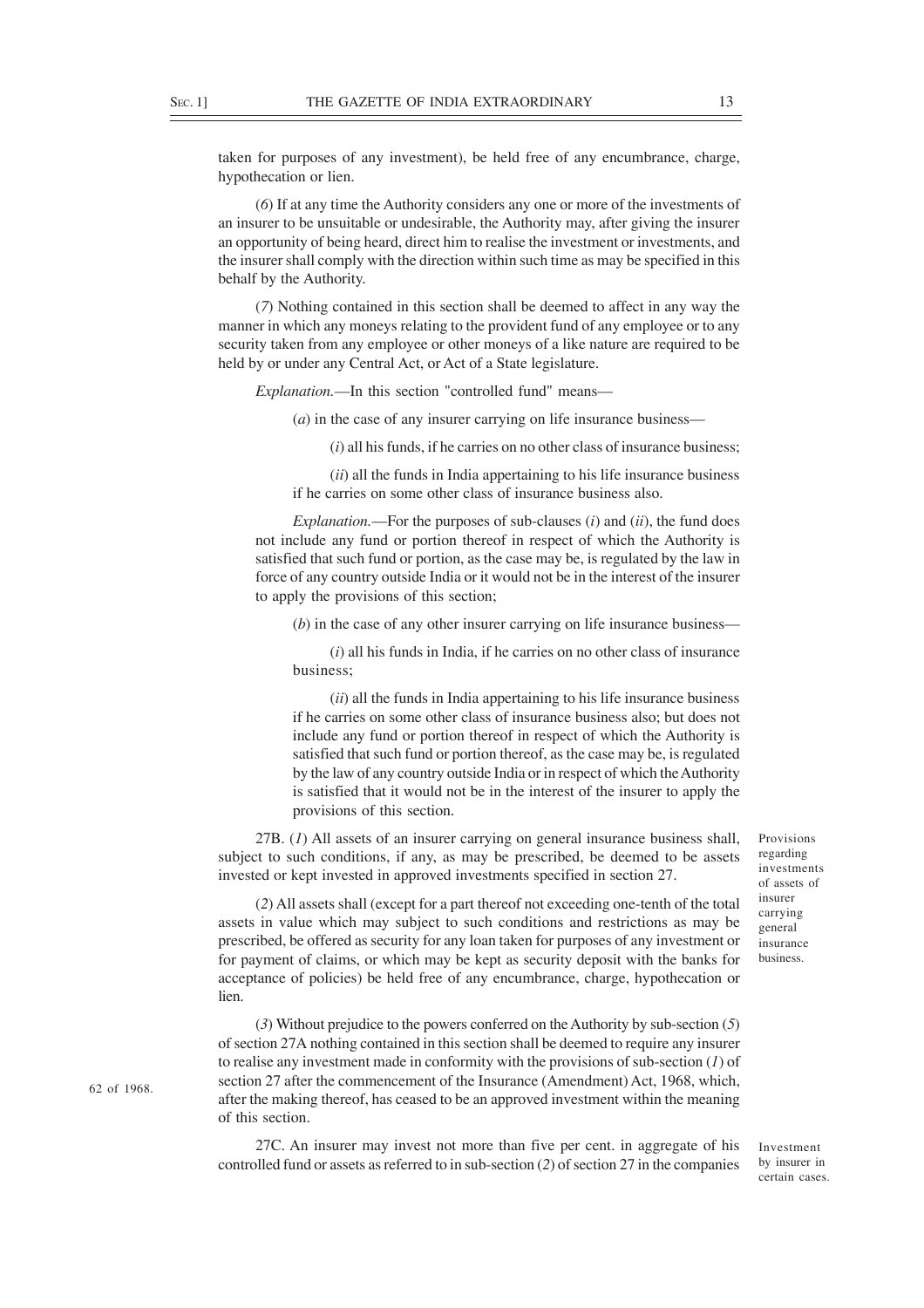belonging to the promoters, subject to such conditions as may be specified by the regulations.

27D. (*1*) Without prejudice to anything contained in this section, the Authority may, in the interests of the policyholders, specify by the regulations, the time, manner and other conditions of investment of assets to be held by an insurer for the purposes of this Act.

(*2*) The Authority may give specific directions for the time, manner and other conditions subject to which the funds of policyholders shall be invested in the infrastructure and social sector as may be specified by the regulations and such regulations shall apply uniformly to all the insurers carrying on the business of life insurance, general insurance, or health insurance or re-insurance in India on or after the commencement of the Insurance Regulatory and Development Authority Act, 1999.

41 of 1999.

(*3*) The Authority may, after taking into account the nature of business and to protect the interests of the policyholders, issue to an insurer the directions relating to the time, manner and other conditions of investment of assets to be held by him:

Provided that no direction under this sub-section shall be issued unless the insurer concerned has been given a reasonable opportunity of being heard.

27E. No insurer shall directly or indirectly invest outside India the funds of the policyholders.'.

**27.** For section 28, section 28A and section 28B of the Insurance Act, the following section shall be substituted, namely:—

"28. Every insurer shall submit to the Authority returns giving details of investments made, in such form, time and manner including its authentication as may be specified by the regulations.".

**28**. For section 29 of the Insurance Act, the following section shall be substituted, namely:—

"29. (*1*) No insurer shall grant loans or temporary advances either on hypothecation of property or on personal security or otherwise, except loans on life insurance policies issued by him within their surrender value, to any director, manager, actuary, auditor or officer of the insurer, if a company or to any other company or firm in which any such director, manager, actuary or officer holds the position of a director, manager, actuary, officer or partner:

Provided that nothing contained in this sub-section shall apply to such loans, made by an insurer to a banking company, as may be specified by the Authority:

Provided further that nothing in this section shall prohibit a company from granting such loans or advances to a subsidiary company or to any other company of which the company granting the loan or advance is a subsidiary company if the previous approval of the Authority is obtained for such loan or advance.

(*2*) The provisions of section 185 of the Companies Act, 2013 shall not apply to a loan granted to a director of an insurer being a company, if the loan is one granted on the security of a policy on which the insurer bears the risk and the policy was issued to the director on his own life, and the loan is within the surrender value of the policy.

18 of 2013.

(*3*) Subject to the provisions of sub-section (*1*), no insurer shall grant—

Manner and

Prohibition for investment of funds outside India.

Substitution of new section for section 28, section 28A and section 28B.

Statement and return of investment of assets. Substitution of new section for section 29.

Prohibition of loans.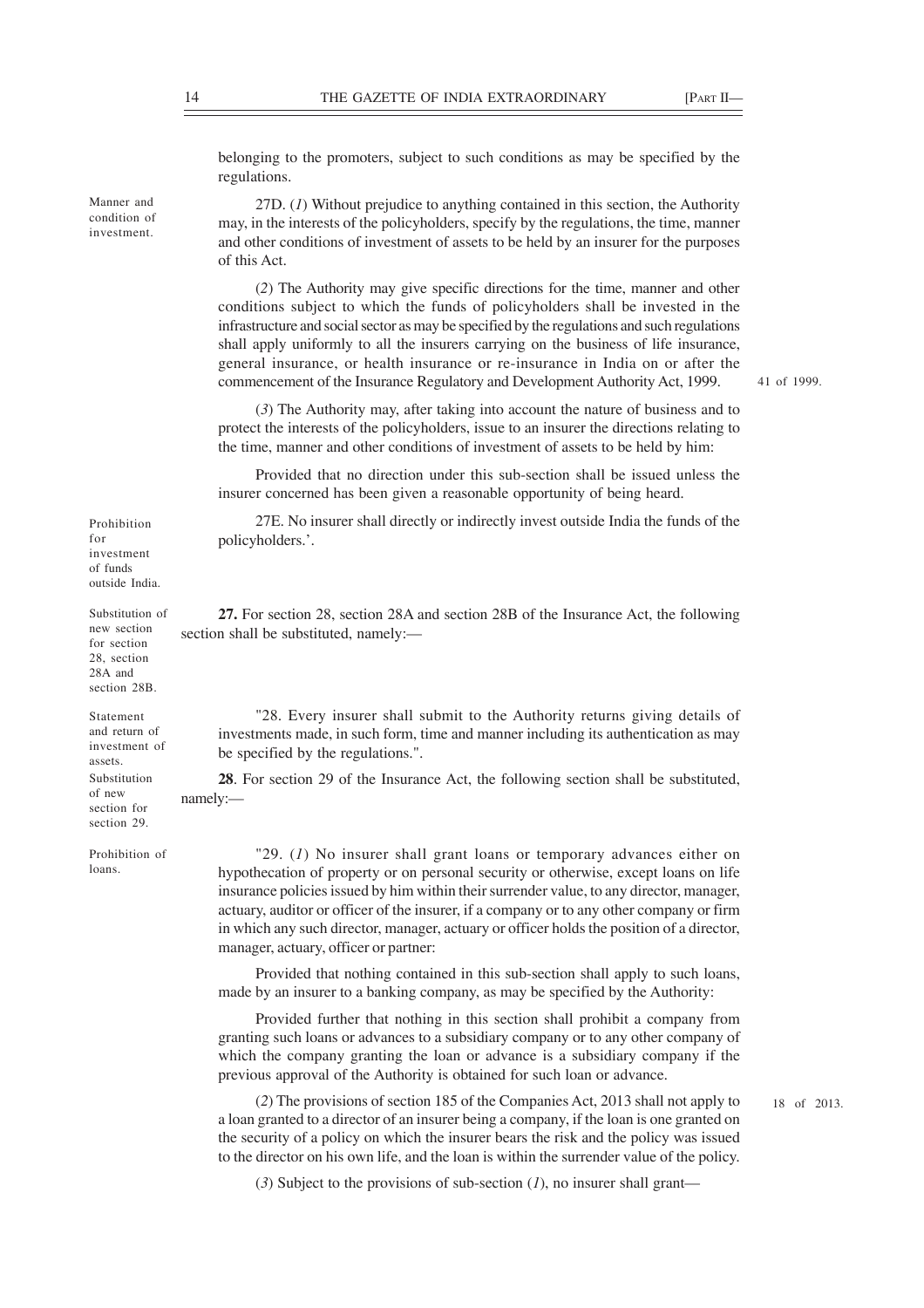(*a*) any loans or temporary advances either on hypothecation of property or on personal security or otherwise, except such loans as may be specified by the regulations including the loans sanctioned as part of their salary package to the full-time employees of the insurer as per the scheme duly approved by its Board of Directors;

(*b*) temporary advances to any insurance agent to facilitate the carrying out of his functions as such except in cases where such advances do not exceed in the aggregate the renewal commission earned by him during the immediately preceding year.

(*4*) Where any event occurs giving rise to circumstances, the existence of which at the time of grant of any subsisting loan or advance would have made such grant a contravention of this section, such loan or advance shall, notwithstanding anything in any contract to the contrary, be repaid within three months from the occurrence of such event.

(*5*) In case of default in complying with the provisions of sub-section (*4*), the director, manager, auditor, actuary, officer or insurance agent concerned shall, without prejudice to any other penalty which he may incur, cease to hold office under, or to act for, the insurer granting the loan on the expiry of three months.".

**29.** For section 30 of the Insurance Act, the following section shall be substituted, namely:—

"30. If by reason of a contravention of any of the provisions of section 27, 27A, 27B, 27C, 27D or section 29, any loss is sustained by the insurer or by the policyholders, every director, manager or officer who is knowingly a party to such contravention shall, without prejudice to any other penalty to which he may be liable under this Act, be jointly and severally liable to make good the amount of such loss.".

**30.** In section 31 of the Insurance Act, for sub-section (*1*), the following sub-section shall be substituted, namely:—

 $''(1)$  None of the assets in India of any insurer shall, except in so far as assets are required to be vested in trustees under sub-section (*7*) of section 27, be kept otherwise than in the name of a public officer approved by the Authority, or in the corporate name of the undertaking, if a company or an insurance co-operative society, as the case may be.".

**31.** In section 31A of the Insurance Act,—

 $(a)$  in sub-section  $(I)$ , in clause  $(c)$ —-

(*I*) for sub-clauses (*i*) and (*ii*) to the proviso, the following sub-clause shall be substituted, namely:—

"(*i*) the payment of commission to an insurance agent, in respect of insurance business procured by or through him;";

(*II*) clause (*iii*) to the proviso shall be omitted;

(*b*) in sub-section (*3*), for the words, figures and letter "or in section 86B of the Indian Companies Act, 1913", the words "or in any other law for the time being in force" shall be substituted.

**32.** For section 31B of the Insurance Act, the following section shall be substituted, namely:—

"31B. No insurer shall in respect of insurance business transacted by him, shall pay to any person by way of remuneration, whether by way of commission or otherwise in excess of such sum as may be specified by the regulations." .

section 30. Liability of directors, etc., for loss due to

Substitution of new section for

contravention of section 27, 27A, 27B, 27C, 27D or section 29.

Amendment of section 31.

Amendment of section 31A.

Substitution of new section for section 31B.

Power to restrict payment of excessive remuneration.

7 of 1913.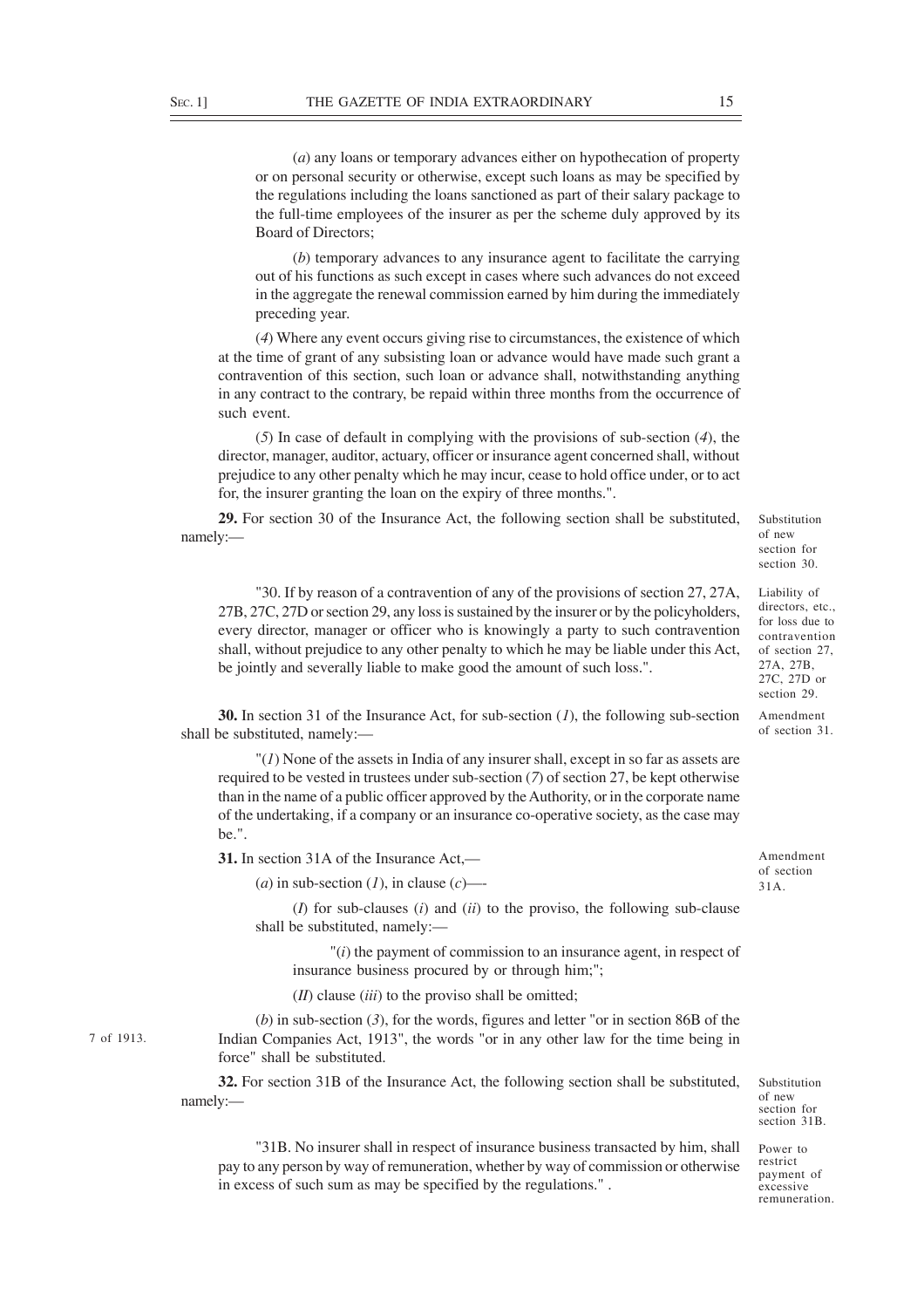18 of 2013.

**34.** In section 32A of the Insurance Act,—  $(i)$  in sub-section  $(I)$ , the words, brackets, letter and figures "specified in subclause (*b*) of clause (*9*) of section 2 and,'' shall be omitted; (*ii*) sub-sections (*2*) and (*3*) shall be omitted. **35.** In section 32B of the Insurance Act, for the words "rural or social sector", the words "rural and social sectors" shall be substituted. namely:— "32D. Every insurer carrying on general insurance business shall, after the commencement of the Insurance Laws (Amendment) Act, 2015, underwrite such minimum percentage of insurance business in third party risks of motor vehicles as may be specified by the regulations: Provided that the Authority may, by regulations, exempt any insurer who is primarily engaged in the business of health, re-insurance, agriculture, export credit guarantee, from the application of this section.". **37.** For section 33 of the Insurance Act, the following section shall be substituted, namely:— Omission of section 32. Amendment of section 32A. Amendment of section 32B. Insertion of new section 32D. Obligation of Substitution

'33. (*1*) The Authority may, at any time, if it considers expedient to do so by order in writing, direct any person (herein referred to as "Investigating Officer") specified in the order to investigate the affairs of any insurer or intermediary or insurance intermediary, as the case may be, and to report to the Authority on any investigation made by such Investigating Officer:

Provided that the Investigating Officer may, wherever necessary, employ any auditor or actuary or both for the purpose of assisting him in any investigation under this section.

(*2*) Notwithstanding anything to the contrary contained in section 210 of the Companies Act, 2013, the Investigating Officer may, at any time, and shall, on being directed so to do by the Authority, cause an inspection to be made by one or more of his officers of the books of account of any insurer or intermediary or insurance intermediary, as the case may be, and the Investigating Officer shall supply to the insurer or intermediary or insurance intermediary, as the case may be, a copy of the report on such inspection.

(*3*) It shall be the duty of every manager, managing director or other officer of the insurer including a service provider, contractor of an insurer where services are outsourced by the insurer, or intermediary or insurance intermediary, as the case may be, to produce before the Investigating Officer directed to make the investigation

under sub-section (*1*), or inspection under sub-section (*2*), all such books of account, registers, other documents and the database in his custody or power and to furnish him with any statement and information relating to the affairs of the insurer or intermediary or insurance intermediary, as the case may be, as the Investigating Officer may require of him within such time as the said Investigating Officer may specify.

(*4*) Any Investigating Officer, directed to make an investigation under subsection (*1*), or inspection under sub-section (*2*), may examine on oath, any manager, managing director or other officer of the insurer including a service provider or contractor where the services are outsourced by the insurer or intermediary or insurance intermediary, as the case may be, in relation to his business.

(*5*) The Investigating Officer shall, if he has been directed by the Authority to cause an inspection to be made, make a report to the Authority on such inspection.

insurer in respect of insurance business in third party risks of motor vehicles.

of new section for section 33.

Power of investigation and inspection by Authority.

**33.** Section 32 of the Insurance Act shall be omitted.

**36.** After section 32C of the Insurance Act, the following section shall be inserted,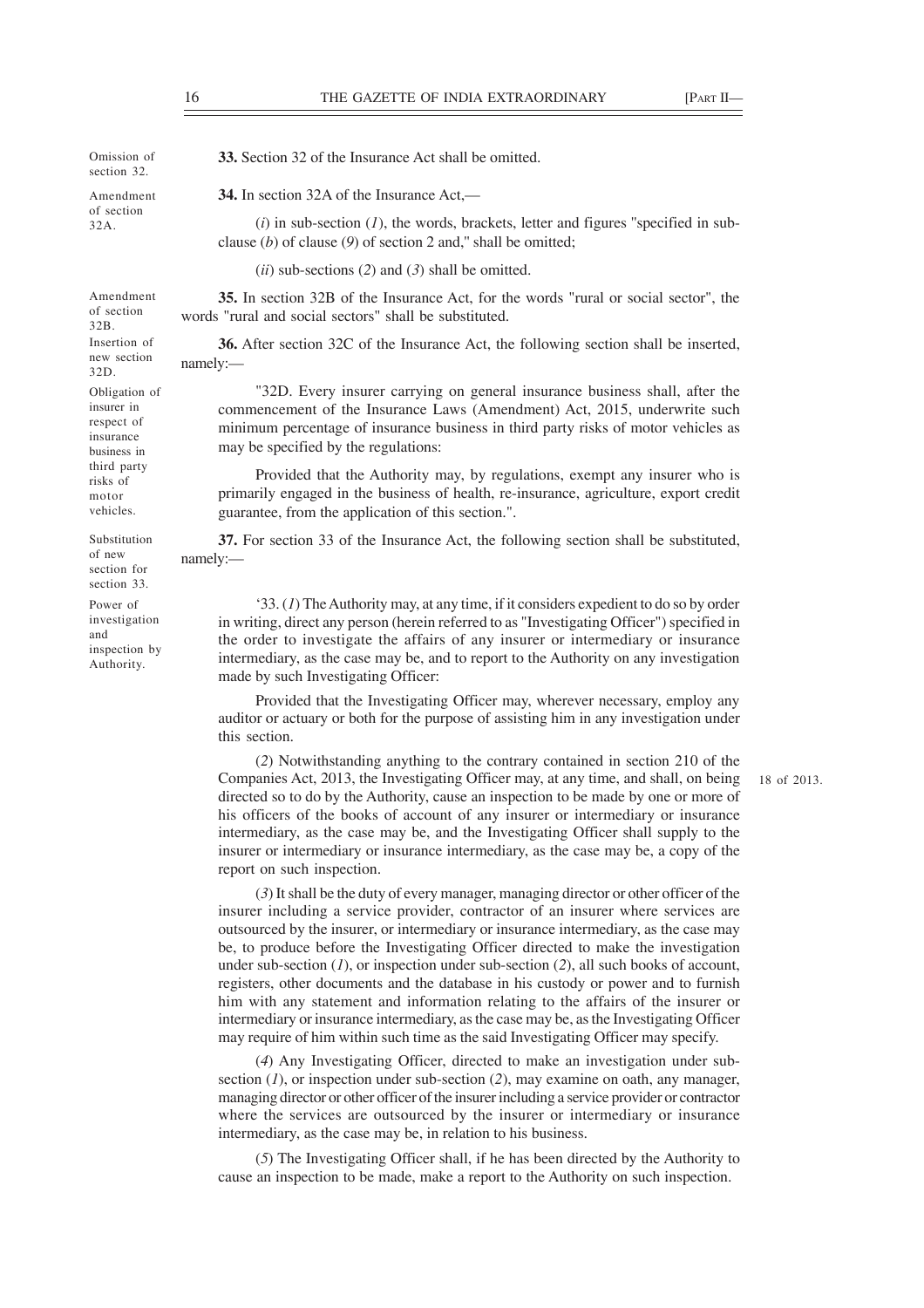(*6*) On receipt of any report under sub-section (*1*) or sub-section (*5*), the Authority may, after giving such opportunity to the insurer or intermediary or insurance intermediary, as the case may be, to make a representation in connection with the report as, in the opinion of the Authority, seems reasonable, by order in writing, —

(*a*) require the insurer, to take such action in respect of any matter arising out of the report as the Authority may think fit; or

(*b*) cancel the registration of the insurer or intermediary or insurance intermediary, as the case may be; or

(*c*) direct any person to apply to the court for the winding up of the insurer or intermediary or insurance intermediary, as the case may be, if it is a company, whether the registration of the insurer or intermediary or insurance intermediary, as the case may be, has been cancelled under clause (*b*) or not.

(*7*) The Authority may by the regulations made by it specify the minimum information to be maintained by insurers or intermediary or insurance intermediary, as the case may be, in their books, the manner in which such information shall be maintained, the checks and other verifications to be adopted by insurers or intermediary or insurance intermediary, as the case may be, in that connection and all other matters incidental thereto as are, in its opinion, necessary to enable the Investigating Officer to discharge satisfactorily his functions under this section.

*Explanation.*—For the purposes of this section, the expression "insurer" shall include in the case of an insurer incorporated in India—

(*a*) all its subsidiaries formed for the purpose of carrying on the business of insurance exclusively outside India; and

(*b*) all its branches whether situated in India or outside India.

(*8*) Any insurer or intermediary or insurance intermediary aggrieved by any order made under this section may prefer an appeal to the Securities Appellate Tribunal.

(*9*) All expenses of, and incidental to, any investigation made under this section shall be defrayed by the insurer or intermediary or insurance intermediary, as the case may be, shall have priority over the debts due from the insurer and shall be recoverable as an arrear of land revenue.'.

**38.** In section 34B of the Insurance Act, for sub-section (*4*), the following sub-section shall be substituted, namely:—

''(*4*) If any person in respect of whom an order is made by the Authority under sub-section (*1*) or under the proviso to sub-section (*2*), contravenes the provisions of this section, he shall be liable to a penalty of one lakh rupees for each day during which such contravention continues or one crore rupees, whichever is less.''

**39.** In section 34C of the Insurance Act, for sub-section (*1*), the following sub-section shall be substituted, namely:—

"(*1*) If the Authority is of opinion that in the public interest or in the interest of an insurer or his policyholders it is necessary so to do, it may, from time to time, by order in writing, appoint, in consultation with the Central Government with effect from such date as may be specified in the order, one or more persons to hold office as additional directors of the insurer:

Provided that the number of additional directors so appointed shall not, at any time, exceed five or one-third of the maximum strength fixed for the Board by the articles of association of the insurer, whichever is less.".

Amendment of section 34B.

Amendment of section  $34C$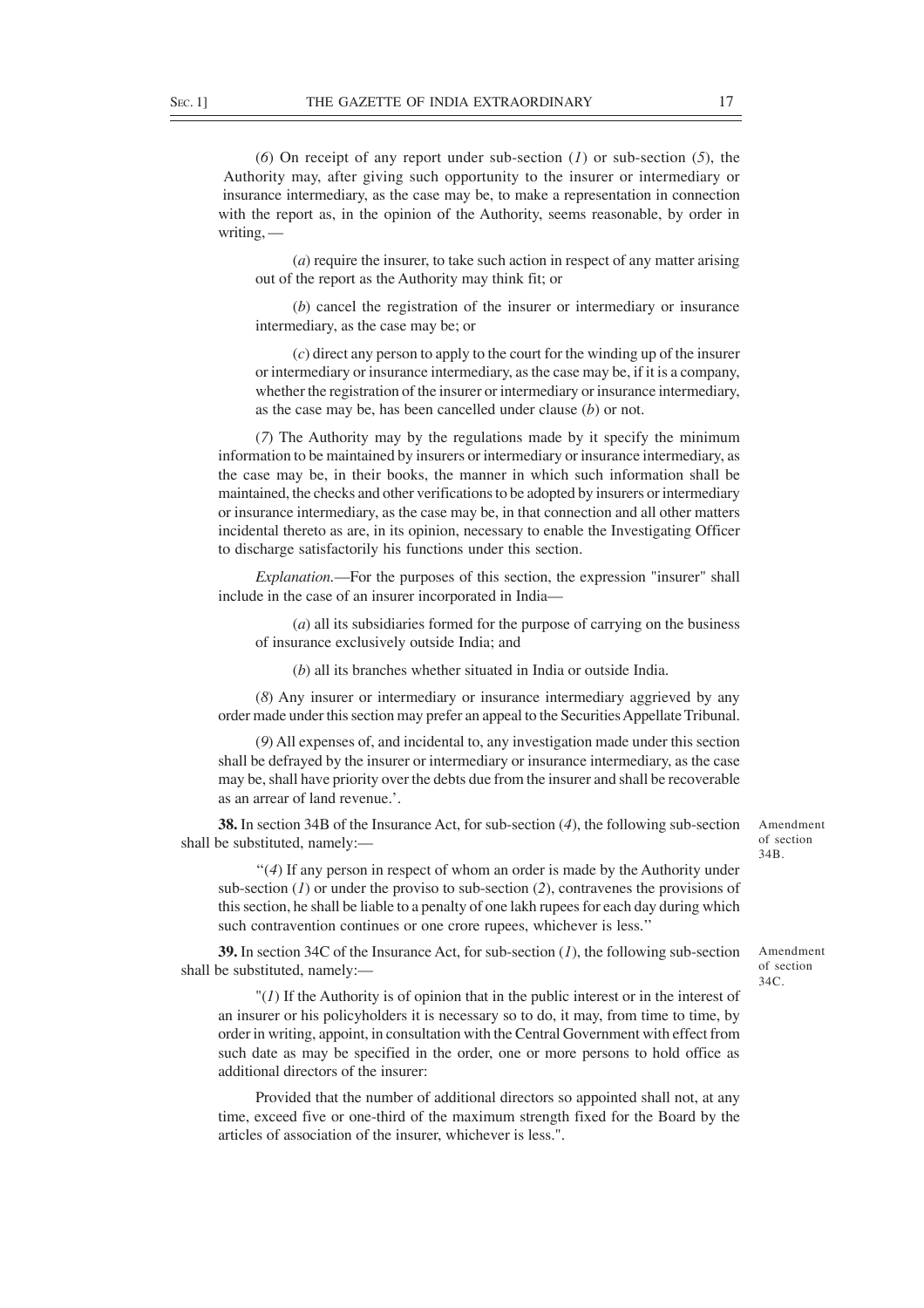Omission of section 34G. Amendment

of section 34H.

Amendment of section 35. **40.** Section 34G of the Insurance Act shall be omitted.

**41.** In section 34H of the Insurance Act,—

(*i*) in sub-section (*1*), for the words "an officer authorised by the Authority", the words "a Deputy Director or an equivalent officer" shall be substituted;

(*ii*) in sub-sections (*7*) and (*8*), for the words "Central Government", the words "Securities Appellate Tribunal" shall be substituted.

**42.** In section 35 of the Insurance Act,—

 $(i)$  for sub-section  $(I)$ , the following sub-section shall be substituted, namely:—

"(*1*) Notwithstanding anything contained in any other law for the time being in force, no insurance business of an insurer shall be transferred to or amalgamated with the insurance business of any other insurer except in accordance with a scheme prepared under this section and approved by the Authority.";

 $(iii)$  in sub-section (3), for clauses (*b*) and (*c*), the following clauses shall be substituted, namely:—

"(*b*) balance sheets in respect of the insurance business of each of the insurers concerned in such amalgamation or transfer, prepared in such forms as may be specified by the regulations;

(*c*) actuarial reports and abstracts in respect of the life insurance business of each of the insurers so concerned, prepared in conformity with the regulations specified in this regard.".

**43.** For section 36 of the Insurance Act, the following section shall be substituted, namely:—

"36. When any application under sub-section (*3*) of section 35 is made to the Authority, the Authority shall cause, a notice of the application to be given to the holders of any kind of policy of insurer concerned alongwith statement of the nature and terms of the amalgamation or transfer, as the case may be, to be published in such manner and for such period as it may direct, and, after hearing the directors and considering the objections of the policyholders and any other persons whom it considers entitled to be heard, may approve the arrangement, and shall make such consequential orders as are necessary to give effect to the arrangement.".

**44.** In section 37A of the Insurance Act, for sub-section (*4*), the following sub-sections shall be substituted, namely:—

"(*4*) The scheme shall thereafter be placed before the Central Government for its sanction and the Central Government may sanction the scheme without any modification or with such modifications as it may consider necessary, and the scheme as sanctioned by the Central Government shall come into force on such date as the Central Government may notify in this behalf in the Official Gazette:

Provided that different dates may be specified for different provisions of the scheme.

(*4A*) Every policyholder or shareholder or member of each of the insurers, before amalgamation, shall have the same interest in, or rights against the insurer resulting from amalgamation as he had in the company of which he was originally a policyholder or shareholder or member:

Provided that where the interests or rights of any shareholder or member are less than his interest in, or rights against, the original insurer, he shall be entitled to compensation, which shall be assessed by the Authority in such manner as may be specified by the regulations.

Substitution of new section for section 36. Sanction of amalgamation and transfer by Authority.

Amendment of section 37A.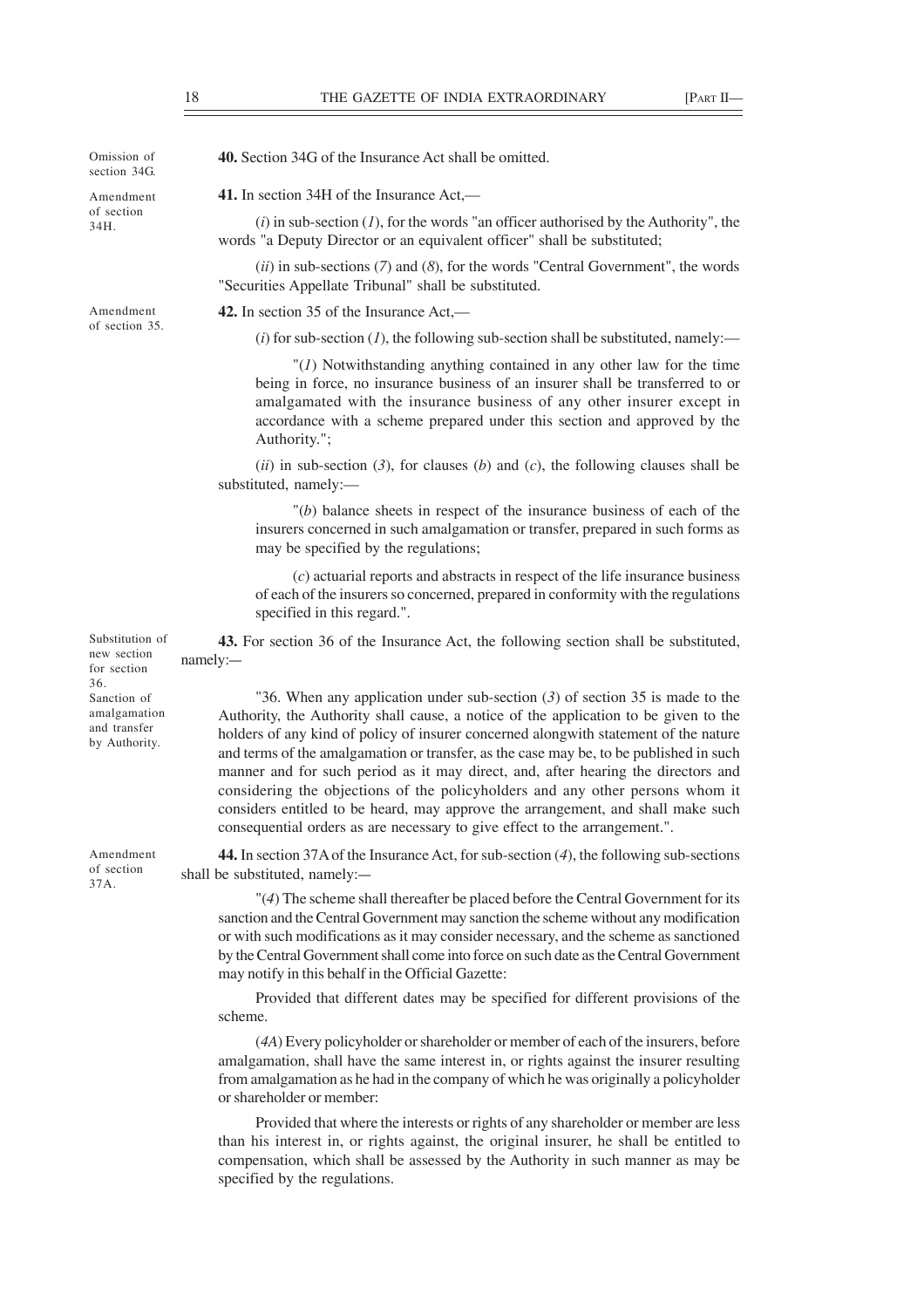(*4B*) The compensation so assessed shall be paid to the shareholder or member by the insurance company resulting from such amalgamation.

(*4C*) Any member or shareholder aggrieved by the assessment of compensation made by the Authority under sub-section (*4A*) may within thirty days from the publication of such assessment prefer an appeal to the Securities Appellate Tribunal.".

**45.** For sections 38, 39 and 40 of the Insurance Act, the following sections shall be substituted, namely:—

Substitution of new sections for sections 38. 39 and 40.

Assignment and transfer of insurance policies.

"38. (*1*) A transfer or assignment of a policy of insurance, wholly or in part, whether with or without consideration, may be made only by an endorsement upon the policy itself or by a separate instrument, signed in either case by the transferor or by the assignor or his duly authorised agent and attested by at least one witness, specifically setting forth the fact of transfer or assignment and the reasons thereof, the antecedents of the assignee and the terms on which the assignment is made.

(*2*) An insurer may, accept the transfer or assignment, or decline to act upon any endorsement made under sub-section (*1*), where it has sufficient reason to believe that such transfer or assignment is not *bona fide* or is not in the interest of the policyholder or in public interest or is for the purpose of trading of insurance policy.

(*3*) The insurer shall, before refusing to act upon the endorsement, record in writing the reasons for such refusal and communicate the same to the policyholder not later than thirty days from the date of the policyholder giving notice of such transfer or assignment.

(*4*) Any person aggrieved by the decision of an insurer to decline to act upon such transfer or assignment may within a period of thirty days from the date of receipt of the communication from the insurer containing reasons for such refusal, prefer a claim to the Authority.

(*5*) Subject to the provisions in sub-section (*2*), the transfer or assignment shall be complete and effectual upon the execution of such endorsement or instrument duly attested but except, where the transfer or assignment is in favour of the insurer, shall not be operative as against an insurer, and shall not confer upon the transferee or assignee, or his legal representative, any right to sue for the amount of such policy or the moneys secured thereby until a notice in writing of the transfer or assignment and either the said endorsement or instrument itself or a copy thereof certified to be correct by both transferor and transferee or their duly authorised agents have been delivered to the insurer:

Provided that where the insurer maintains one or more places of business in India, such notice shall be delivered only at the place where the policy is being serviced.

(*6*) The date on which the notice referred to in sub-section (*5*) is delivered to the insurer shall regulate the priority of all claims under a transfer or assignment as between persons interested in the policy; and where there is more than one instrument of transfer or assignment the priority of the claims under such instruments shall be governed by the order in which the notices referred to in sub-section (*5*) are delivered:

Provided that if any dispute as to priority of payment arises as between assignees, the dispute shall be referred to the Authority.

(*7*) Upon the receipt of the notice referred to in sub-section (*5*), the insurer shall record the fact of such transfer or assignment together with the date thereof and the name of the transferee or the assignee and shall, on the request of the person by whom the notice was given, or of the transferee or assignee, on payment of such fee as may be specified by the regulations, grant a written acknowledgement of the receipt of such notice; and any such acknowledgement shall be conclusive evidence against the insurer that he has duly received the notice to which such acknowledgement relates.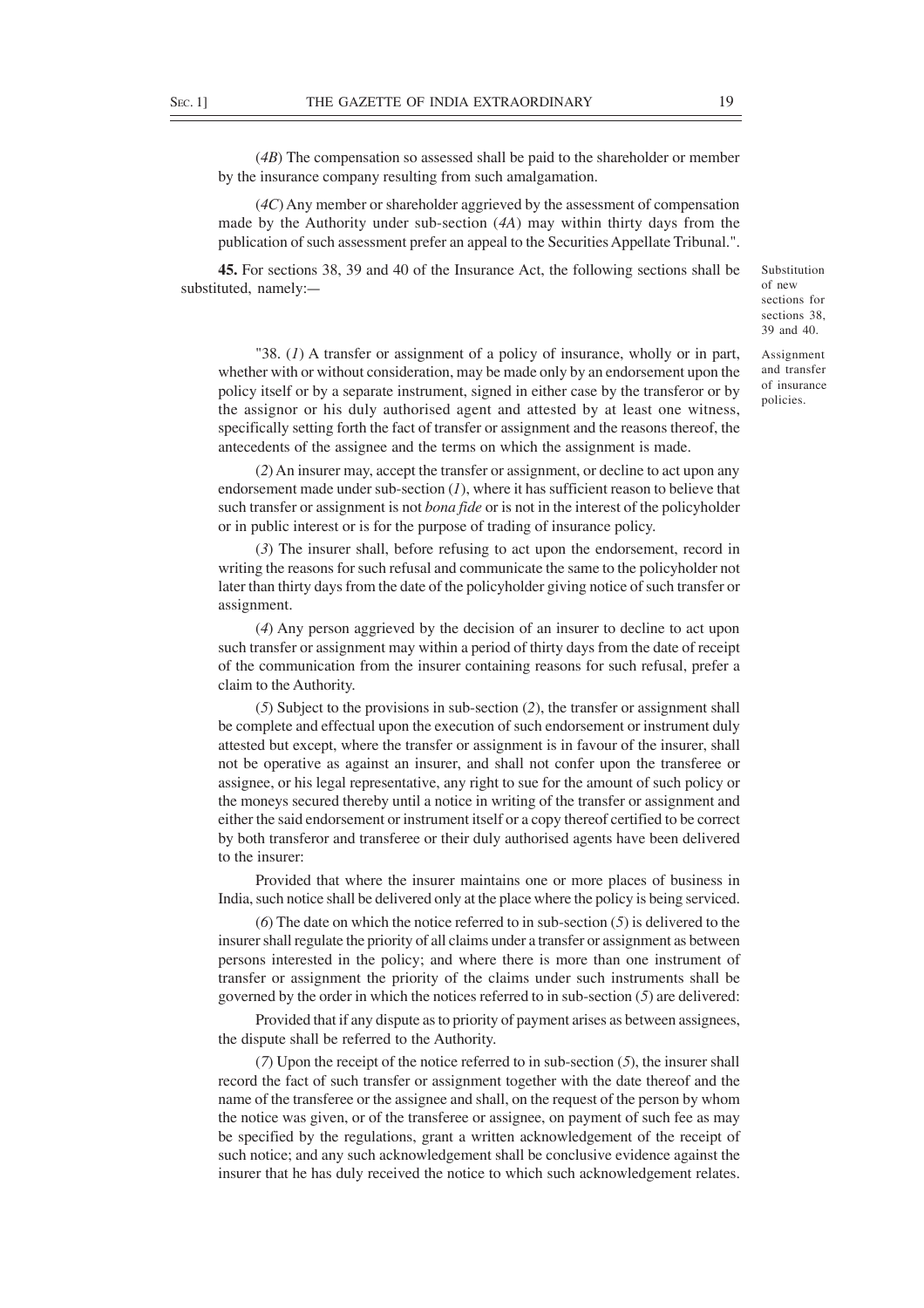(*8*) Subject to the terms and conditions of the transfer or assignment, the insurer shall, from the date of the receipt of the notice referred to in sub-section  $(5)$ , recognise the transferee or assignee named in the notice as the absolute transferee or assignee entitled to benefit under the policy, and such person shall be subject to all liabilities and equities to which the transferor or assignor was subject at the date of the transfer or assignment and may institute any proceedings in relation to the policy, obtain a loan under the policy or surrender the policy without obtaining the consent of the transferor or assignor or making him a party to such proceedings.

*Explanation.*—Except where the endorsement referred to in sub-section (*1*) expressly indicates that the assignment or transfer is conditional in terms of subsection (*10*) hereunder, every assignment or transfer shall be deemed to be an absolute assignment or transfer and the assignee or transferee, as the case may be, shall be deemed to be the absolute assignee or transferee respectively.

(*9*) Any rights and remedies of an assignee or transferee of a policy of life insurance under an assignment or transfer effected prior to the commencement of the Insurance Laws (Amendment) Act, 2015 shall not be affected by the provisions of this section.

(*10*) Notwithstanding any law or custom having the force of law to the contrary, an assignment in favour of a person made upon the condition that—

(*a*) the proceeds under the policy shall become payable to the policyholder or the nominee or nominees in the event of either the assignee or transferee predeceasing the insured; or

(*b*) the insured surviving the term of the policy, shall be valid:

Provided that a conditional assignee shall not be entitled to obtain a loan on the policy or surrender a policy.

(*11*) In the case of the partial assignment or transfer of a policy of insurance under sub-section  $(I)$ , the liability of the insurer shall be limited to the amount secured by partial assignment or transfer and such policyholder shall not be entitled to further assign or transfer the residual amount payable under the same policy.

39. (*1*) The holder of a policy of life insurance on his own life may, when effecting the policy or at any time before the policy matures for payment, nominate the person or persons to whom the money secured by the policy shall be paid in the event of his death:

Provided that, where any nominee is a minor, it shall be lawful for the policyholder to appoint any person in the manner laid down by the insurer, to receive the money secured by the policy in the event of his death during the minority of the nominee.

(*2*) Any such nomination in order to be effectual shall, unless it is incorporated in the text of the policy itself, be made by an endorsement on the policy communicated to the insurer and registered by him in the records relating to the policy and any such nomination may at any time before the policy matures for payment be cancelled or changed by an endorsement or a further endorsement or a will, as the case may be, but unless notice in writing of any such cancellation or change has been delivered to the insurer, the insurer shall not be liable for any payment under the policy made *bona fide* by him to a nominee mentioned in the text of the policy or registered in records of the insurer.

(*3*) The insurer shall furnish to the policyholder a written acknowledgement of having registered a nomination or a cancellation or change thereof, and may charge such fee as may be specified by regulations for registering such cancellation or change.

(*4*) A transfer or assignment of a policy made in accordance with section 38 shall automatically cancel a nomination:

Nomination by policyholder.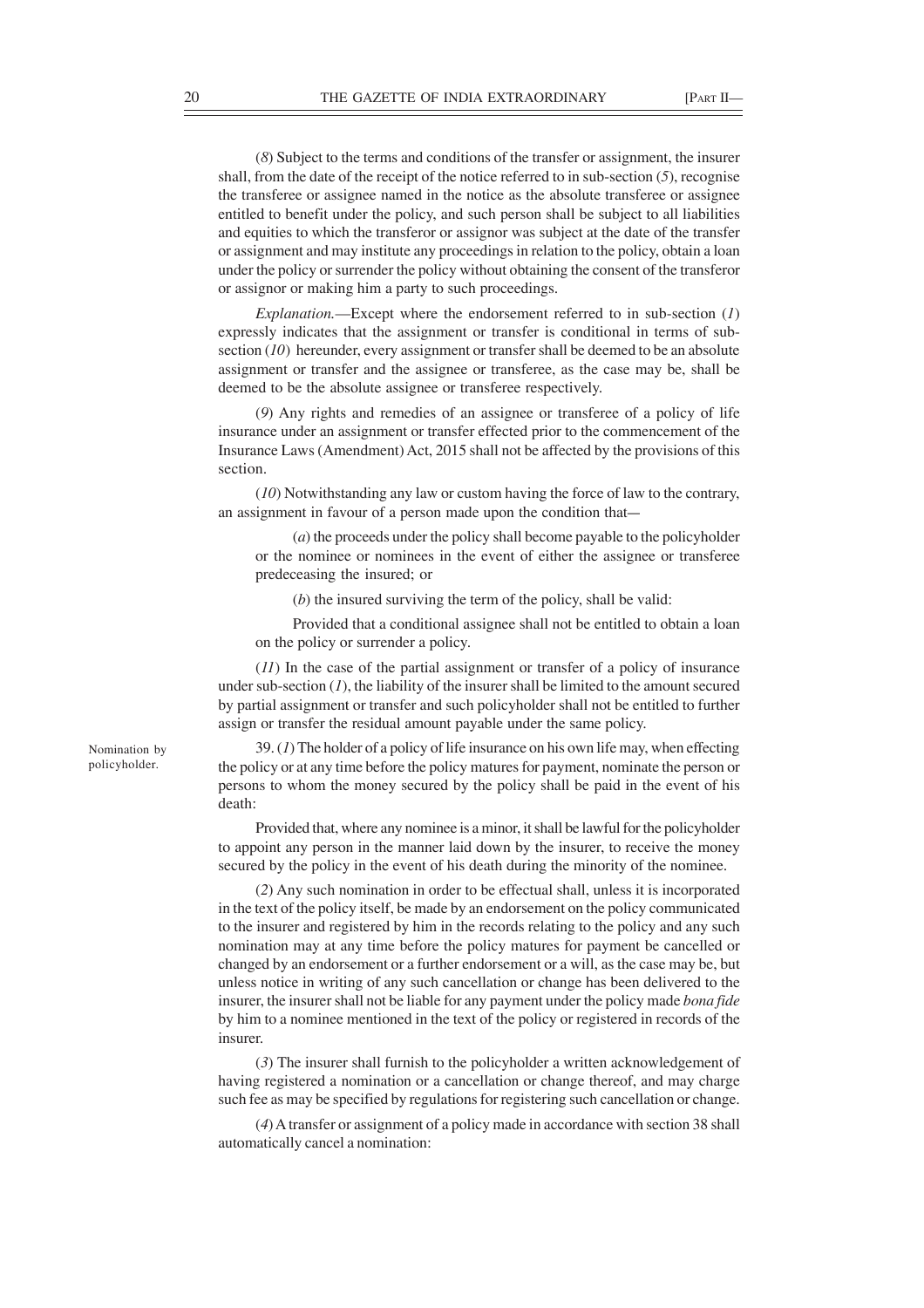Provided that the assignment of a policy to the insurer who bears the risk on the policy at the time of the assignment, in consideration of a loan granted by that insurer on the security of the policy within its surrender value, or its reassignment on repayment of the loan shall not cancel a nomination, but shall affect the rights of the nominee only to the extent of the insurer's interest in the policy:

Provided further that the transfer or assignment of a policy, whether wholly or in part, in consideration of a loan advanced by the transferee or assignee to the policyholder, shall not cancel the nomination but shall affect the rights of the nominee only to the extent of the interest of the transferee or assignee, as the case may be, in the policy:

Provided also that the nomination, which has been automatically cancelled consequent upon the transfer or assignment, the same nomination shall stand automatically revived when the policy is reassigned by the assignee or retransferred by the transferee in favour of the policyholder on repayment of loan other than on a security of policy to the insurer.

(*5*) Where the policy matures for payment during the lifetime of the person whose life is insured or where the nominee or, if there are more nominees than one, all the nominees die before the policy matures for payment, the amount secured by the policy shall be payable to the policyholder or his heirs or legal representatives or the holder of a succession certificate, as the case may be.

(*6*) Where the nominee or if there are more nominees than one, a nominee or nominees survive the person whose life is insured, the amount secured by the policy shall be payable to such survivor or survivors.

(*7*) Subject to the other provisions of this section, where the holder of a policy of insurance on his own life nominates his parents, or his spouse, or his children, or his spouse and children, or any of them, the nominee or nominees shall be beneficially entitled to the amount payable by the insurer to him or them under sub-section (*6*) unless it is proved that the holder of the policy, having regard to the nature of his title to the policy, could not have conferred any such beneficial title on the nominee.

(*8*) Subject as aforesaid, where the nominee, or if there are more nominees than one, a nominee or nominees, to whom sub-section (*7*) applies, die after the person whose life is insured but before the amount secured by the policy is paid, the amount secured by the policy, or so much of the amount secured by the policy as represents the share of the nominee or nominees so dying (as the case may be), shall be payable to the heirs or legal representatives of the nominee or nominees or the holder of a succession certificate, as the case may be, and they shall be beneficially entitled to such amount.

(*9*) Nothing in sub-sections (*7*) and (*8*) shall operate to destroy or impede the right of any creditor to be paid out of the proceeds of any policy of life insurance.

(*10*) The provisions of sub-sections (*7*) and (*8*) shall apply to all policies of life insurance maturing for payment after the commencement of the Insurance Laws (Amendment) Act, 2015.

(*11*) Where a policyholder dies after the maturity of the policy but the proceeds and benefit of his policy has not been made to him because of his death, in such a case, his nominee shall be entitled to the proceeds and benefit of his policy.

(*12*) The provisions of this section shall not apply to any policy of life insurance to which section 6 of the Married Women's Property Act, 1874, applies or has at any time applied:

Provided that where a nomination made whether before or after the commencement of the Insurance Laws (Amendment) Act, 2015, in favour of the wife of the person who has insured his life or of his wife and children or any of them is expressed, whether or not on the face of the policy, as being made under this section, the said section 6 shall be deemed not to apply or not to have applied to the policy.

3 of 1874.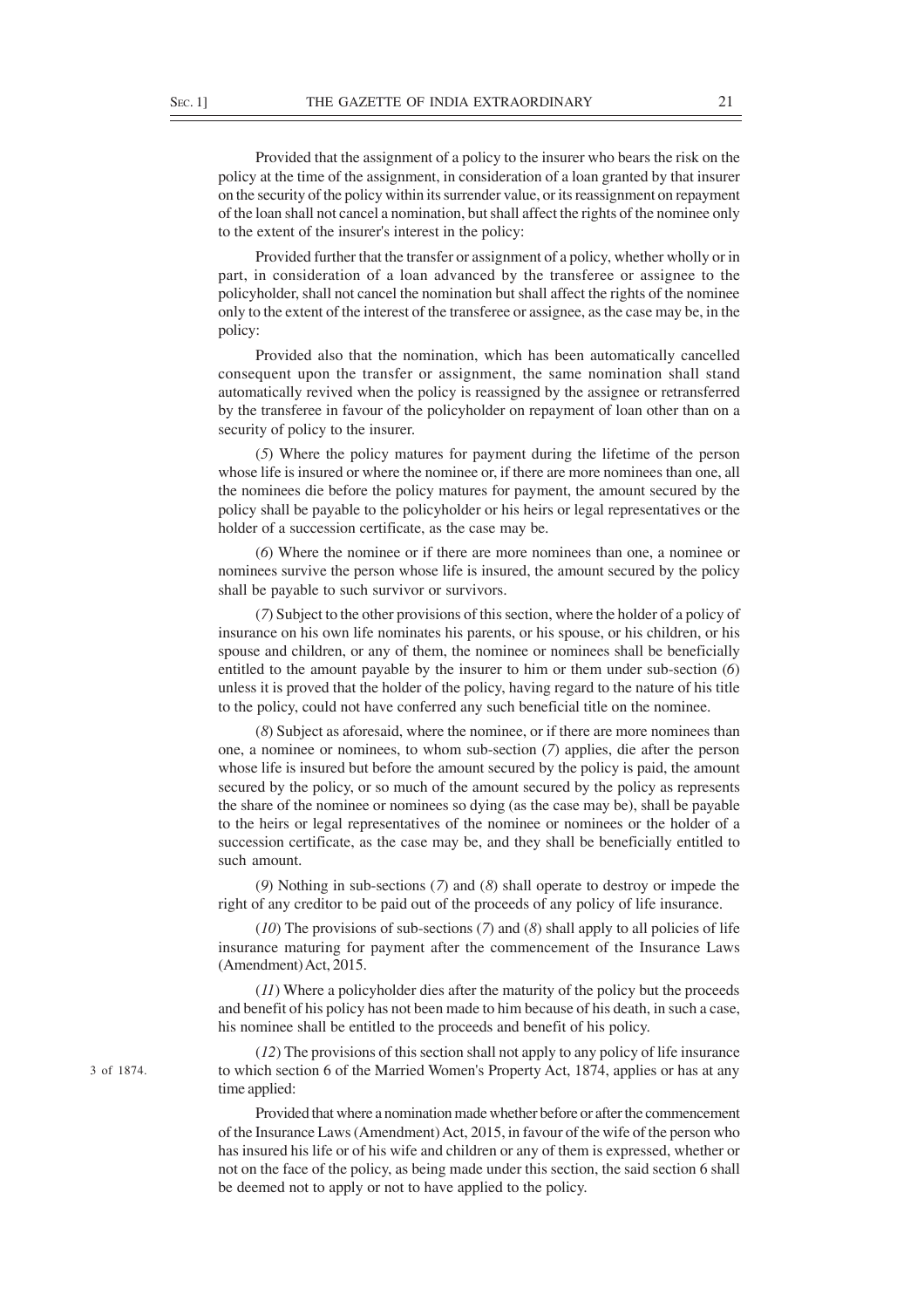Prohibition of payment by way of commission or otherwise for procuring business.

40. (*1*) No person shall, pay or contract to pay any remuneration or reward, whether by way of commission or otherwise for soliciting or procuring insurance business in India to any person except an insurance agent or an intermediary or insurance intermediary in such manner as may be specified by the regulations.

(*2*) No insurance agent or intermediary or insurance intermediary shall receive or contract to receive commission or remuneration in any form in respect of policies issued in India, by an insurer in any form in respect of policies issued in India, by an insurer except in accordance with the regulations specified in this regard:

Provided that the Authority, while making regulations under sub-sections (*1*) and (*2*), shall take into consideration the nature and tenure of the policy and in particular the interest of the agents and other intermediaries concerned.

(*3*) Without prejudice to the provisions of section 102 in respect of a contravention of any of the provisions of the preceding sub-sections or the regulations framed in this regard, by an insurer, any insurance agent or intermediary or insurance intermediary who contravenes the said provisions shall be liable to a penalty which may extend to one lakh rupees .''.

**46.** Section 40A of the Insurance Act shall be omitted.

**47.** For sections 40B and 40C of the Insurance Act, the following sections shall be substituted, namely:—

"40B. No insurer shall, in respect of insurance business transacted by him in India, spend as expenses of management in any financial year any amount exceeding the amount as may be specified by the regulations made under this Act;

40C. Every insurer transacting insurance business in India shall furnish to the Authority, the details of expenses of management in such manner and form as may be specified by the regulations made under this Act.".

**48.** In section 41 of the Insurance Act, for sub-section (*2*), the following sub-section shall be substituted, namely:—

"(*2*) Any person making default in complying with the provisions of this section shall be liable for a penalty which may extend to ten lakh rupees.".

**49.** For section 42 of the Insurance Act, the following section shall be substituted, namely:—

of new section for section 42.

Substitution

Appointment of insurance agents.

"42. (*1*) An insurer may appoint any person to act as insurance agent for the purpose of soliciting and procuring insurance business:

Provided that such person does not suffer from any of the disqualifications mentioned in sub-section (*3*).

(*2*) No person shall act as an insurance agent for more than one life insurer, one general insurer, one health insurer and one of each of the other mono-line insurers:

Provided that the Authority shall, while framing regulations, ensure that no conflict of interest is allowed to arise for any agent in representing two or more insurers for whom he may be an agent.

Omission of section 40A. Substitution of

new sections for sections 40B and 40C.

Limitation of expenses of management in life insurance business. Limitation of expenses of management in general, health insurance and re-insurance business. Amendment of section 41.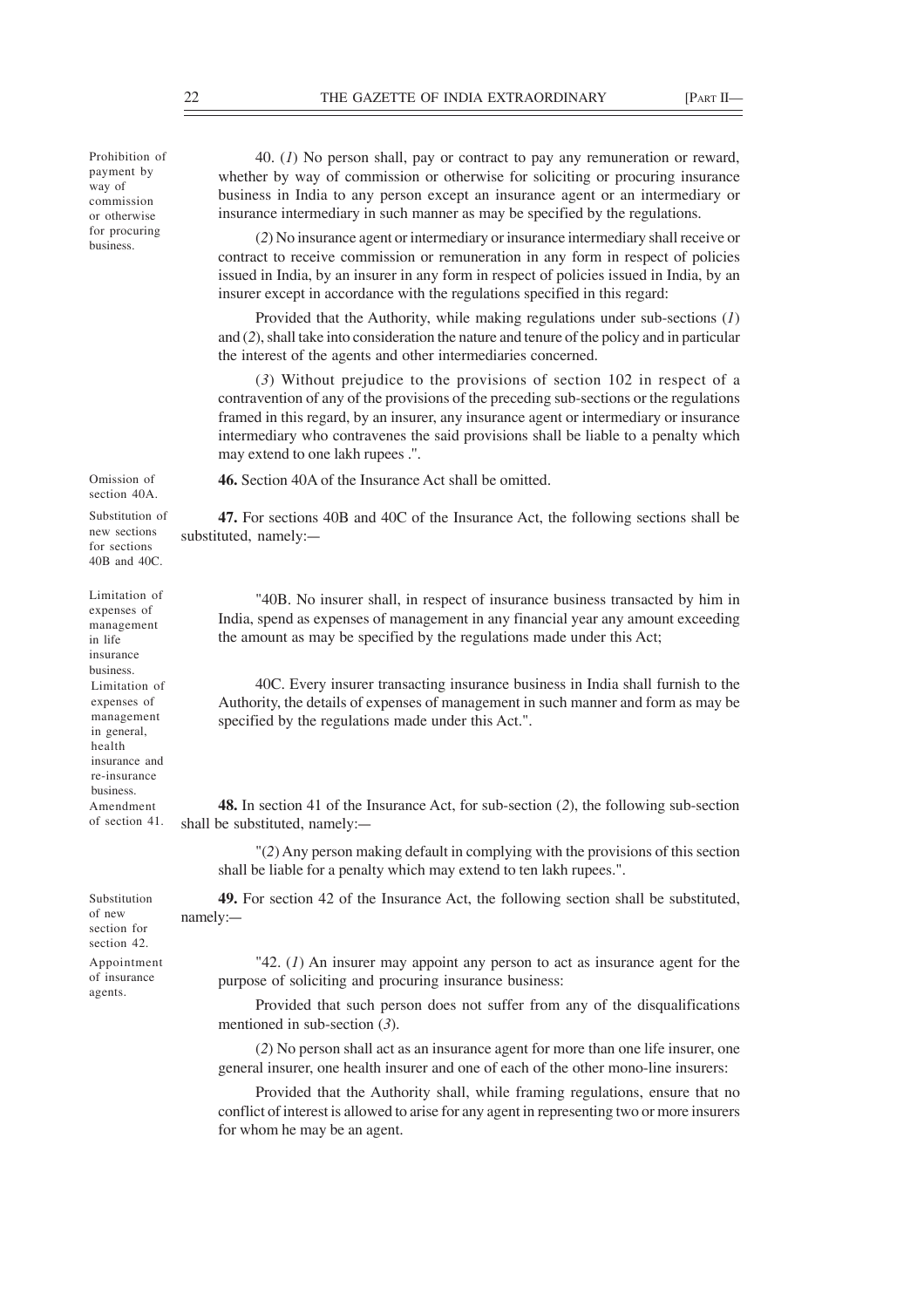(*3*) The disqualifications referred to in the proviso to sub-section (*1*) shall be the following:—

(*a*) that the person is a minor;

(*b*) that he is found to be of unsound mind by a court of competent jurisdiction;

(*c*) that he has been found guilty of criminal misappropriation or criminal breach of trust or cheating or forgery or an abetment of or attempt to commit any such offence by a court of competent jurisdiction:

Provided that where at least five years have elapsed since the completion of the sentence imposed on any person in respect of any such offence, the Authority shall ordinarily declare in respect of such person that his conviction shall cease to operate as a disqualification under this clause;

 (*d*) that in the course of any judicial proceeding relating to any policy of insurance or the winding up of an insurer or in the course of an investigation of the affairs of an insurer it has been found that he has been guilty of or has knowingly participated in or connived at any fraud, dishonesty or misrepresentation against an insurer or insured;

(*e*) that in the case of an individual, who does not possess the requisite qualifications or practical training or passed the examination, as may be specified by the regulations;

(*f*) that in the case of a company or firm making, a director or a partner or one or more of its officers or other employees so designated by it and in the case of any other person the chief executive, by whatever name called, or one or more of his employees designated by him, do not possess the requisite qualifications or practical training and have not passed such an examination as required under clauses (*e*) and (*g*);

(*g*) that he has not passed such examination as may be specified by the regulations;

(*h*) that he has violated the code of conduct as may be specified by the regulations.

(*4*) Any person who acts as an insurance agent in contravention of the provision of this Act, shall be liable to a penalty which may extend to ten thousand rupees and any insurer or any person acting on behalf of an insurer, who appoints any person as an insurance agent not permitted to act as such or transacts any insurance business in India through any such person shall be liable to penalty which may extend to one crore rupees.

(*5*) The insurer shall be responsible for all the acts and omissions of its agents including violation of code of conduct specified under clause (*h*) of sub-section (*3*) and liable to a penalty which may extend to one crore rupees.".

**50.** For sections 42A, 42B and 42C of the Insurance Act, the following section shall be substituted, namely:—

'42A. (*1*) No insurer shall, on or after the commencement of the Insurance Laws (Amendment) Act, 2015, appoint any principal agent, chief agent, and special agent and transact any insurance business in India through them.

(*2*) No person shall allow or offer to allow, either directly or indirectly, as an inducement to any person to take out or renew or continue an insurance policy through multilevel marketing scheme.

(*3*) The Authority may, through an officer authorised in this behalf, make a complaint to the appropriate police authorities against the entity or persons involved in the multilevel marketing scheme.

new section for sections 42A, 42B and  $42C$ Prohibition of insurance business through principal agent, special agent and

multilevel marketing.

Substitution of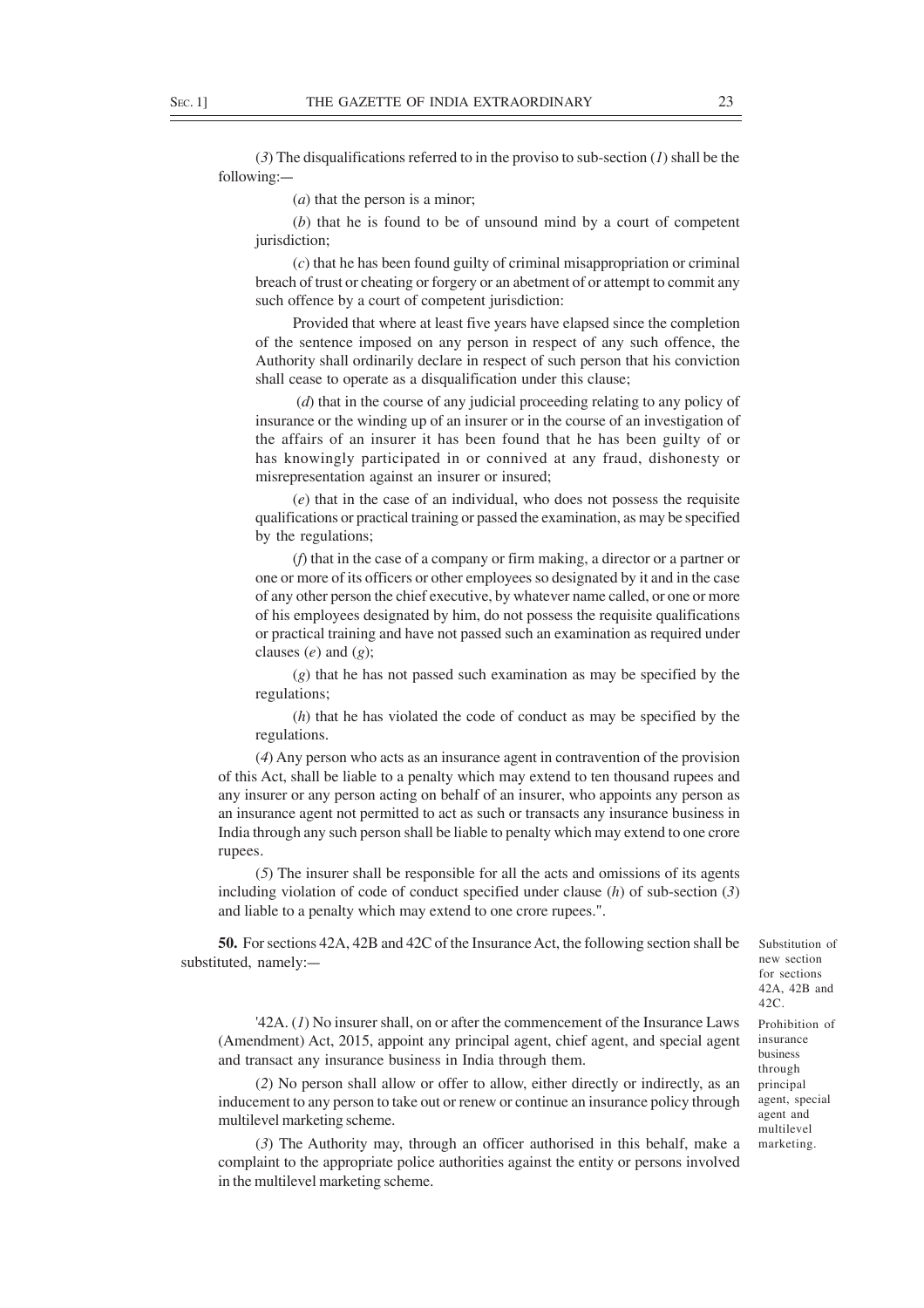*Explanation*.—For the purpose of this section "multilevel marketing scheme" means any scheme or programme or arrangement or plan (by whatever name called) for the purpose of soliciting and procuring insurance business through persons not authorised for the said purpose with or without consideration of whole or part of commission or remuneration earned through such solicitation and procurement and includes enrolment of persons into a multilevel chain for the said purpose either directly or indirectly.'.

Amendment of section 42D.

**51.** In section 42D of the Insurance Act,—

(*i*) for the words "licence" and "licence issued", wherever they occur, the words "registration" and "registration made", shall respectively be substituted;

(*ii*) in sub-section (*1*), in clause (*a*) of the proviso, for the word, brackets and figure "sub-section (*4*)", the word, brackets and figure "sub-section (*3*)" shall be substituted;

 $(iii)$  in sub-section  $(3)$ ,—

(*a*) after the words "directors or partners", the words "or one or more of its officers or other employees so designated by it and in the case of any other person, the chief executive by whatever name called, or one or more of his employees designated by him" shall be inserted;

(*b*) for the words, brackets, letters and figures "in clauses (*b*), (*c*), (*d*), (*e*) and (*f*) of sub-section (*4*) of section 42", the words, brackets, letters and figures "in clauses (b),  $(c)$ ,  $(d)$ ,  $(e)$  and  $(g)$  of sub-section  $(3)$  of section  $42$ " shall be substituted;

(*iv*) for sub-sections (*8*) and (9), the following sub-sections, shall be substituted, namely:—

"(*8*) Any person who acts as an intermediary or an insurance intermediary without being registered under this section to act as such, shall be liable to a penalty which may extend to ten lakh rupees and any person who appoints as an intermediary or an insurance intermediary or any person not registered to act as such or transacts any insurance business in India through any such person, shall be liable to a penalty which may extend to one crore rupees.

(*9*) Where the person contravening sub-section (*8*) is a company or a firm, then, without prejudice to any other proceedings which may be taken against the company or firm, every director, manager, secretary or other officer of the company, and every partner of the firm who is knowingly a party to such contravention shall be liable to a penalty which may extend to ten lakh rupees.".

**52.** For section 42E of the Insurance Act, the following section shall be substituted, namely:—

"42E. Without prejudice to the provisions contained in this Act, the Authority may, by regulations made in this behalf, specify the requirements of capital, form of business and other conditions, to act as an intermediary or an insurance intermediary.".

**53.** For section 43 of the Insurance Act, the following section shall be substituted, namely:—

"43. (*1*) Every insurer and every person who, acting on behalf of an insurer employs insurance agents shall maintain a record showing the name and address of every insurance agent appointed by him and the date on which his appointment began and the date, if any, on which his appointment ceased.

 (*2*) The record prepared by the insurer under sub-section (*1*), shall be maintained as long as the insurance agent is in service and for a period of five years after the cessation of appointment.".

Substitution of new section for section 42E. Condition for intermediary or insurance intermediary.

Substitution of new section for section 43.

Record of insurance agents.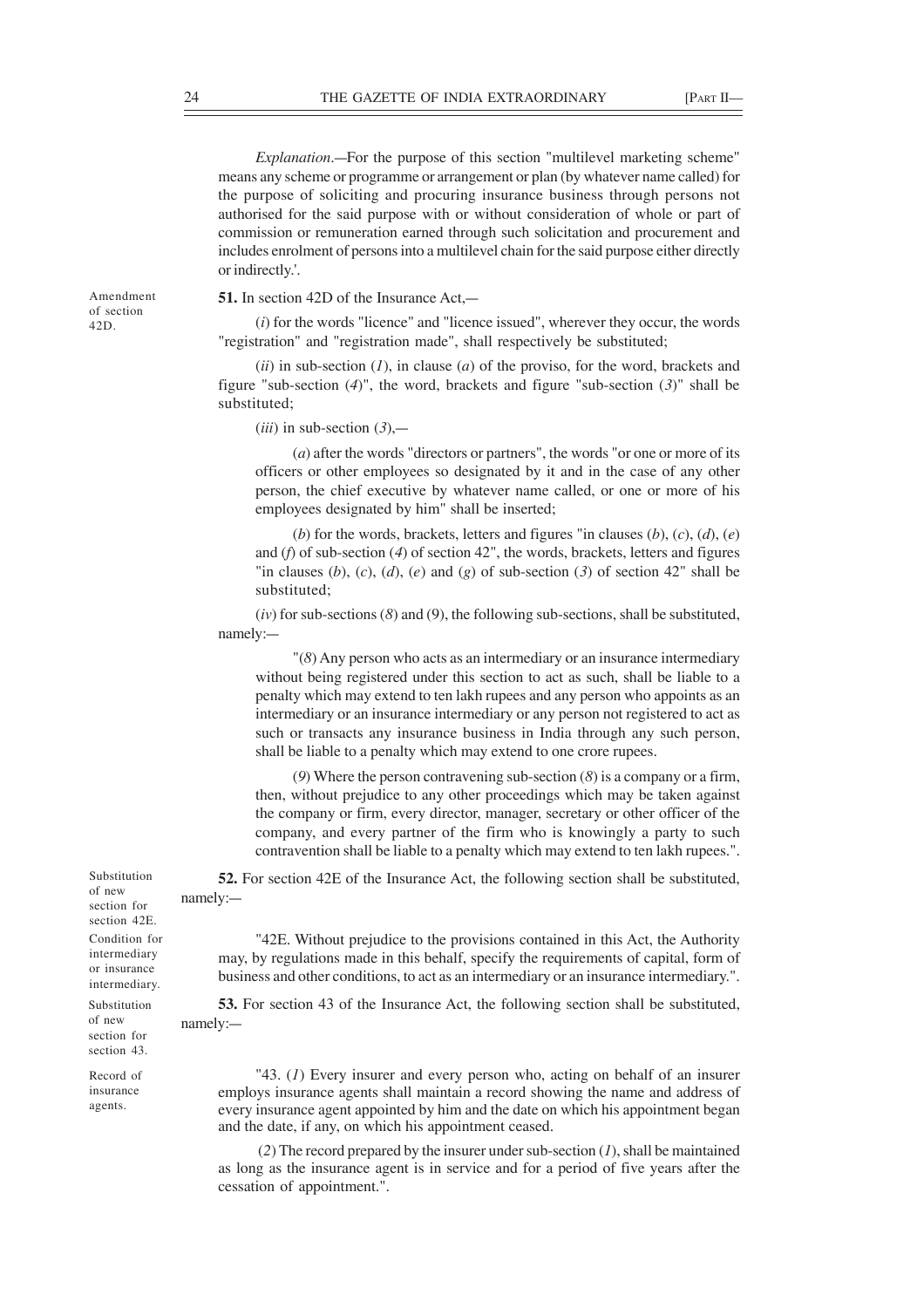**54.** Section 44 of the Insurance Act shall be omitted.

**55.** For sections 44A and 45 of the Insurance Act, the following sections shall be substituted, namely:—

'44A. For the purposes of ensuring compliance with the provisions of sections 40, 40B and 40C, the Authority may, by notice—

(*a*) require from an insurer such information, certified if so required by an auditor or actuary, as it may consider necessary;

(*b*) require an insurer to submit for its examination at the principal place of business of the insurer in India, any books of account, register or other document, or to supply any statement which may be specified in the notice;

(*c*) examine any officer of an insurer on oath, in relation to any such information, book, register, document or statement and the insurer, shall comply with any such requirement within such time as may be specified in the notice.

45. (*1*) No policy of life insurance shall be called in question on any ground whatsoever after the expiry of three years from the date of the policy, *i.e.,* from the date of issuance of the policy or the date of commencement of risk or the date of revival of the policy or the date of the rider to the policy, whichever is later.

(*2*) A policy of life insurance may be called in question at any time within three years from the date of issuance of the policy or the date of commencement of risk or the date of revival of the policy or the date of the rider to the policy, whichever is later, on the ground of fraud:

Provided that the insurer shall have to communicate in writing to the insured or the legal representatives or nominees or assignees of the insured the grounds and materials on which such decision is based.

*Explanation* I.—For the purposes of this sub-section, the expression "fraud" means any of the following acts committed by the insured or by his agent, with intent to deceive the insurer or to induce the insurer to issue a life insurance policy:—

(*a*) the suggestion, as a fact of that which is not true and which the insured does not believe to be true;

(*b*) the active concealment of a fact by the insured having knowledge or belief of the fact;

(*c*) any other act fitted to deceive; and

(*d*) any such act or omission as the law specially declares to be fraudulent.

*Explanation* II.—Mere silence as to facts likely to affect the assessment of the risk by the insurer is not fraud, unless the circumstances of the case are such that regard being had to them, it is the duty of the insured or his agent keeping silence, to speak, or unless his silence is, in itself, equivalent to speak.

(*3*) Notwithstanding anything contained in sub-section (*2*), no insurer shall repudiate a life insurance policy on the ground of fraud if the insured can prove that the misstatement of or suppression of a material fact was true to the best of his knowledge and belief or that there was no deliberate intention to suppress the fact or that such misstatement of or suppression of a material fact are within the knowledge of the insurer:

Provided that in case of fraud, the onus of disproving lies upon the beneficiaries, in case the policyholder is not alive.

Power to call for information. Substitution of new sections for sections 44A and 45.

Policy not be called in question on ground of misstatement after three years.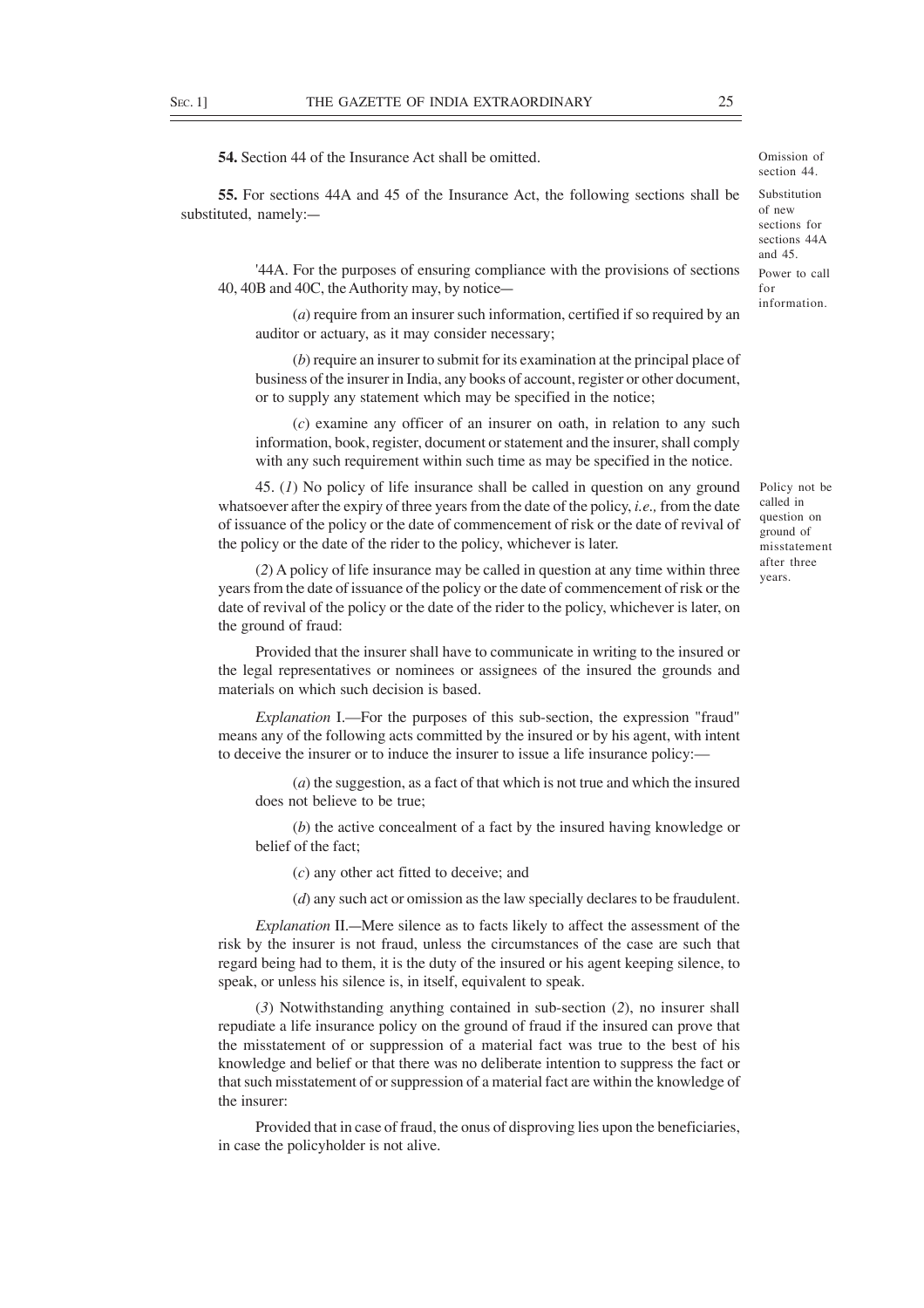*Explanation.*—A person who solicits and negotiates a contract of insurance shall be deemed for the purpose of the formation of the contract, to be the agent of the insurer.

(*4*) A policy of life insurance may be called in question at any time within three years from the date of issuance of the policy or the date of commencement of risk or the date of revival of the policy or the date of the rider to the policy, whichever is later, on the ground that any statement of or suppression of a fact material to the expectancy of the life of the insured was incorrectly made in the proposal or other document on the basis of which the policy was issued or revived or rider issued:

Provided that the insurer shall have to communicate in writing to the insured or the legal representatives or nominees or assignees of the insured the grounds and materials on which such decision to repudiate the policy of life insurance is based:

Provided further that in case of repudiation of the policy on the ground of misstatement or suppression of a material fact, and not on the ground of fraud, the premiums collected on the policy till the date of repudiation shall be paid to the insured or the legal representatives or nominees or assignees of the insured within a period of ninety days from the date of such repudiation.

*Explanation.*—For the purposes of this sub-section, the misstatement of or suppression of fact shall not be considered material unless it has a direct bearing on the risk undertaken by the insurer, the onus is on the insurer to show that had the insurer been aware of the said fact no life insurance policy would have been issued to the insured.

(*5*) Nothing in this section shall prevent the insurer from calling for proof of age at any time if he is entitled to do so, and no policy shall be deemed to be called in question merely because the terms of the policy are adjusted on subsequent proof that the age of the life insured was incorrectly stated in the proposal.'.

**56.** Sections 47A and 48 of the Insurance Act shall be omitted.

**57.** For section 48A of the Insurance Act, the following section shall be substituted, namely:—

"48A. No insurance agent or intermediary or insurance intermediary shall be eligible to be or remain a director in insurance company:

Provided that any director holding office at the commencement of the Insurance Laws (Amendment) Act, 2015 shall not become ineligible to remain a director by reason of this section until the expiry of six months from the date of commencement of the said Act:

Provided further that the Authority may permit an agent or intermediary or insurance intermediary to be on the Board of an insurance company subject to such conditions or restrictions as it may impose to protect the interest of policyholders or to avoid conflict of interest.".

**58.** In section 49 of the Insurance Act, in sub-section (*1*),—

(*i*) the words, brackets, letters and figures "being an insurer specified in subclause (*a*) (*ii*) or sub-clause (*b*) of clause (*9*) of section 2" shall be omitted;

(*ii*) the words and figures "or to the Central Government under section 11 of the Indian Life Insurance Companies Act, 1912" shall be omitted.

Omission of sections 47A and 48.

Substitution of new section for section 48A.

Insurance agent or intermediary or insurance intermediary not to be director in insurance company.

Amendment of section 49.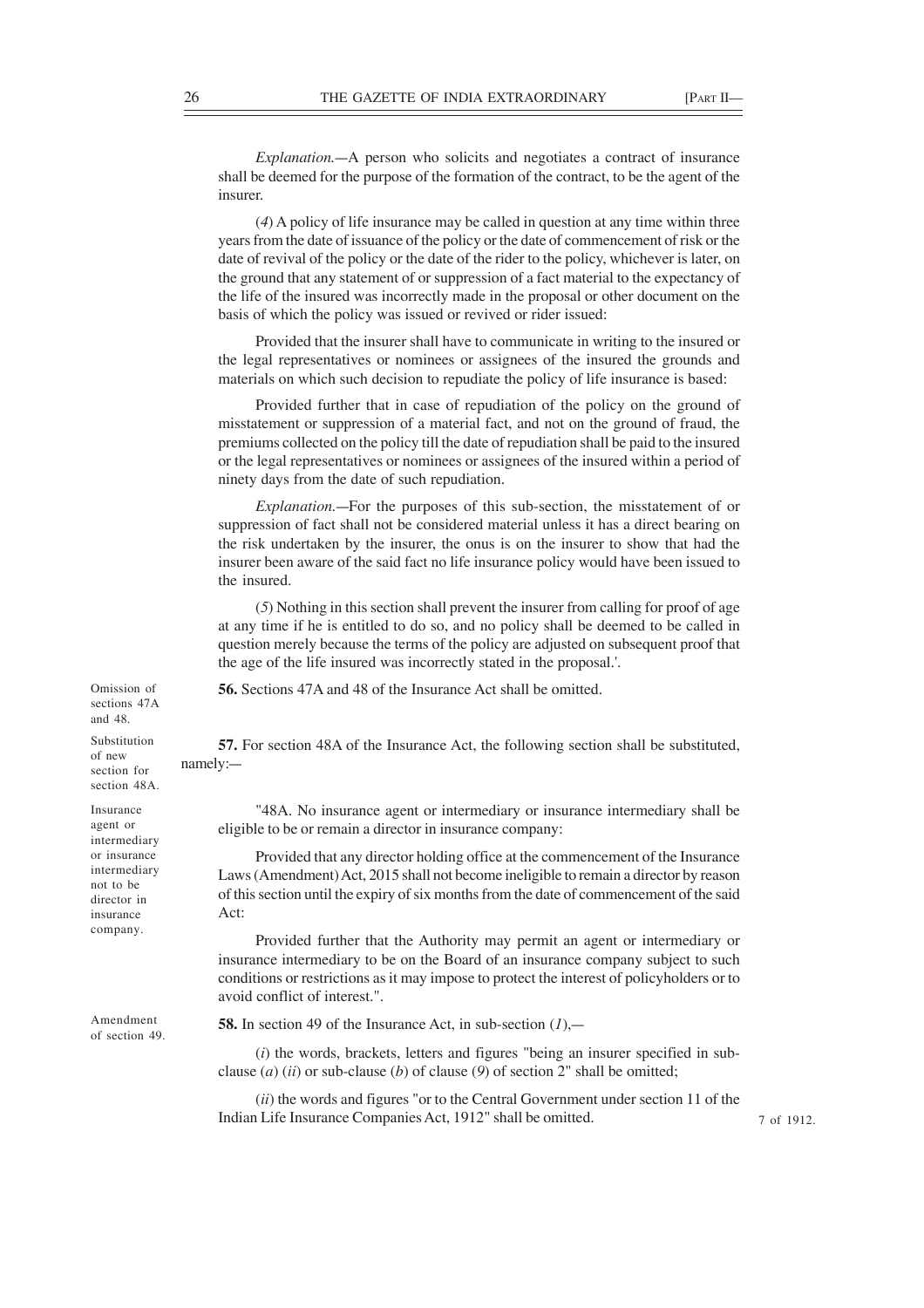**59.** For sections 52 and 52A of the Insurance Act, the following sections shall be substituted, namely:—

"52. No insurer shall commence any business upon the dividing principle, that is to say, on the principle that the benefit secured by a policy is not fixed but depends either wholly or partly on the result of a distribution of certain sums amongst policies becoming claims within certain time-limits, or on the principle that the premiums payable by a policyholder depend wholly or partly on the number of policies becoming claims within certain time-limits:

Provided that nothing in this section shall be deemed to prevent an insurer from allocating bonuses to holders of policies of life insurance as a result of a periodical actuarial valuation either as reversionary additions to the sums insured or as immediate cash bonuses or otherwise.

52A. (*1*) If at any time the Authority has reason to believe that an insurer carrying on life insurance business is acting in a manner likely to be prejudicial to the interests of holders of life insurance policies, it may, after giving such opportunity to the insurer to be heard appoint an Administrator to manage the affairs of the insurer under the direction and control of the Authority.

(*2*) The Administrator shall receive such remuneration as the Authority may direct and the Authority may at any time cancel the appointment and appoint some other person as Administrator.".

**60.** In section 52BB of the Insurance Act,—

(*a*) in sub-section (*2*), for the words "the Central Government and the Central Government", the words "the Securities Appellate Tribunal and the Securities Appellate Tribunal" shall be substituted;

(*b*) in sub-section (*3*), for the words "Central Government", the words "Securities Appellate Tribunal" shall be substituted;

(*c*) in sub-section (*10*), in clause (*a*), the words "or the Central Government" shall be omitted.

**61.** For section 52D of the Insurance Act, the following section shall be substituted, namely:—

"52D. If at any time, it appears to the Authority that the purpose of the order appointing the Administrator has been fulfilled or that, for any reason, it is undesirable that the order of appointment should remain in force, the Authority may cancel the order and thereupon the Administrator shall be divested of the management of the insurance business which shall, unless otherwise directed by the Authority, again vest in the person in whom it was vested immediately prior to the appointment of the Administrator or any other person appointed by the insurer in this behalf.".

**62.** In section 52E of the Insurance Act, for the words "Central Government", the word "Authority" shall be substituted.

**63.** In section 52F of the Insurance Act, for the words "punishable with imprisonment which may extend to six months, or with fine which may extend to one thousand rupees, or with both", the words "liable to penalty of rupees ten thousand each day during which such failure continues or rupees ten lakh, whichever is less" shall be substituted.

**64.** In section 52G of the Insurance Act, in sub-section (*2*), the words "Central Government or" shall be omitted.

Substitution of new section for section 52D.

Termination of appointment of Administrator.

Amendment of section 52E. Amendment of section 52F.

Amendment of section 52G.

Substitution of new sections for sections 52 and 52A.

Prohibition of business on dividing principle.

management of insurance business may be appointed.

When Administrator

for

Amendment of section 52BB.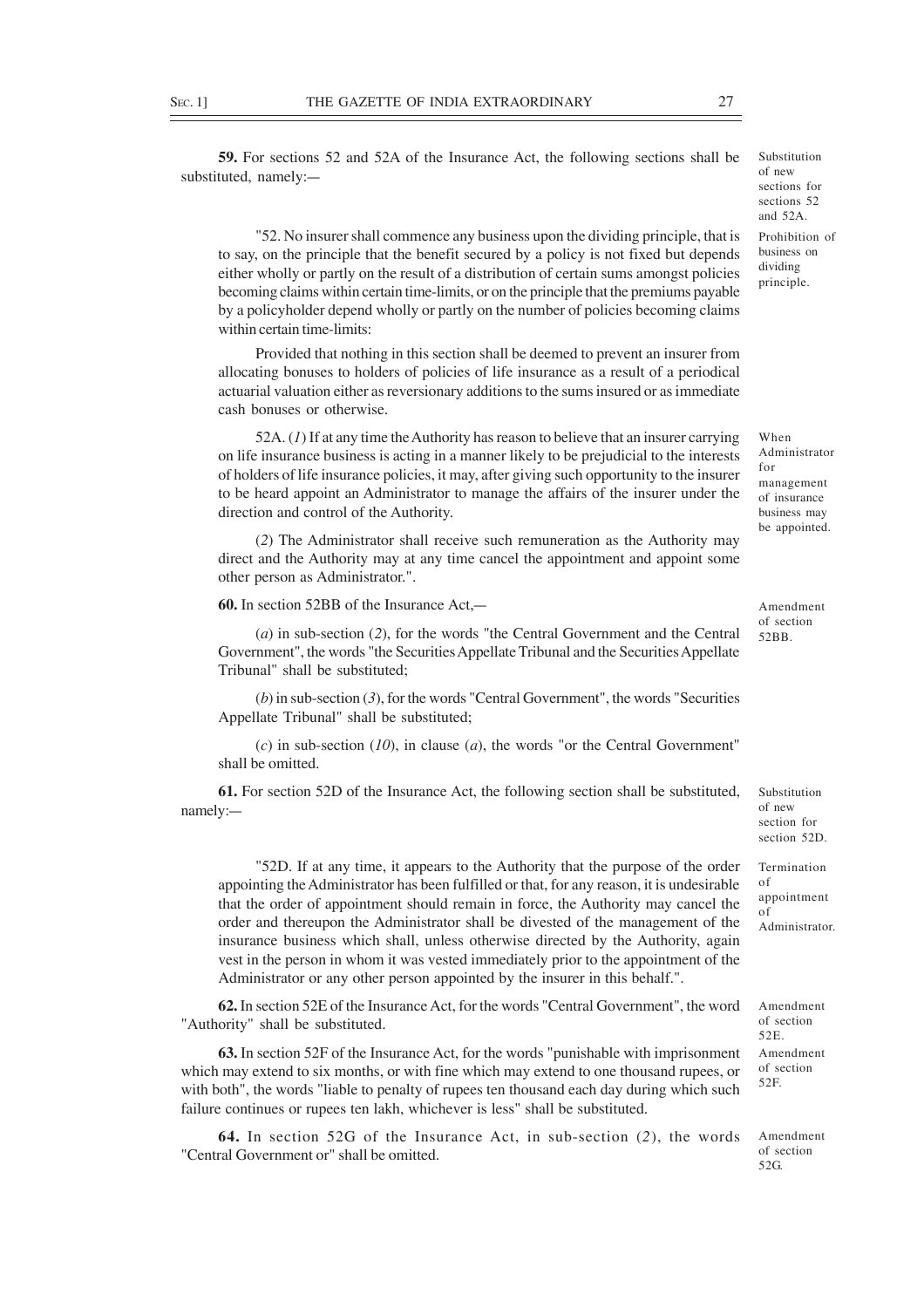| Omission of<br>sections 52H,<br>52-I, 52J,<br>52K, 52L,<br>52M and<br>52N. | 65. Sections 52H, 52-I, 52J, 52K, 52L, 52M and 52N of the Insurance Act shall be<br>omitted.                                                                                                                                                                                                                                                                         |             |
|----------------------------------------------------------------------------|----------------------------------------------------------------------------------------------------------------------------------------------------------------------------------------------------------------------------------------------------------------------------------------------------------------------------------------------------------------------|-------------|
| Amendment<br>of section 53.                                                | <b>66.</b> In section 53 of the Insurance Act,—                                                                                                                                                                                                                                                                                                                      |             |
|                                                                            | (a) in sub-section $(I)$ , the following <i>Explanation</i> shall be inserted at the end,<br>namely:-                                                                                                                                                                                                                                                                |             |
|                                                                            | ' <i>Explanation</i> .—For the purpose of sections 53 to 61A, "Tribunal" means<br>the National Company Law Tribunal constituted under sub-section $(I)$ of<br>section 408 of the Companies Act, 2013.';                                                                                                                                                              | 18 of 2013. |
|                                                                            | (b) in sub-section (2), in clause (b), sub-clause (i), shall be omitted.                                                                                                                                                                                                                                                                                             |             |
| Amendment<br>of section 58.                                                | <b>67.</b> In section 58 of the Insurance Act, for sub-section $(4)$ , the following sub-section<br>shall be substituted, namely:-                                                                                                                                                                                                                                   |             |
|                                                                            | "(4) An order of the Tribunal confirming a scheme under this section whereby<br>the memorandum of a company is altered with respect to its objects shall as respects<br>the alteration have effect as if it were an order confirmed under section 4 of the<br>Companies Act, 2013, and the provisions of sections 7 and 17 of that Act shall apply<br>accordingly.". | 18 of 2013. |
| Omission of<br>section 59.                                                 | 68. Section 59 of the Insurance Act shall be omitted.                                                                                                                                                                                                                                                                                                                |             |
| Amendment<br>of heading.                                                   | 69. In PART II A of the Insurance Act, for the heading "Insurance Association of<br>India, Councils of The Association and Committees Thereof" the following heading shall be<br>substituted, namely:-                                                                                                                                                               |             |
|                                                                            | "Life Insurance Council and General Insurance Council and Committees Thereof.".                                                                                                                                                                                                                                                                                      |             |
| Omission of<br>sections 64A<br>and $64B$ .                                 | 70. Sections 64A and 64B of the Insurance Act shall be omitted.                                                                                                                                                                                                                                                                                                      |             |
| Substitution<br>of new<br>sections for<br>sections 64C<br>and $64D$ .      | 71. For sections 64C and 64D of the Insurance Act the following sections shall be<br>substituted, namely:-                                                                                                                                                                                                                                                           |             |
| Councils of                                                                | "64C. On and from the date of commencement of this Act,-                                                                                                                                                                                                                                                                                                             |             |
| Life Insurance<br>and General<br>Insurance.                                | $(a)$ the existing Life Insurance Council, a representative body of the<br>insurers, who carry on the life insurance business in India; and                                                                                                                                                                                                                          |             |
|                                                                            | (b) the existing General Insurance Council, a representative body of<br>insurers, who carry on general, health insurance business and re-insurance in<br>India,                                                                                                                                                                                                      |             |
|                                                                            | shall be deemed to have been constituted as the respective Councils under this Act.                                                                                                                                                                                                                                                                                  |             |
| Authorisation<br>to represent<br>in Councils.                              | 64D. It shall be lawful for any member of the Life Insurance Council or the<br>General Insurance Council to authorise any of its officer to act as the representative of<br>such member at any meeting of the Council concerned.".                                                                                                                                   |             |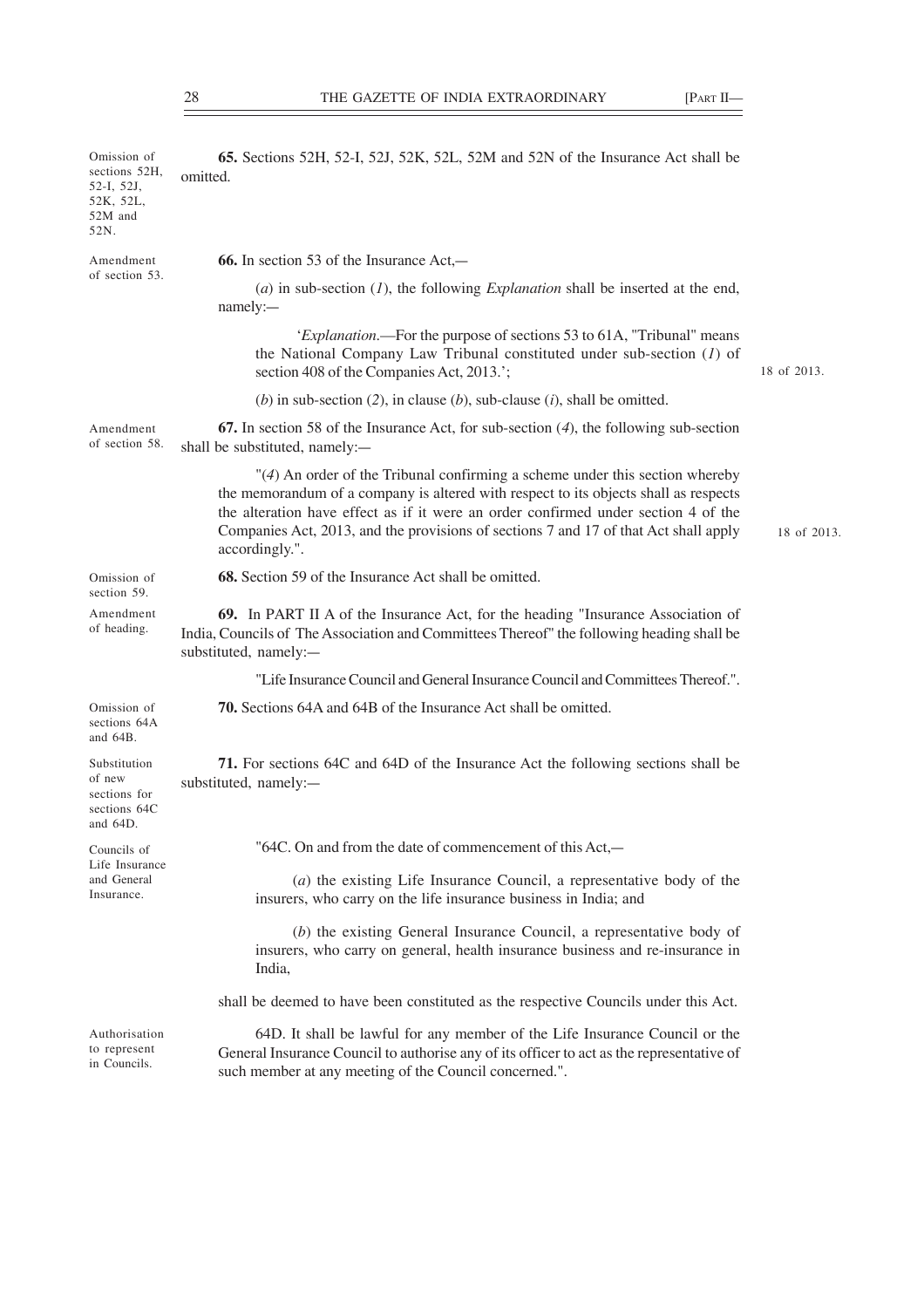**72.** For section 64F of the Insurance Act, the following section shall be substituted, namely:—

"64F. (*1*) The Executive Committee of the Life Insurance Council shall consist of the following persons, namely:—

(*a*) four representatives of members of the Life Insurance Council elected in their individual capacity by the members in such manner as may be laid down in the bye-laws of the Council;

(*b*) an eminent person not connected with insurance business, nominated by the Authority;

(*c*) three persons to represent insurance agents, intermediaries and policyholders respectively as may be nominated by the Authority;

(*d*) one representative each from self-help groups and Insurance Co-operative Societies:

Provided that one of the representatives as mentioned in clause (*a*) shall be elected as the Chairperson of the Executive Committee of the Life Insurance Council.

(*2*) The Executive Committee of the General Insurance Council shall consist of the following persons, namely:—

(*a*) four representatives of members of the General Insurance Council elected in their individual capacity by the members in such manner as may be laid down in the bye-laws of the Council;

(*b*) an eminent person not connected with insurance business, nominated by the Authority; and

(*c*) four persons to represent insurance agents, third party administrators, surveyors and loss assessors and policyholders respectively as may be nominated by the Authority:

Provided that one of the representatives as mentioned in clause (*a*) shall be elected as the Chairperson of the Executive Committee of the General Insurance Council.

(*3*) If anybody of persons specified in sub-sections (*1*) and (*2*) fails to elect any of the members of the Executive Committees of the Life Insurance Council or the General Insurance Council, the Authority may nominate any person to fill the vacancy, and any person so nominated shall be deemed to be a member of the Executive Committee of the Life Insurance Council or the General Insurance Council, as the case may be, as if he had been duly elected thereto.

(*4*) Each of the said Executive Committees may make bye-laws for the transaction of any business at any meeting of the said Committee.

(*5*) The Life Insurance Council or the General Insurance Council may form such other committees consisting of such persons as it may think fit to discharge such functions as may be delegated thereto.

(*6*) The Secretary of the Executive Committee of the Life Insurance Council and of the Executive Committee of the General Insurance Council shall in each case be appointed by the Executive Committee concerned:

Provided that each Secretary appointed by the Executive Committee concerned shall exercise all such powers and do all such acts as may be authorised in this behalf by the Executive Committee concerned.".

**73.** In section 64G of the Insurance Act, in sub-section (*2*), for the words "by nomination by the Authority", the words "in such manner as may be laid down in the bye-laws of the Council concerned" shall be substituted.

Amendment of section 64G.

Executive Substitution of new section for section 64F.

Committees of the Life Insurance Council and the General Insurance Council.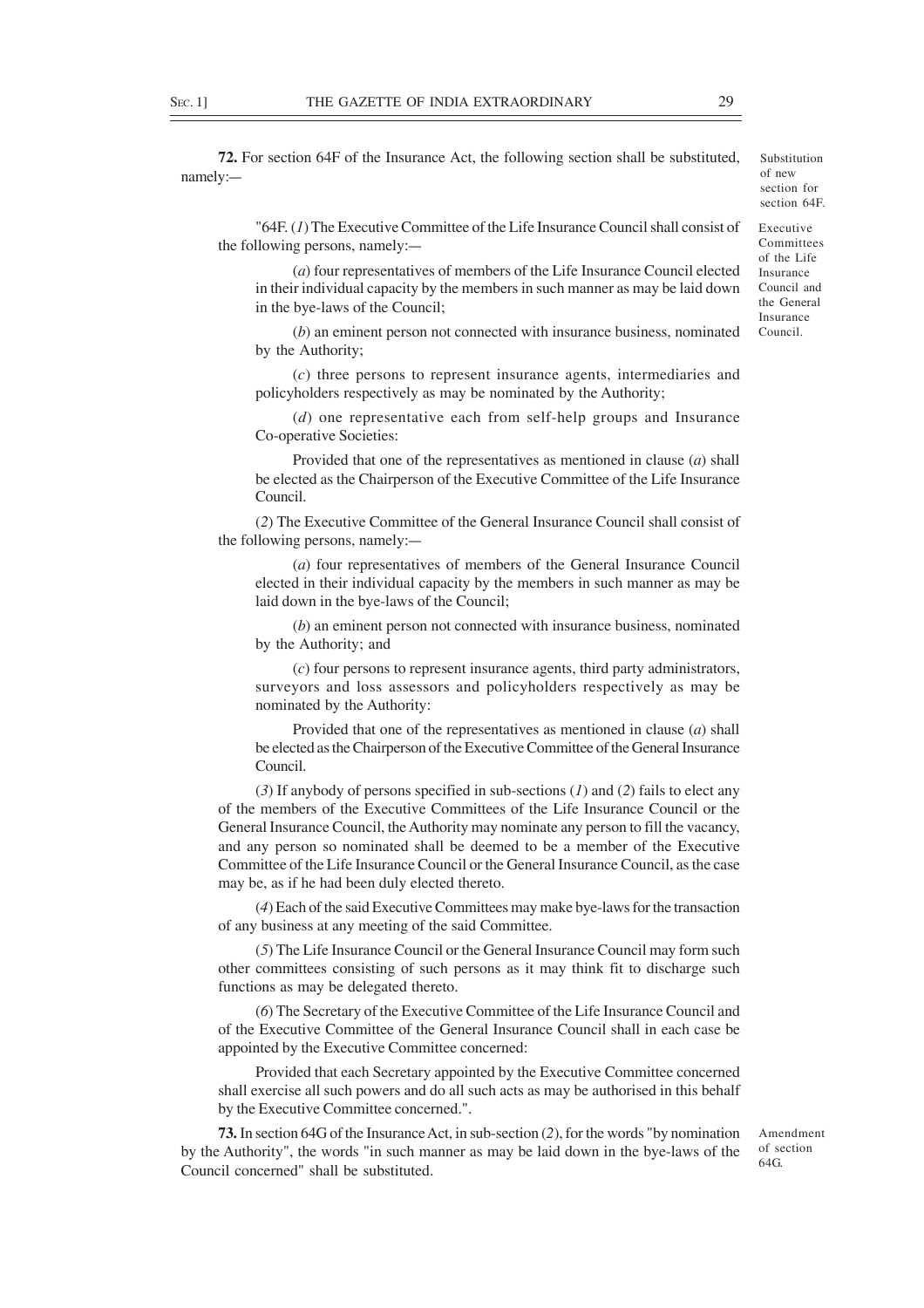| 74. Section 64-I of the Insurance Act shall be omitted.                                                                                                                                                                                                                                                                                                                                                                                                                                                                                                                                                                                                                                                                                                                        |
|--------------------------------------------------------------------------------------------------------------------------------------------------------------------------------------------------------------------------------------------------------------------------------------------------------------------------------------------------------------------------------------------------------------------------------------------------------------------------------------------------------------------------------------------------------------------------------------------------------------------------------------------------------------------------------------------------------------------------------------------------------------------------------|
| 75. In section 64J of the Insurance Act, for sub-section (2), the following sub-section<br>shall be substituted, namely:-                                                                                                                                                                                                                                                                                                                                                                                                                                                                                                                                                                                                                                                      |
| $'(2)$ For the purpose of enabling it to effectively discharge its functions, the<br>Executive Committee of the Life Insurance Council may collect such fees as may be laid<br>down in the bye-laws made by the Council from the insurers carrying on life insurance<br>business.".                                                                                                                                                                                                                                                                                                                                                                                                                                                                                            |
| <b>76.</b> In section 64L of the Insurance Act, for sub-section (2), the following sub-section<br>shall be substituted, namely:-                                                                                                                                                                                                                                                                                                                                                                                                                                                                                                                                                                                                                                               |
| "(2) For the purpose of enabling it to effectively discharge its functions, the<br>Executive Committee of the General Insurance Council may collect such fees as may be<br>laid down in the bye-laws made by the Council from the insurers carrying on general<br>insurance business.".                                                                                                                                                                                                                                                                                                                                                                                                                                                                                        |
| 77. In section 64N of the Insurance Act, for the words "the Central Government may<br>prescribe", the words "the Authority may specify" shall be substituted.                                                                                                                                                                                                                                                                                                                                                                                                                                                                                                                                                                                                                  |
| <b>78.</b> In section 64R of the Insurance Act, in sub-section $(1)$ ,—                                                                                                                                                                                                                                                                                                                                                                                                                                                                                                                                                                                                                                                                                                        |
| (a) for clause $(c)$ , the following clause shall be substituted, namely:—                                                                                                                                                                                                                                                                                                                                                                                                                                                                                                                                                                                                                                                                                                     |
| $\degree$ (c) keep and maintain up-to-date, a copy of list of all insurers who are<br>members of the either Council;";                                                                                                                                                                                                                                                                                                                                                                                                                                                                                                                                                                                                                                                         |
| (b) in clause $(d)$ , for the words "with the previous approval of the Authority<br>make regulations for", the words "make bye-laws for" shall be substituted.                                                                                                                                                                                                                                                                                                                                                                                                                                                                                                                                                                                                                 |
| 79. Sections 64S and 64T of the Insurance Act shall be omitted.                                                                                                                                                                                                                                                                                                                                                                                                                                                                                                                                                                                                                                                                                                                |
| 80. Sections 64U, 64UA, 64UB, 64UC, 64UD, 64UE, 64UF, 64UG, 64UH, 64U-I, 64UJ,<br>64UK and 64UL of the Insurance Act shall be omitted.                                                                                                                                                                                                                                                                                                                                                                                                                                                                                                                                                                                                                                         |
| 81. After section 64UL of the Insurance Act, the following section shall be inserted,<br>namely:                                                                                                                                                                                                                                                                                                                                                                                                                                                                                                                                                                                                                                                                               |
| " $64ULA. (1)$ Notwithstanding anything contained in this Part, until the rates,<br>advantage and terms and conditions laid down by the Advisory Committee under<br>section 64UC are de-notified by the Authority with effect from such date as the Authority<br>may by notification in the Official Gazette determine, and the rates, advantages and<br>terms and conditions are decided by the insurer concerned, the rates, advantages and<br>terms and conditions notified by the Advisory Committee shall continue to be in force<br>and shall always be deemed to have been in force and any such rates, advantages and<br>terms and conditions shall be binding on all the insurers.<br>(2) The Authority shall, in consultation with the Central Government, prepare a |
|                                                                                                                                                                                                                                                                                                                                                                                                                                                                                                                                                                                                                                                                                                                                                                                |

scheme for the existing employees of the Tariff Advisory Committee on its dissolution, keeping in view the interests of such employees on such terms and conditions as it may, by order, determine.''.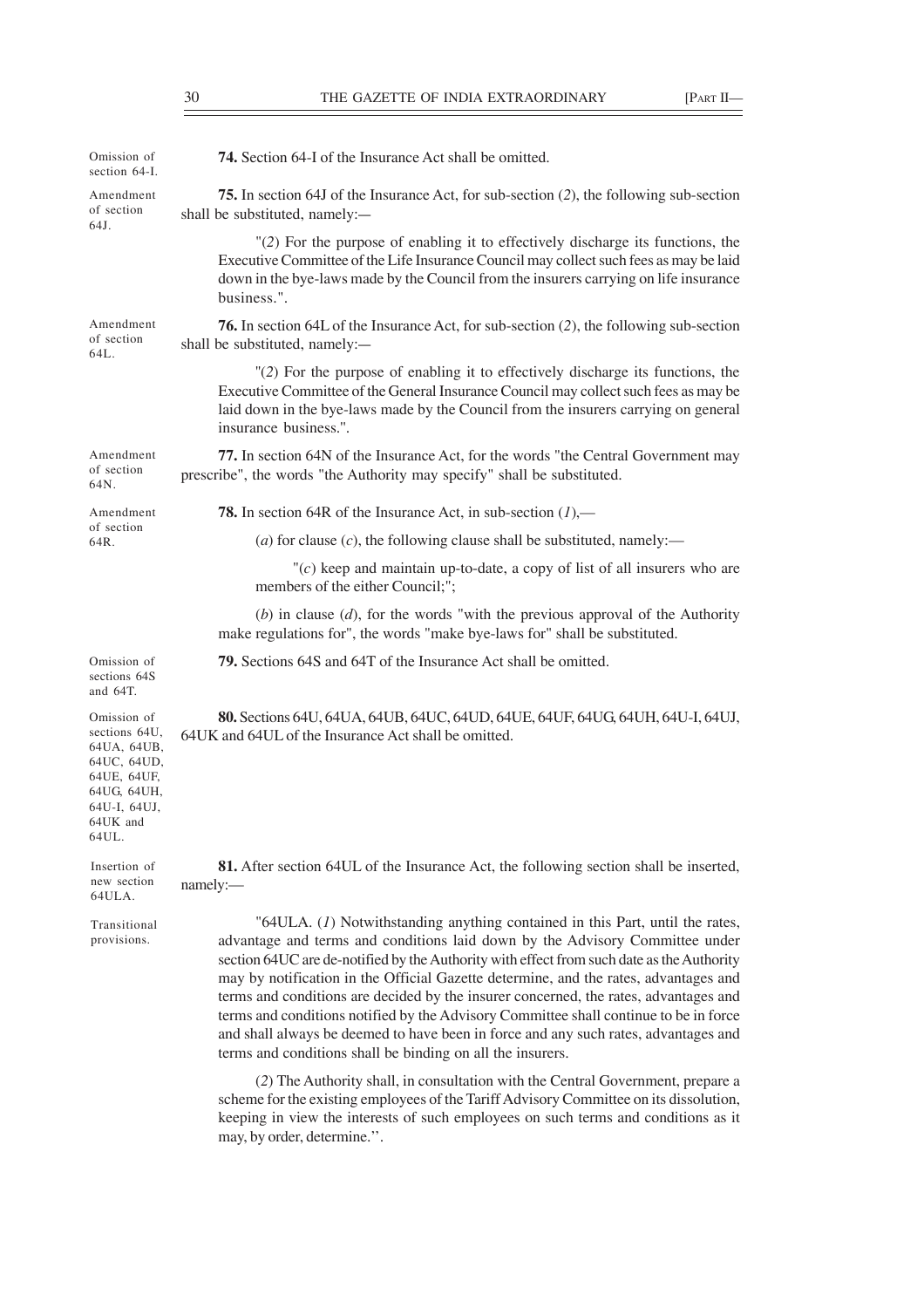**82.** For section 64UM of the Insurance Act, the following section shall be substituted, namely:—

Substitution of new section for section 64UM. Surveyors or loss assessors.

'64UM. (*1*) Save as otherwise provided in this section, no person shall act as a surveyor or loss assessor in respect of general insurance business after the expiry of a period of one year from the commencement of the Insurance Laws (Amendment) Act, 2015, unless he—

(*a*) possesses such academic qualifications as may be specified by the regulations made under this Act; and

(*b*) is a member of a professional body of surveyors and loss assessors, namely, the Indian Institute of Insurance Surveyors and Loss Assessors:

Provided that in the case of a firm or company, all the partners or directors or other persons, who may be called upon to make a survey or assess a loss reported, as the case may be, shall fulfil the requirements of clauses (*a*) and (*b*).

(*2*) Every surveyor and loss assessor shall comply with the code of conduct in respect of his duties, responsibilities and other professional requirements, as may be specified by the regulations made under the Act.

(*3*) Notwithstanding anything contained in the foregoing provisions, a class or class of persons acting as a licensed surveyor or loss assessor prior to the commencement of the Insurance Laws (Amendment) Act, 2015 shall continue to act as such for such period as may be specified by the regulations made under this Act:

Provided that the surveyor or loss assessor shall, within the period as may be notified by the Authority, satisfy the requirements of clause (*a*) and clause (*b*) of subsection (*1*), failing which, the surveyor or loss assessor shall be automatically disqualified to act as a surveyor or loss assessor.

(*4*) No claim in respect of a loss which has occurred in India and requiring to be paid or settled in India equal to or exceeding an amount specified in the regulations by the Authority in value on any policy of insurance, arising or intimated to an insurer at any time after the expiry of a period of one year from the commencement of the Insurance Laws (Amendment) Act, 2015, shall, unless otherwise directed by the Authority, be admitted for payment or settled by the insurer unless he has obtained a report, on the loss that has occurred, from a person who holds a licence issued under this section to act as a surveyor or loss assessor (hereafter referred to as "approved surveyor or loss assessor"):

Provided that nothing in this sub-section shall be deemed to take away or abridge the right of the insurer to pay or settle any claim at any amount different from the amount assessed by the approved surveyor or loss assessor.

(*5*) The Authority may, at any time, in respect of any claim of the nature referred to in sub-section (*4*), call for an independent report from any other approved surveyor or loss assessor specified by him and such surveyor or loss assessor shall furnish such report to the Authority within such time as may be specified by the Authority or if no time limit has been specified by him within a reasonable time and the cost of, or incidental to, such report shall be borne by the insurer.

(*6*) The Authority may, on receipt of a report referred to in sub-section (*5*), issue such directions as it may consider necessary with regard to the settlement of the claim including any direction to settle a claim at a figure less than, or more than, that at which it is proposed to settle it or it was settled and the insurer shall be bound to comply with such directions: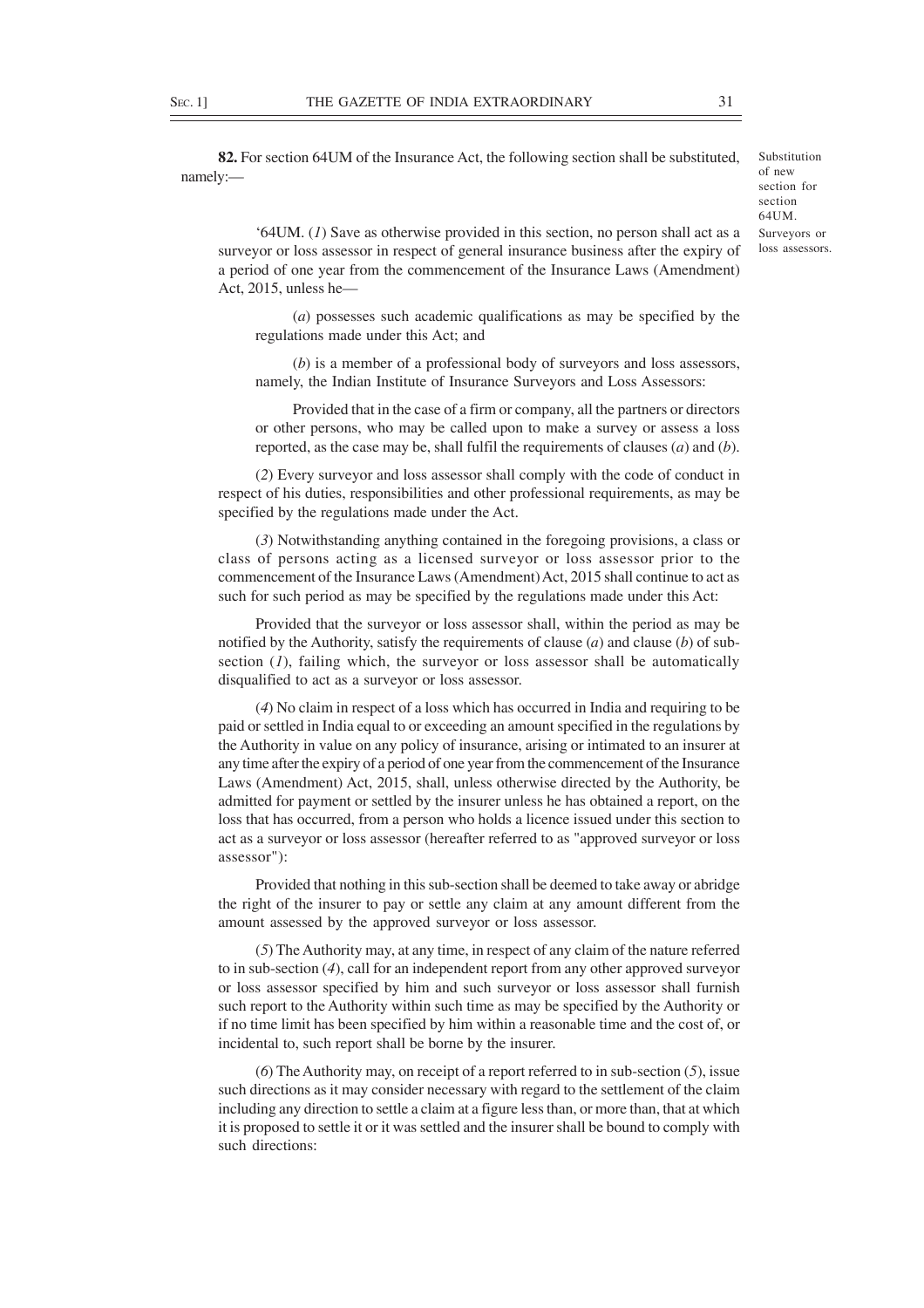Provided that where the Authority issues a direction for settling a claim at a figure lower than that at which it has already been settled, the insurer shall be deemed to comply with such direction if he satisfies the Authority that all reasonable steps, with due regard to the question whether the expenditure involved is not disproportionate to the amount required to be recovered, have been taken with due despatch by him:

 Provided further that no direction for the payment of a lesser sum shall be made where the amount of the claim has already been paid and the Authority is of opinion that the recovery of the amount paid in excess would cause undue hardship to the insured:

Provided also that nothing in this section shall relieve the insurer from any liability, civil or criminal, to which he would have been subject but for the provisions of this sub-section.

(*7*) No insurer shall, after the expiry of a period of one year from the commencement of the Insurance Laws (Amendment) Act, 2015 pay to any person any fee or remuneration for surveying, verifying or reporting on a claim of loss under a policy of insurance unless the person making such survey, verification or report is an approved surveyor or loss assessor.

(*8*) Where, in the case of a claim of less than the amount specified in sub-section (*4*) in value on any policy of insurance it is not practicable for an insurer to employ an approved surveyor or loss assessor without incurring expenses disproportionate to the amount of the claim, the insurer may employ any other person (not being a person disqualified for the time being for being employed as a surveyor or loss assessor) for surveying such loss and may pay such reasonable fee or remuneration to the person so employed as he may think fit.

(*9*) The Authority may in respect of any claim of value of less than the amount specified in sub-section (*4*) on an insurance policy, if the claim has not been or is not proposed to be reported upon by a surveyor or loss assessor, direct that such claim shall be reported upon by an approved surveyor or loss assessor and where the Authority makes such direction, the provisions of sub-sections (*5*) and (*6*) shall apply in respect of such claim.

(*10*) Where, in relation to any class of claims, the Authority is satisfied that it is customary to entrust the work of survey or loss assessment to any person other than a licensed surveyor or loss assessor, or it is not practicable to make any survey or loss assessment, it may, by an order, exempt such class of claims from the operation of this section.'.

**83.** For sections 64V and 64VA of the Insurance Act, the following sections shall be substituted, namely:—

Substitution of new sections for sections 64V and 64VA.

Assets and liabilities how to be valued.

"64V. (1) For the purpose of ascertaining compliance with the provisions of section 64VA, assets shall be valued at value not exceeding their market or realisable value and certain assets may be excluded by the Authority in the manner as may be specified by the regulations made in this behalf.

(*2*) A proper value shall be placed on every item of liability of the insurer in the manner as may be specified by the regulations made in this behalf.

(*3*) Every insurer shall furnish to the Authority along with the returns required to be filed under this Act, a statement, certified by an Auditor, approved by the Authority, in respect of general insurance business or an actuary approved by the Authority in respect of life insurance business, as the case may be, of his assets and liabilities assessed in the manner required by this section as on the 31st day of March of each year within such time as may be specified by the regulations.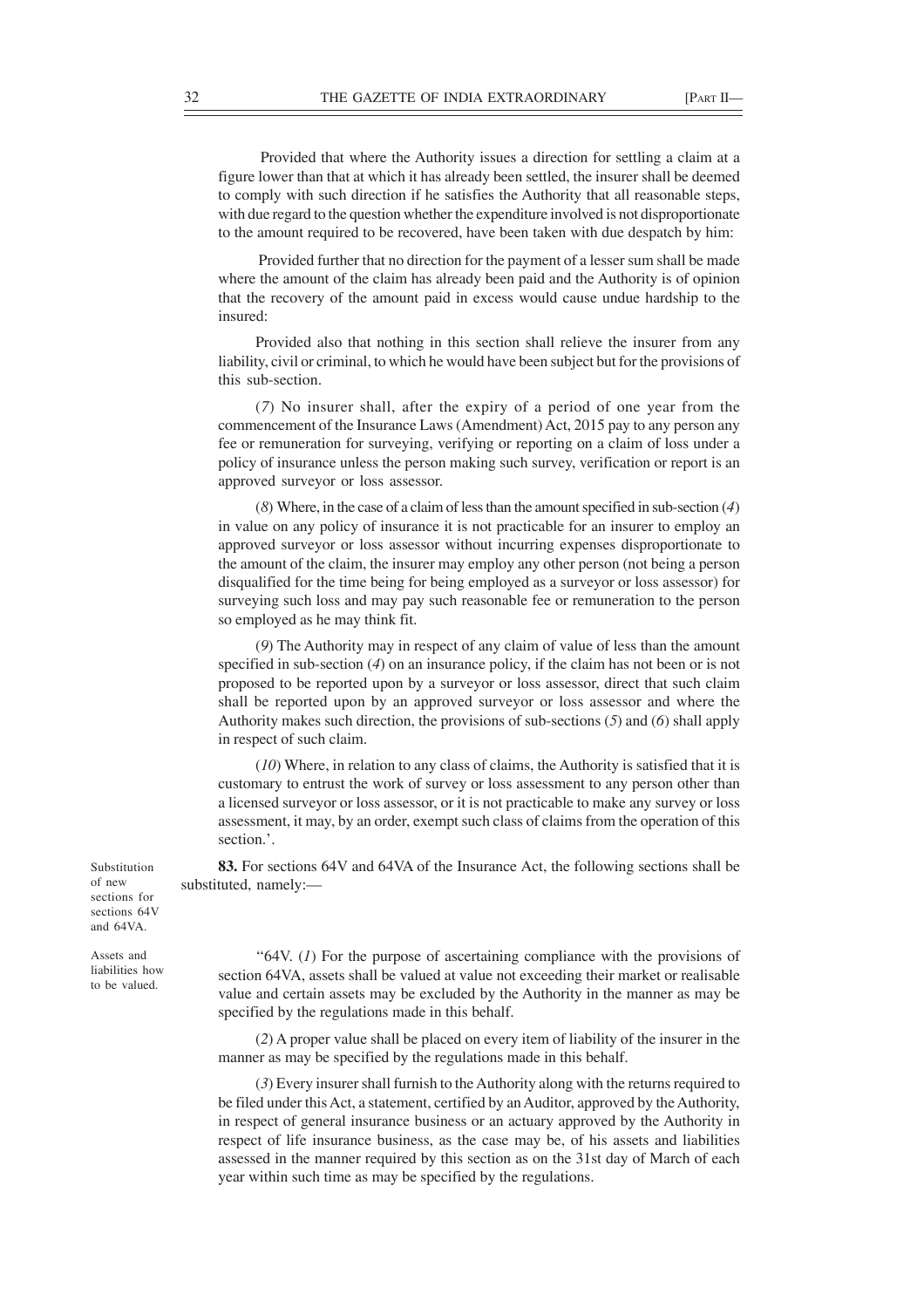64VA. (*1*) Every insurer and re-insurer shall at all times maintain an excess of value of assets over the amount of liabilities of, not less than fifty per cent. of the amount of minimum capital as stated under section 6 and arrived at in the manner specified by the regulations.

(*2*) An insurer or re-insurer, as the case may be, who does not comply with subsection (*1*), shall be deemed to be insolvent and may be wound-up by the court on an application made by the Authority.

(*3*) The Authority shall by way of regulation made for the purpose, specify a level of solvency margin known as control level of solvency on the breach of which the Authority shall act in accordance with the provisions of sub-section (*4*) without prejudice to taking of any other remedial measures as deemed fit:

Provided that if in respect of any insurer the Authority is satisfied that either by reason of an unfavourable claim experience or because of a sharp increase in the volume of new business, or for any other reason, compliance with the provisions of this sub-section shall cause undue hardship to the insurer, it may direct that for such period and subject to such conditions as it may specify, the provisions of this sub-section shall apply to that insurer with such modifications provided that such modifications shall not result in the control level of solvency being less than what is stipulated under sub-section (*1*).

(*4*) If, at any time, an insurer or re-insurer does not maintain the required control level of solvency margin, he shall, in accordance with the directions issued by the Authority, submit a financial plan to the Authority, indicating a plan of action to correct the deficiency within a specified period not exceeding six months.

(*5*) An insurer who has submitted a plan, as required under sub-section (*4*), the Authority shall propose modifications to the plan, if the Authority considers the same inadequate, and in such an eventuality, the Authority shall give directions, as may be deemed necessary, including direction in regard to transacting any new business, or, appointment of an administrator or both.

(*6*) An insurer or re-insurer, as the case may be, who does not comply with the provisions of sub-section (*4*) shall be deemed to have made default in complying with the requirements of this section.

(*7*) The Authority shall be entitled at any time to take such steps as it may consider necessary for the inspection or verification of the assets and liabilities of any insurer or re-insurer, or for securing the particulars necessary to establish that the requirements of this section have been complied with as on any date, and the insurer or re-insurer, as the case may be, shall comply with any requisition made in this behalf by the Authority, and in the event of any failure to do so within two months from the receipt of the requisition, the insurer or re-insurer, as the case may be, shall be deemed to have made default in complying with the requirements of this section.

(*8*) In applying the provisions of sub-section (*1*) to any insurer or re-insurer, as the case may be, who is a member of a group, the relevant amount for that insurer shall be an amount equal to that proportion of the relevant amount which that group, if considered as a single insurer, would have been required to maintain as the proportion of his share of the risk on each policy issued by the group bears to the total risk on that policy:

Provided that when a group of insurers ceases to be a group, every insurer in that group who continues to carry on any class of insurance business in India shall comply with the requirements of sub-section (*1*) as if he had not been an insurer in a group at any time: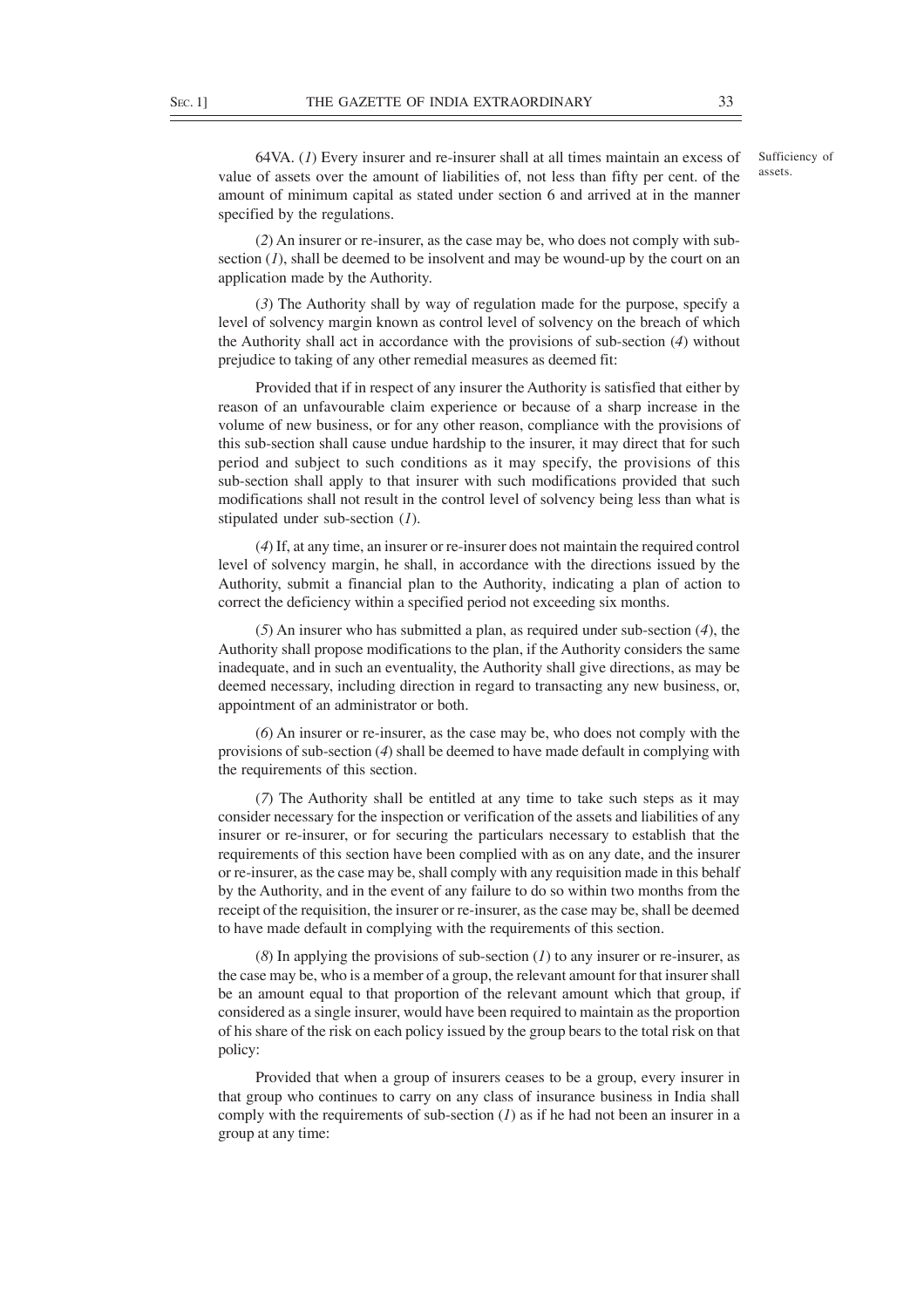Provided further that it shall be sufficient compliance of the provisions of the foregoing proviso if the insurer brings up the excess of the value of his assets over the amount of his liabilities to the required amount within a period of six months from the date of cessation of the group:

Provided also that the Authority may, on sufficient cause being shown, extend the said period of six months by such further periods as it may think fit, so, however that the total period may not in any case exceed one year.

(*9*) Every insurer shall furnish to the Authority return giving details of solvency margin in such form, time, manner including its authentication as may be specified by the regulations.''.

**84.** For section 64VC of the Insurance Act, the following section shall be substituted, namely:— ''64VC. No insurer shall, after the commencement of the Insurance (Amendment) Act, 1968, open a new place of business or close a place in India or outside India or change otherwise than within the same city, town or village, the location of an existing place of business situated in India or outside India, except in the manner as may be specified by the regulations.''. **85.** PART III and PART IIIA of the Insurance Act shall be omitted. **86.** PART IV of the Insurance Act shall be omitted. **87.** In section 102 of the Insurance Act, for the words "not exceeding five lakh rupees for each such failure and punishable with fine", the words "of one lakh rupees for each day during which such failure continues or one crore rupees, whichever is less" shall be substituted. **88.** For sections 103 and 104 of the Insurance Act, the following sections shall be substituted, namely:— ''103. If a person carries on the business of insurance without obtaining a certificate of registration under section 3, he shall be liable to a penalty not exceeding rupees twenty-five crores and with imprisonment which may extend to ten years. 104. If a person fails to comply with the provisions of section 27, section 27A, section 27B, section 27D and section 27E, he shall be liable to a penalty not exceeding twenty-five crore rupees.''. **89.** In section 105 of the Insurance Act, for the words "not exceeding two lakh rupees for each such failure", the words "not exceeding one crore rupees" shall be substituted. Substitution of new section for section 64VC. Restrictions on opening of new place of business. Omission of Part III and Part IIIA. Omission of Part IV. Amendment of section 102. Substitution of new sections for sections 103 and 104. Penalty for carrying on insurance business in contravention of section 3. Penalty for contravention of sections 27, 27A, 27B, 27D and 27E. Amendment of section 105. 62 of 1968.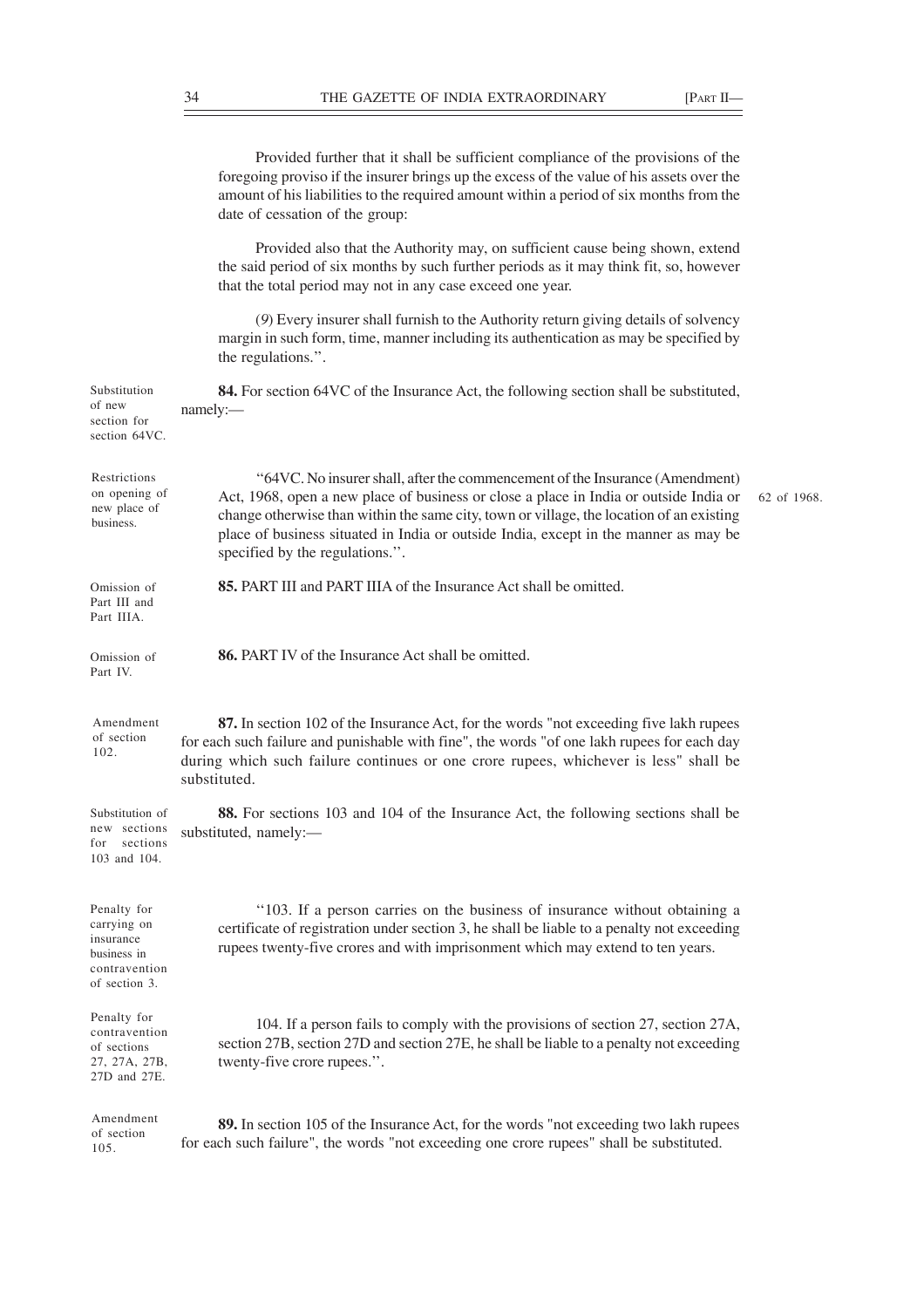**90.** For sections 105B and 105C of the Insurance Act, the following sections shall be substituted, namely:—

''105B. If an insurer fails to comply with the provisions of section 32B, section 32C and section 32D, he shall be liable to a penalty not exceeding twenty-five crore rupees.

105C.(*1*) For the purpose of adjudication under sub-section (*2*) of section 2CB, sub-section (*4*) of section 34B, sub-section (*3*) of section 40, sub-section (*2*) of section 41, sub-sections (*4*) and (*5*) of section 42, sub-sections (*8*) and (9) of section 42D, section 52F and section 105B, the Authority, shall appoint any officer not below the rank of a Joint Director or an equivalent officer to be an adjudicating officer for holding an inquiry in the prescribed manner after giving any person concerned a reasonable opportunity of being heard.

(*2*) Upon receipt of the inquiry report from the officer so appointed, the Authority, after giving an opportunity of being heard to the person concerned, may impose any penalty provided in sections aforesaid.

(*3*) While holding an inquiry, the adjudicating officer shall have power to summon and enforce the attendance of any person acquainted with the facts and circumstances of the case to give evidence or to produce any document which in the opinion of the adjudicating officer, may be useful for or relevant to the subject matter of the inquiry and if on such inquiry, is satisfied that the person has failed to comply with the provisions of any of the sections specified in sub-section (*1*), he may recommend such penalty as he thinks fit in accordance with the provisions of any of those sections.

105D. While recommending the quantum of penalty under section 105C, the adjudicating officer and while imposing such penalty, the Authority shall have due regard to the following factors, namely:— Factors to be

(*a*) the amount of disproportionate gain or unfair advantage, wherever quantifiable, made as a result of the default;

(*b*) the amount of loss caused to the policyholders as a result of the default; and

(*c*) the repetitive nature of default.''.

**91.** In section 106A of the Insurance Act, in sub-section (*12*),—

 $(i)$  clauses  $(a)$ ,  $(b)$  and  $(f)$  shall be omitted;

(*ii*) in clause (*d*), the words "or a provident society" shall be omitted.

**92.** Sections 107 and 107A of the Insurance Act shall be omitted.

**93.** For section 109 of the Insurance Act, the following section shall be substituted, namely:—

"109. No court shall take cognizance of any offence punishable under this Act or any rules or any regulations made thereunder, save on a complaint made by an officer of the Authority or by any person authorised by it.".

taken into account by the adjudicating officer.

32C and 32D. Power to adjudicate.

Penalty for failure to comply with sections 32B,

Omission of section 107 and 107A. Substitution

Amendment of section 106A.

of new section for section 109.

Cognizance of offence.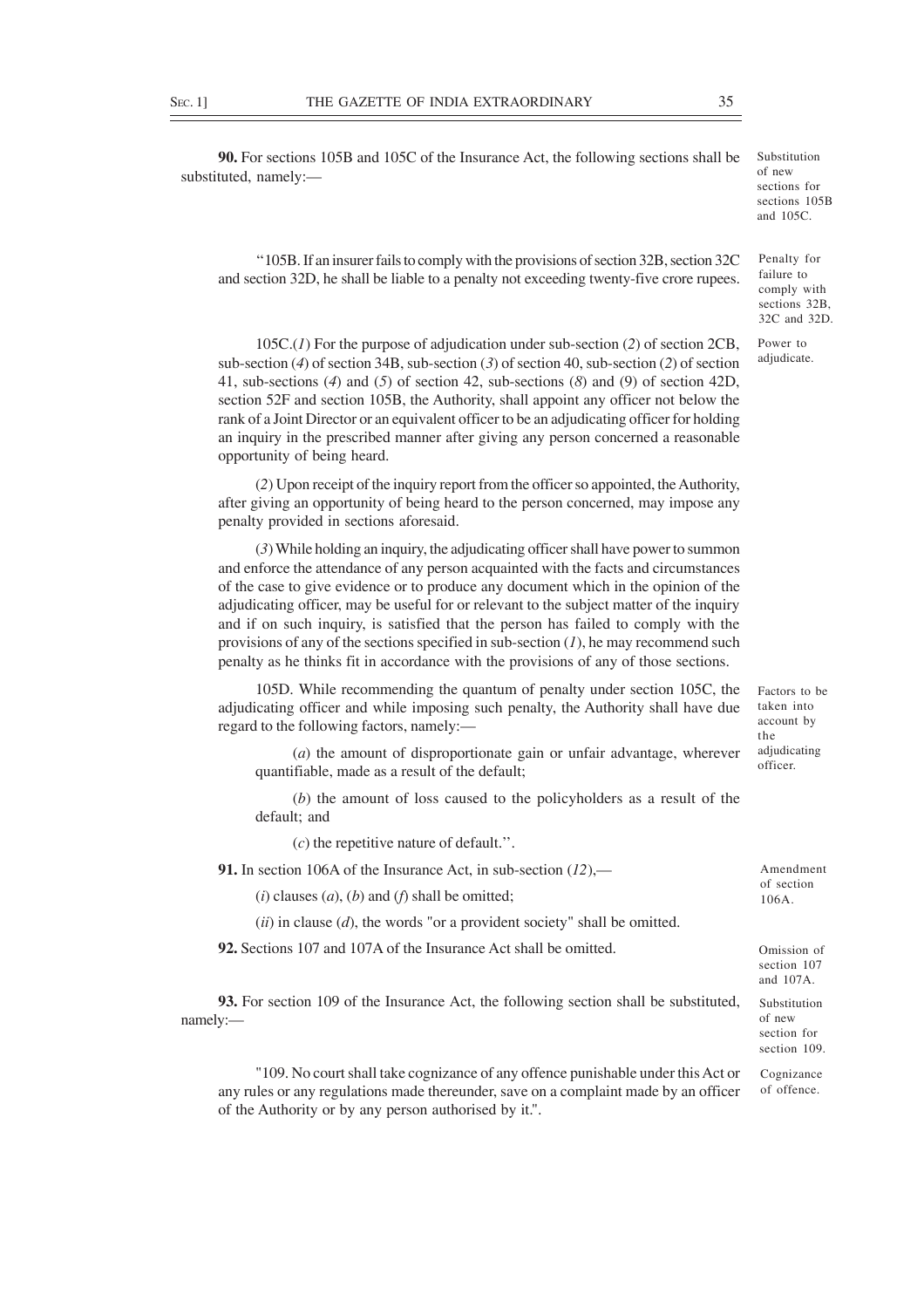Substitution of new section for section 110.

Appeal to **Securities** Appellate Tribunal.

**94.** For section 110 of the Insurance Act, the following section shall be substituted, namely:—

"110. (*1*) Any person aggrieved—

(*a*) by an order of the Authority made on and after the commencement of the Insurance Laws (Amendment) Act, 2015, or under this Act, the rules or regulations made thereunder; or

(*b*) by an order made by the Authority by way of adjudication under this Act,

may prefer an appeal to the Securities Appellate Tribunal having jurisdiction in the matter.

(*2*) Every appeal made under sub-section (*1*) shall be filed within a period of forty-five days from the date on which a copy of the order made by the Authority is received by him and it shall be in such a form and be accompanied by such fees as may be prescribed:

Provided that the Securities Appellate Tribunal may entertain an appeal after the expiry of the said period of forty-five days if it is satisfied that there was sufficient cause for not filing it within that period.

(*3*) On receipt of an appeal under sub-section (*1*), the Securities Appellate Tribunal may, after giving parties to the appeal an opportunity of being heard, pass such orders thereon as it thinks fit, conforming, modifying or setting aside the order appealed against.

(*4*) The Securities Appellate Tribunal shall make available copy of order made by it to the Authority and parties.

(*5*) The appeal filed before the Securities Appellate Tribunal under sub-section (*1*) shall be dealt with by it as expeditiously as possible and endeavour shall be made by it to dispose of the appeal finally within six months from the date of receipt of appeal.

(*6*) The procedure for filing and disposing of an appeal shall be such as may be prescribed.

(*7*) The provision contained in section 15U, section 15V, section 15W, section 15Y and section 15Z of the Securities and Exchange Board of India Act, 1992 shall apply to the appeals arising out of the provisions of this Act, as they apply to the appeals under the Securities and Exchange Board of India Act, 1992.''.

15 of 1992.

Omission of section 110E.

Omission of sections 110G and 110H.

Insertion of new section 110HA. Penalty to be recoverable as arrear of land revenue.

**96.** Sections 110G and 110H of the Insurance Act shall be omitted.

**95.** Section 110E of the Insurance Act shall be omitted.

**97.** After section 110H of the Insurance Act, the following section shall be inserted, namely:—

''110HA. Any penalty imposed by the Authority under this Act shall be recoverable as an arrear of land revenue.''.

Amendment of section 111.

**98.** In section 111 of the Insurance Act,—

(*a*) in sub-section (*1*), the words ''or provident society'' occurring at both the places shall be omitted;

(*b*) in sub-section (*2*), in the proviso, the words ''or to a provident society'' shall be omitted.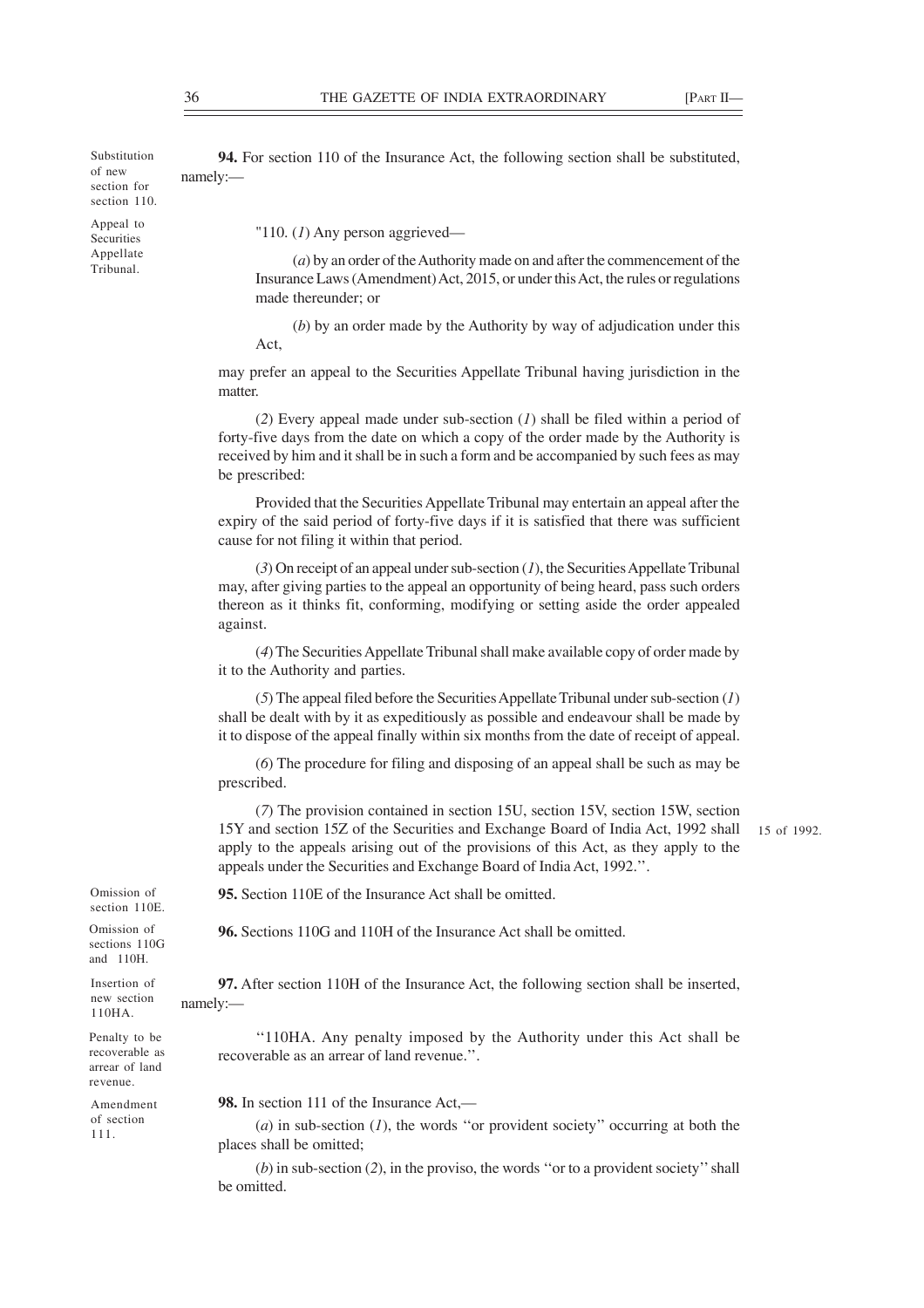**99.** For section 113 of the Insurance Act, the following section shall be substituted, namely:—

for section 113.

Acquisition of surrender value by policy.

Substitution of new section

"113. (*1*) A policy of life insurance shall acquire surrender value as per the norms specified by the regulations.

(*2*) Every policy of life insurance shall contain the formula as approved by the Authority for calculation of guaranteed surrender value of the policy.

(*3*) Notwithstanding any contract to the contrary, a policy of life insurance under a non-linked plan which has acquired a surrender value shall not lapse by reason of non-payment of further premiums but shall be kept in force to the extent of paid-up sum insured, calculated by means of a formula as approved by the Authority and contained in the policy and the reversionary bonuses that have already been attached to the policy:

Provided that a policy of life insurance under a linked plan shall be kept in force in the manner as may be specified by the regulations.

(*4*) The provisions of sub-section (*3*) shall not apply—

(*i*) where the paid-up sum insured by a policy, inclusive of attached bonuses, is less than the amount specified by the Authority or takes the form of annuity of amount less than the amount specified by the Authority; or

(*ii*) when the parties, after the default has occurred in payment of the premium, agree in writing to other arrangement.".

**100.** In section 114 of the Insurance Act,—

 $(a)$  in sub-section  $(2)$ ,—

(*i*) clause (*aa*) shall be omitted;

(*ii*) after clause (*aa*) as so omitted, the following clause shall be inserted, namely:—

"(*aaa*) the manner of ownership and control of Indian insurance company under sub-clause (*b*) of clause (7A) of section 2;";

(*iii*) clause (*c*) and clause (*f*) shall be omitted;

(*iv*) after clause (*l*), the following clauses shall be inserted, namely:—

"(*la*) the manner of inquiry under sub-section (*l*) of section 105C;

(*lb*) the form in which an appeal may be preferred under sub-section (*2*) and the fee payable in respect of such appeal and the procedure for filing and disposing of an appeal under sub-section (*6*) of section 110;'';

(*b*) in sub-section (*3*), the words, brackets, figures and letters "or under sub-section (*1*) of section 64UB and every regulation made under sub-section (*3*) of section 64UB" shall be omitted.

**101.** In section 114A of the Insurance Act, in sub-section (*2*),—

 $(i)$  for clauses  $(a)$  and  $(aa)$ , the following clause shall be substituted, namely:—

"(*a*) manner of making application for registration and documents to be accompanied under sub-section (*2*) of section 3;";

(*ii*) for clause (*d*), the following clause shall be substituted, namely:—

"(*d*) such annual fee to the Authority and manner of payment under sub-section (*1*) of section 3A;";

(*iii*) after clause (*d*), the following clauses shall be inserted, namely:—

"(*da*) such minimum annuity and other benefits to be secured by the insurer under section 4;

Amendment of section 114.

Amendment of section 114A.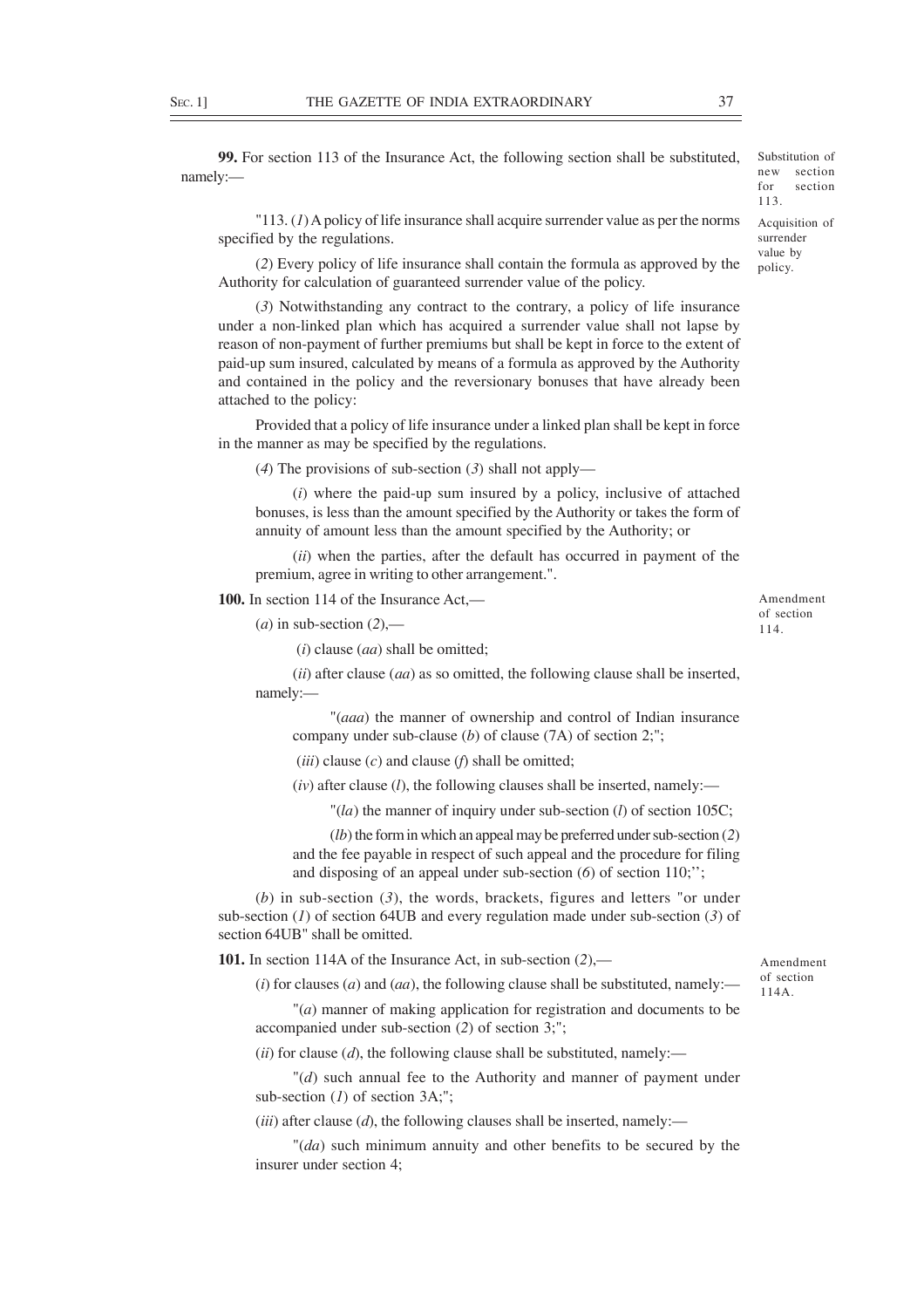(*daa*) determination of preliminary expenses that may be excluded for calculation of the stipulated paid-up equity capital for the insurers under sub-section (*1*) of section 6;

(*db*) such equity capital and such forms of capital including hybrid capital required under sub-section (*I*) of section 6A;";

(*iv*) clause (*e*) shall be omitted;

 $(v)$  after clause  $(e)$ , as so omitted, the following clause shall be inserted, namely:—

"(*ea*) separation of account of all receipts and payments in respect of each classes and sub-classes of insurance business as required under sub-section (*1*) and sub-section (*2AA*) of section 10; and its waiver under the said section;";

(*vi*) in clause (*f*), for the words, brackets, figures and letter "under sub-section (*1A*) of section 11", the words, brackets and figures "under sub-section (*1*) of section 11" shall be substituted;

(*vii*) for clause (*g*), the following clause shall be substituted, namely:—

 $\Gamma(g)$  the manner in which an abstract of the report of the actuary to be specified and the form and manner in which the statement referred to in section 13 shall be appended;";

(*viii*) after clause (*g*), the following clauses shall be inserted, namely:—

"(*ga*) maintenance of records of policies and claims under clause (*c*) of sub-section (*1*) of section 14;

(*gb*) manner and form of issuance of policies in electronic form under sub-section (*2*) of section 14;";

 $(ix)$  for clause  $(h)$ , the following clause shall be substituted, namely:—

"(*h*) the fee for procuring a copy of return or any part thereof under sub-section (*I*) of section 20;";

 $(x)$  for clause  $(i)$ , the following clause shall be substituted, namely:—

"(*i*) investment of assets and further provisions regarding investments by an insurer and investment by insurers in certain cases under sections 27, 27A, 27B, 27C and time, manner and other conditions of investment of assets under section 27D;";

(*xi*) for clauses (*ia*), (*ib*), (*ic*), (*id*) and (*ie*), the following clauses shall be substituted, namely:—

"(*ia*) the form in which a return giving details of investments made, time and manner including its authentication under section 28;

(*ib*) the loans including the loans sanctioned to the full-time employees of the insurer under clause (*a*) of sub-section (*3*) of section 29;

(*ic*) the sum to be paid by the insurer to any person under section 31B;

(*id*) the obligation of insurer in respect of rural or social or unorganised sector and backward classes under sections 32B and 32C;

(*ie*) the minimum percentage of insurance business in third party risks of motor vehicles under section 32D;";

(*xii*) for clause (*j*), the following clause shall be substituted, namely:—

"(*j*) the minimum information to be maintained by insurers or intermediary or insurance intermediary, as the case may be, in their books, the manner in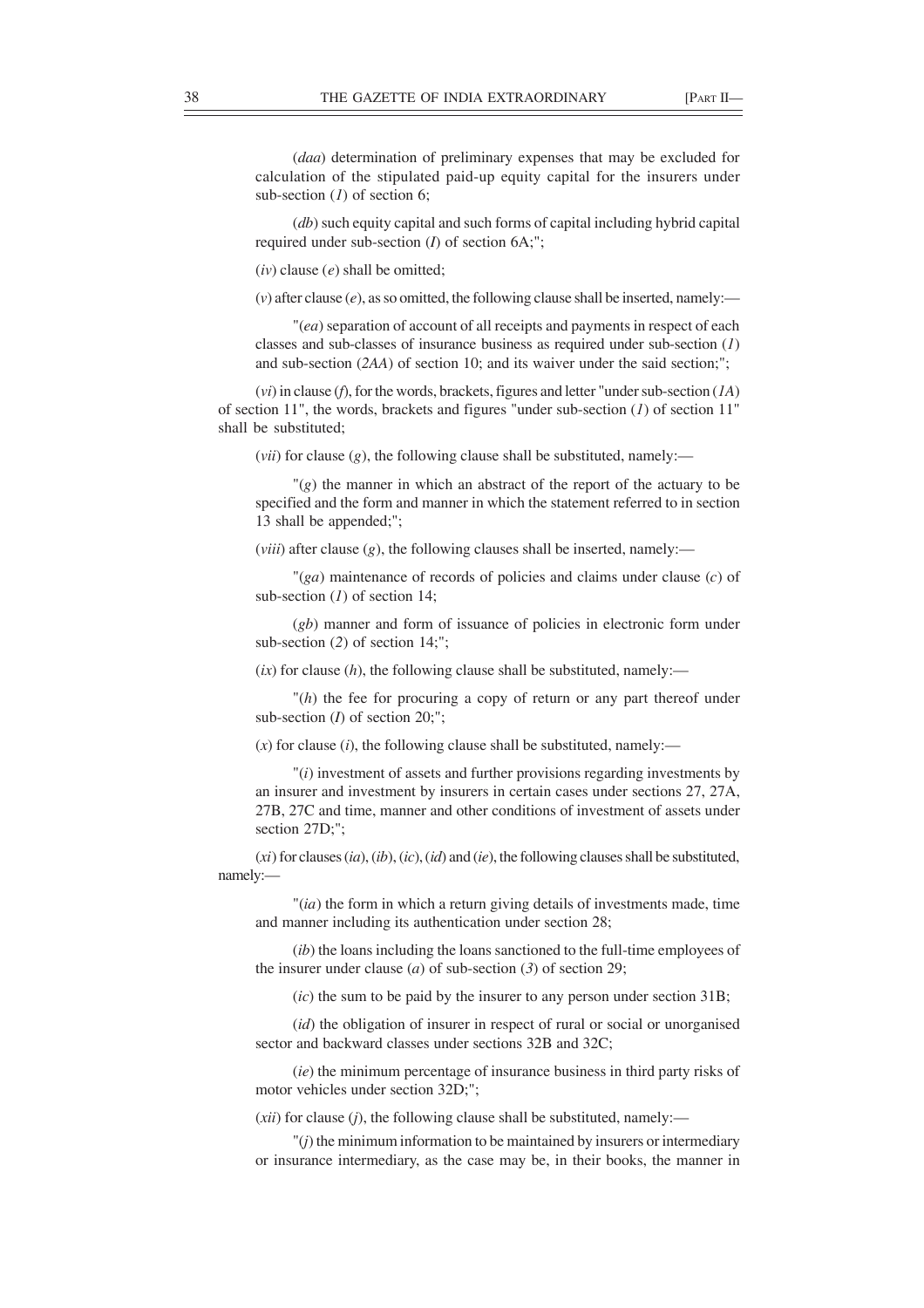which such information shall be maintained, the checks and other verifications in that connection and all other matters incidental thereto under sub-section (*7*) of section 33;";

(*xiii*) after clause (*j*), the following clauses shall be inserted, namely:—

"(*ja*) the form in which balance-sheets in respect of the insurance business of each of the insurers concerned and the manner in which actuarial reports and abstracts in respect of the life insurance business are to be prepared under clauses (*b*) and (*c*) of sub-section (*3*) of section 35;

(*jb*) the manner of assessment of compensation under the proviso to sub-section (4A) of section 37A;

(*jc*) the fee to be charged by the insurer under sub-section (*3*) of section 39;

(*jd*) the manner and amount of remuneration or reward to be paid or received by way of commission or otherwise to an insurance agent or an intermediary or insurance intermediary under section 40;

(*je*) the manner and form of expenses of management under sections 40B and 40C;";

(*xiv*) clauses (*k*) and (*l*) shall be omitted;

 $(xv)$  for clause  $(m)$ , the following clause shall be substituted, namely:—

"(*m*) the requisite qualifications or practical training or examination to be passed for appointment as an insurance agent under clause (*e*) of sub-section (*3*) of section 42;";

(*xvi*) clause (*n*) shall be omitted;

 $(xvii)$  for clause  $(o)$ , the following clause shall be substituted, namely:—

"(*o*) the code of conduct under clause (*h*) of sub-section (*3*) of section 42;";

(*xviii*) clause (*p*) shall be omitted;

(*xix*) clause (*va*) shall be omitted;

(*xx*) in clause (*vb*), the words, brackets and figure "sub-section (*2*) of" shall be omitted;

(*xxi*) clause (*w*) shall be omitted;

 $(xxii)$  for clause  $(x)$ , the following clauses shall be substituted, namely:—

 $''(x)$  academic qualifications and code of conduct for surveyors and loss assessors under sub-sections (*1*) and (*2*) of section 64UM;

(*xa*) the period for which a person may act as a surveyor or loss assessor under sub-section (*3*) of section 64UM;";

(*xxiii*) for clause (*y*), the following clause shall be substituted, namely:—

"(*y*) the manner of exclusion of certain assets under sub-section (*1*), the manner of valuation of liabilities under sub-section (*2*) and time for furnishing statement under sub-section (*3*) of section 64V;";

(*xxiv*) for clause (*za*), the following clause shall be substituted, namely:—

"(*za*) the matters specified under sub-section (*1*) of section 64VA relating to sufficiency of assets;";

(*xxv*) after clause (*zaa*), the following clauses shall be inserted, namely:—

"(*zab*) the form, time, manner including authentication of the return giving details of solvency margin under sub-section (*9*) of section 64VA;

(*zac*) the manner of opening and closing places of business under section 64VC;";